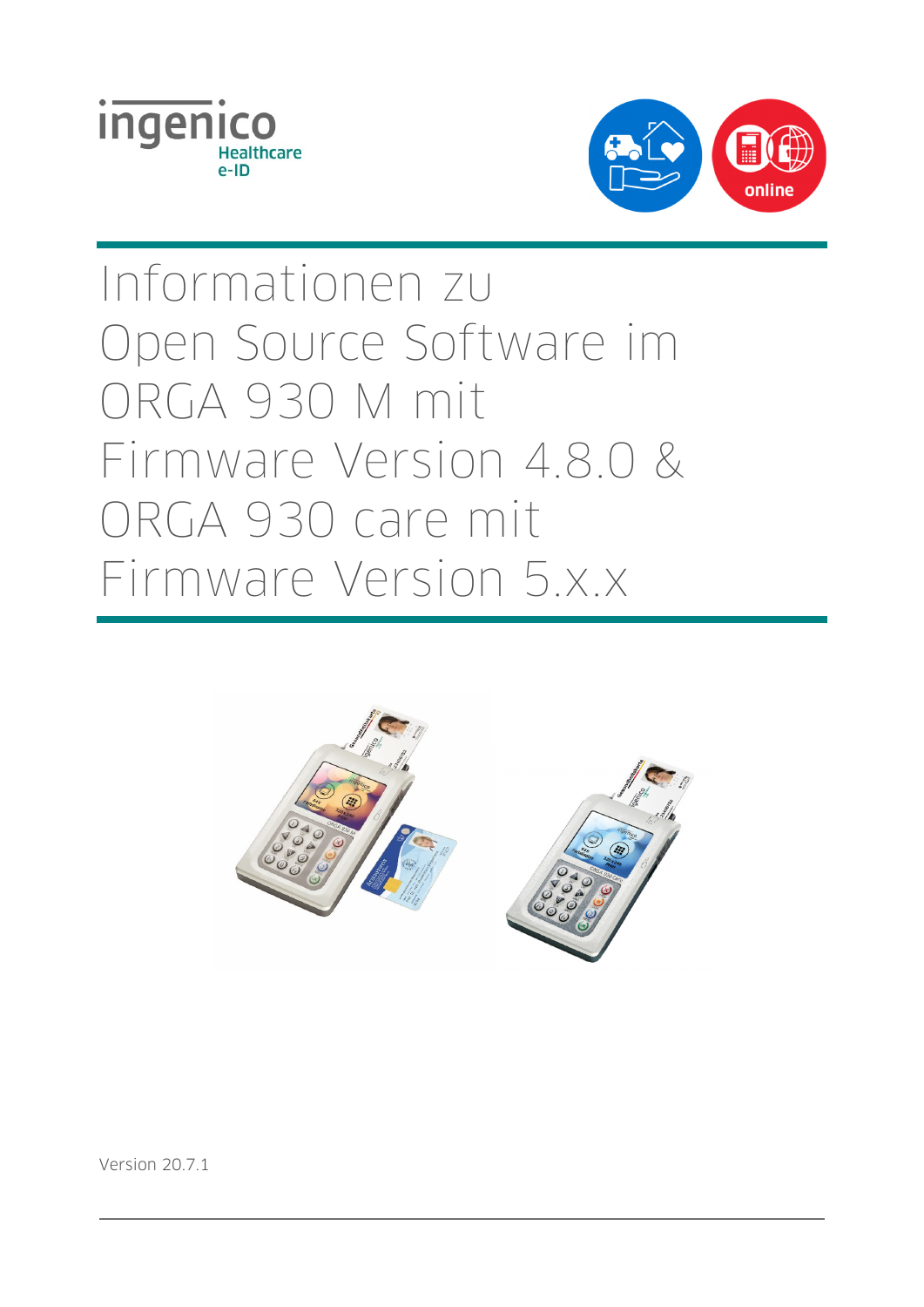# Inhaltsverzeichnis

| 1. |     |  |  |  |  |  |  |  |
|----|-----|--|--|--|--|--|--|--|
| 2. |     |  |  |  |  |  |  |  |
| 3. |     |  |  |  |  |  |  |  |
| 4. |     |  |  |  |  |  |  |  |
|    | 4.1 |  |  |  |  |  |  |  |
|    | 4.2 |  |  |  |  |  |  |  |
|    |     |  |  |  |  |  |  |  |
|    |     |  |  |  |  |  |  |  |
|    |     |  |  |  |  |  |  |  |
|    |     |  |  |  |  |  |  |  |
|    |     |  |  |  |  |  |  |  |
|    |     |  |  |  |  |  |  |  |
|    |     |  |  |  |  |  |  |  |
|    |     |  |  |  |  |  |  |  |
|    |     |  |  |  |  |  |  |  |
|    |     |  |  |  |  |  |  |  |
|    |     |  |  |  |  |  |  |  |
|    |     |  |  |  |  |  |  |  |
|    |     |  |  |  |  |  |  |  |
|    |     |  |  |  |  |  |  |  |

# Abkürzungen

| <b>BSD</b>  | Berkeley Software Distribution           |
|-------------|------------------------------------------|
| GPL         | <b>GNU General Public Licence</b>        |
| <b>LGPL</b> | <b>GNU Lesser General Public Licence</b> |

# FW-Versionen - Loader und MobKT-Applikation

| Komponente    | Version      | Lizenz                                    | Kommentar                                                                       |
|---------------|--------------|-------------------------------------------|---------------------------------------------------------------------------------|
| Loader        | 7.5 x        | Closed                                    | Application Loader<br>Ingenico Healthcare GmbH: own development                 |
| Release Datum | ab März 2020 | Source                                    | $x = 1$ für ORGA 930 M online<br>$\sim$<br>x >1 für ORGA 930 care               |
| Applikation   | FW-Version   | Application mobile cardterminal<br>Closed | Ingenico Healthcare GmbH: own development                                       |
| Release Datum | ab März 2020 | Source                                    | FW-Version = 4.8.0 für ORGA 930 M online<br>FW-Version= 5.x.y für ORGA 930 care |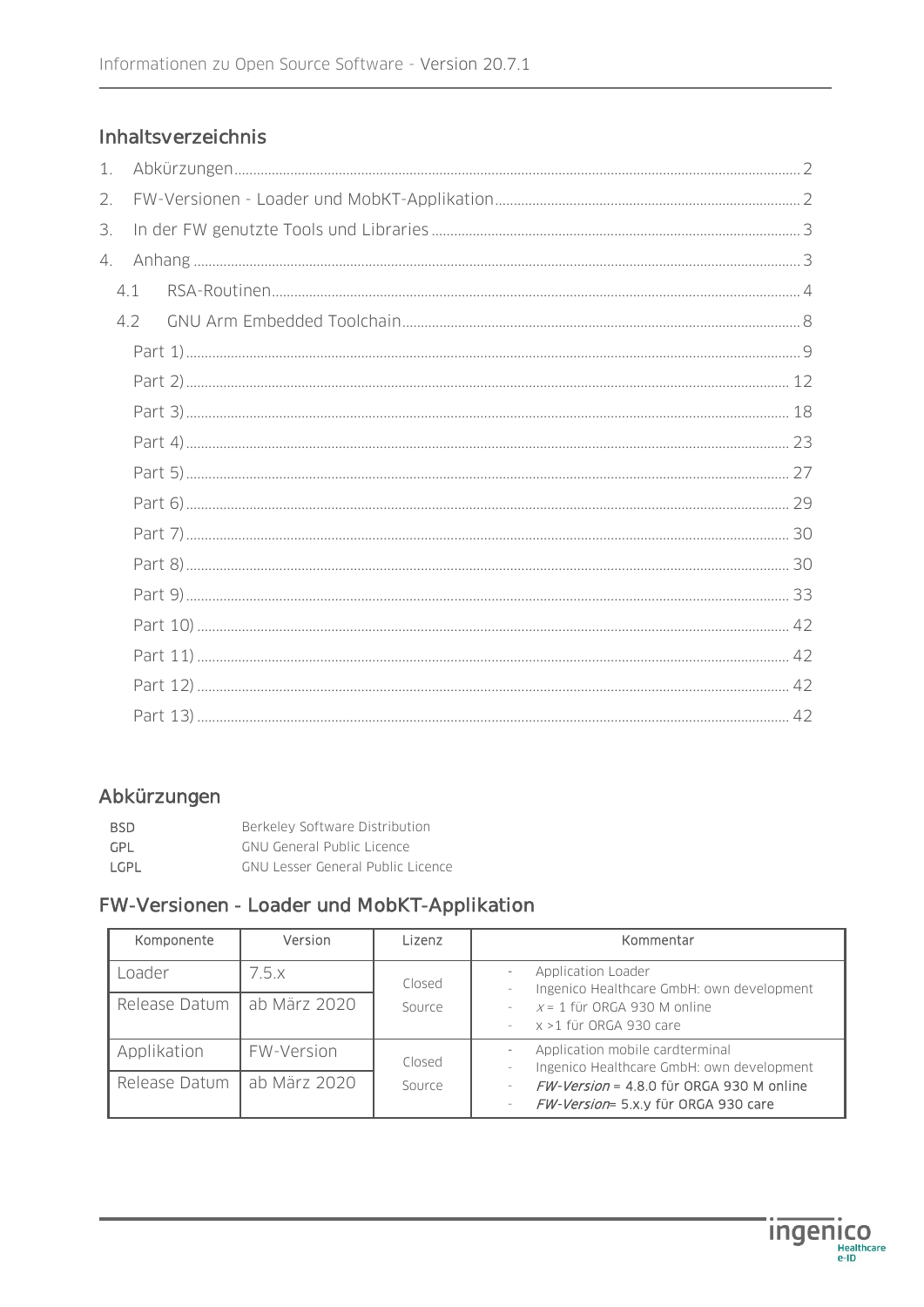# In der FW genutzte Tools und Libraries

Das Produkt enthält nachfolgend aufgeführte Softwarekomponenten, die unter den angegebenen und unten im Detail wiedergegebenen Lizenzbedingungen stehen:

| Komponente           | Version    | Lizenz           | Kommentar                                                                                                                                                                                                                                                                                                                                             |  |  |
|----------------------|------------|------------------|-------------------------------------------------------------------------------------------------------------------------------------------------------------------------------------------------------------------------------------------------------------------------------------------------------------------------------------------------------|--|--|
| Tom Crypt            | 1.17       | Public<br>Domain | LibTomCrypt, modular cryptographic library<br>$\frac{1}{2}$<br>Author / provider: Tom St Denis, tomstdenis@gmail.com<br>L,<br>http://libtom.net<br>The library is free for all purposes<br>$\overline{\phantom{a}}$<br>AES und SHA - Routinen<br>$\overline{\phantom{a}}$<br>SHA-512<br>$\overline{\phantom{a}}$<br>$SHA-1$<br>AES (GCM)              |  |  |
| Library              | 12.05.2007 |                  |                                                                                                                                                                                                                                                                                                                                                       |  |  |
| gunzip               | 1.11       | Public<br>Domain | Author / provider: Pasi Ojala<br>$\overline{\phantom{a}}$<br>(De-) compress routines for both ZIP & GZIP compressed files<br>$\overline{\phantom{a}}$<br>http://a1bert.kapsi.fi/Dev/gunzip/<br>$\overline{\phantom{a}}$<br>GunZip.c64 version 1.11 (10.11.2002)<br>$\overline{\phantom{a}}$<br>The library is free for all purposes<br>$\overline{a}$ |  |  |
|                      | 10.11.2002 |                  |                                                                                                                                                                                                                                                                                                                                                       |  |  |
| RSA-Routinen         | 0.81       | LGPL<br>V2.1     | The RSA public-key cryptosystem<br>i,<br>Author / provider: Christophe Devine<br>$\bar{a}$<br>Copyright © 2006-2007<br>$\overline{\phantom{a}}$<br>https://www.openhub.net/p/xyssl<br>$\blacksquare$<br>RSA 2048 (decrypt)<br>$\overline{\phantom{a}}$                                                                                                |  |  |
|                      | 22.10.2007 |                  | <b>LGPL V2.1:</b><br>L,<br>http://www.gnu.org/licenses/lgpl-2.1.html<br>xyssl-0.8 $\ge$ library<br>$\overline{\phantom{a}}$<br>http://xyssl.sourcearchive.com/documentation/0.8-1/rsa_8c-<br>source.html                                                                                                                                              |  |  |
| C Runtime<br>Library | 4.9.       | Various          | C Library for embedded systems<br>newlib-nano der GNU Arm Embedded Toolchain 4.9-2015-g3-<br>update                                                                                                                                                                                                                                                   |  |  |
| newlib-nano          | 25.09.2015 |                  | https://launchpad.net/gcc-arm-embedded/4.9/4.9-2015-q3-update<br>Author / provider: Various<br>Newlib/Newlib-nano is under a collection of copyrights/licenses:<br>https://launchpadlibrarian.net/218827086/license.txt                                                                                                                               |  |  |

Soweit dies im Rahmen der unten im Detail wiedergegebenen Lizenzbedingungen vorgesehen ist, werden wir auf schriftliche Anfrage den Quellcode der entsprechenden Komponenten zu den angegebenen Bedingungen und insbesondere gegen Erstattung der Kosten für die Erstellung und Versendung des erforderlichen Datenträgers verfügbar machen. Bitte wenden Sie sich bei Anfragen an:

Ingenico Healthcare GmbH Konrad-Zuse-Ring 1 24220 Flintbek Tel.: 04347 90 11 111 Internet: www.ingenico.de/healthcare E-Mail: kontakt.ihc@ingenico.com

Bitte beachten Sie, dass die oben aufgeführten Softwarekomponenten im Sinne der unten im Detail wiedergegebenen Lizenzbedingungen unter Ausschluss jeglicher Gewährleistung und Garantie verfügbar gemacht werden.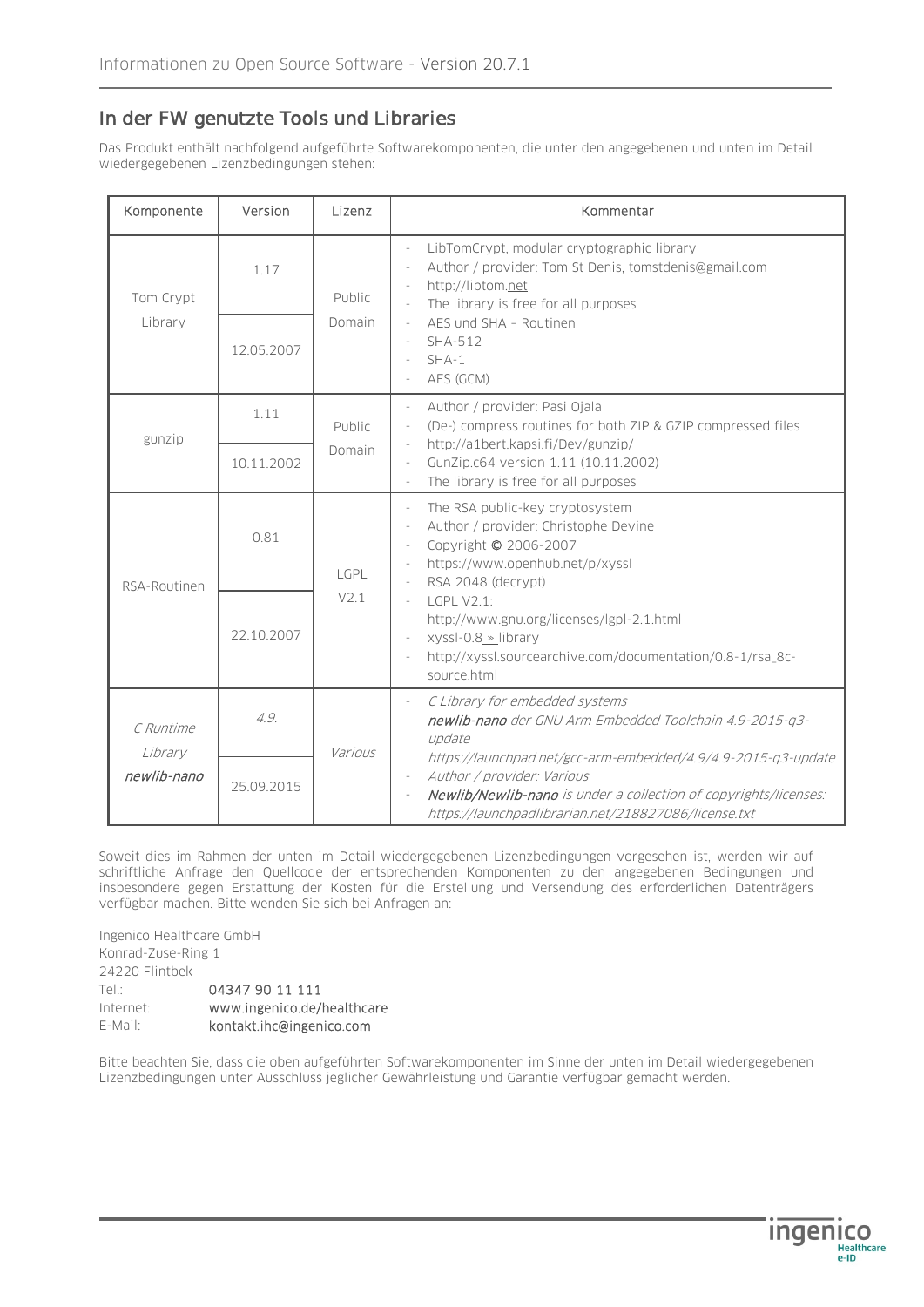# RSA-Routinen

#### GNU LESSER GENERAL PUBLIC LICENSE

Version 2.1, February 1999

Copyright © 1991, 1999 Free Software Foundation, Inc.

51 Franklin Street, Fifth Floor, Boston, MA 02110-1301 USA

Everyone is permitted to copy and distribute verbatim copies of this license document, but changing it is not allowed.

[This is the first released version of the Lesser GPL. It also counts as the successor of the GNU Library Public License, version 2, hence the version number 2.1.]

#### Preamble

The licenses for most software are designed to take away your freedom to share and change it. By contrast, the GNU General Public Licenses are intended to guarantee your freedom to share and change free software--to make sure the software is free for all its users.

This license, the Lesser General Public License, applies to some specially designated software packages--typically libraries--of the Free Software Foundation and other authors who decide to use it. You can use it too, but we suggest you first think carefully about whether this license or the ordinary General Public License is the better strategy to use in any particular case, based on the explanations below.

When we speak of free software, we are referring to freedom of use, not price. Our General Public Licenses are designed to make sure that you have the freedom to distribute copies of free software (and charge for this service if you wish); that you receive source code or can get it if you want it; that you can change the software and use pieces of it in new free programs; and that you are informed that you can do these things.

To protect your rights, we need to make restrictions that forbid distributors to deny you these rights or to ask you to surrender these rights. These restrictions translate to certain responsibilities for you if you distribute copies of the library or if you modify it.

For example, if you distribute copies of the library, whether gratis or for a fee, you must give the recipients all the rights that we gave you. You must make sure that they, too, receive or can get the source code. If you link other code with the library, you must provide complete object files to the recipients, so that they can relink them with the library after making changes to the library and recompiling it. And you must show them these terms so they know their rights.

We protect your rights with a two-step method: (1) we copyright the library, and (2) we offer you this license, which gives you legal permission to copy, distribute and/or modify the library.

To protect each distributor, we want to make it very clear that there is no warranty for the free library. Also, if the library is modified by someone else and passed on, the recipients should know that what they have is not the original version, so that the original author's reputation will not be affected by problems that might be introduced by others.

Finally, software patents pose a constant threat to the existence of any free program. We wish to make sure that a company cannot effectively restrict the users of a free program by obtaining a restrictive license from a patent holder. Therefore, we insist that any patent license obtained for a version of the library must be consistent with the full freedom of use specified in this license.

Most GNU software, including some libraries, is covered by the ordinary GNU General Public License. This license, the GNU Lesser General Public License, applies to certain designated libraries, and is quite different from the ordinary General Public License. We use this license for certain libraries in order to permit linking those libraries into non-free programs.

When a program is linked with a library, whether statically or using a shared library, the combination of the two is legally speaking a combined work, a derivative of the original library. The ordinary General Public License therefore permits such linking only if the entire combination fits its criteria of freedom. The Lesser General Public License permits more lax criteria for linking other code with the library.

We call this license the "Lesser" General Public License because it does Less to protect the user's freedom than the ordinary General Public License. It also provides other free software developers Less of an advantage over competing non-free programs. These disadvantages are the reason we use the ordinary General Public License for many libraries. However, the Lesser license provides advantages in certain special circumstances.

For example, on rare occasions, there may be a special need to encourage the widest possible use of a certain library, so that it becomes a de-facto standard. To achieve this, non-free programs must be allowed to use the library. A more frequent case is that a free library does the same job as widely used non-free libraries. In this case, there is little to gain by limiting the free library to free software only, so we use the Lesser General Public License. In other cases, permission to use a particular library in non-free programs enables a greater number of people to use a large body of free software. For example, permission to use the GNU C Library in non-free programs enables many more people to use the whole GNU operating system, as well as its variant, the GNU/Linux operating system.

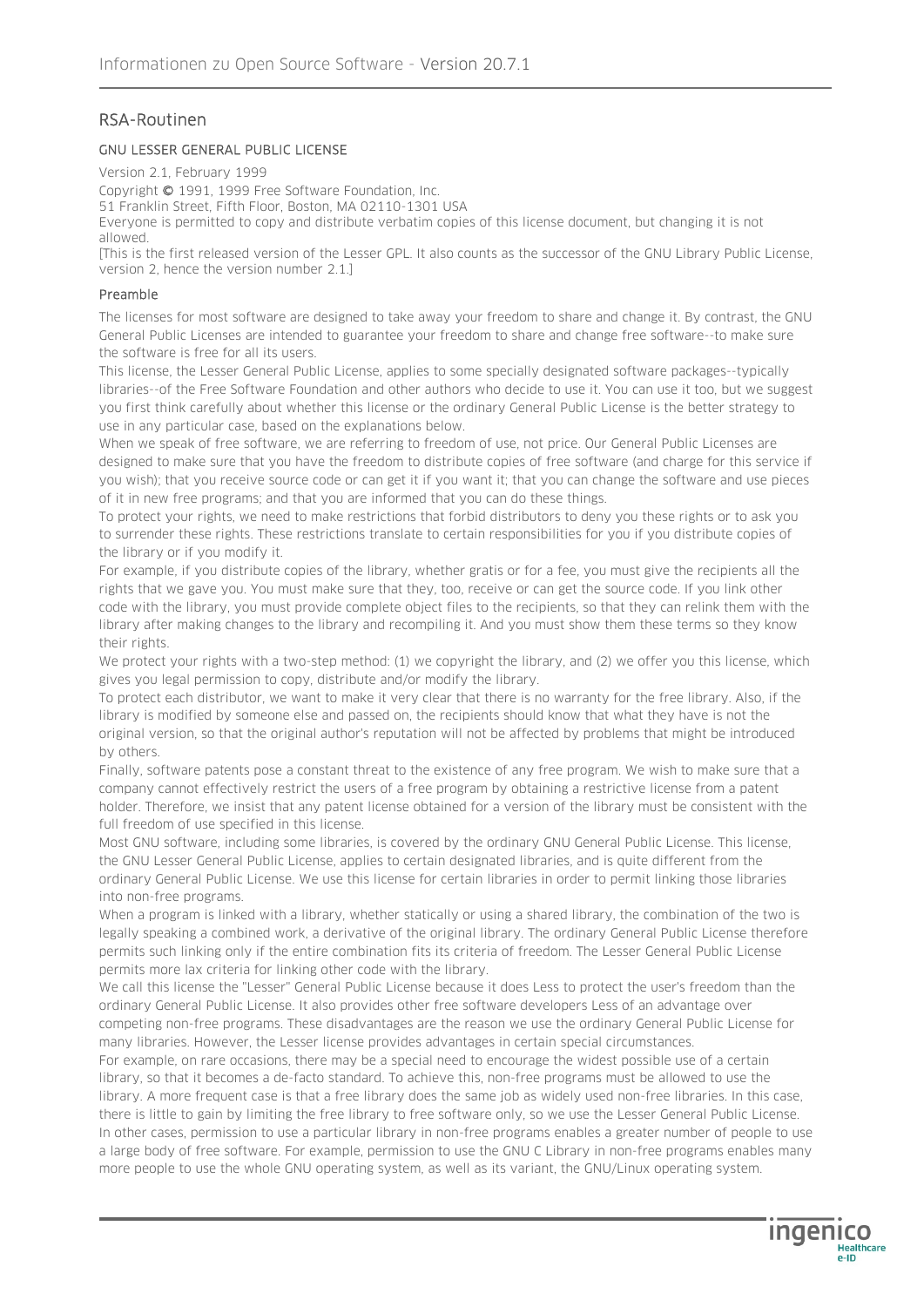Although the Lesser General Public License is Less protective of the users' freedom, it does ensure that the user of a program that is linked with the Library has the freedom and the wherewithal to run that program using a modified version of the Library.

The precise terms and conditions for copying, distribution and modification follow. Pay close attention to the difference between a "work based on the library" and a "work that uses the library". The former contains code derived from the library, whereas the latter must be combined with the library in order to run.

#### TERMS AND CONDITIONS FOR COPYING, DISTRIBUTION AND MODIFICATION

0. This License Agreement applies to any software library or other program which contains a notice placed by the copyright holder or other authorized party saying it may be distributed under the terms of this Lesser General Public License (also called "this License"). Each licensee is addressed as "you".

A "library" means a collection of software functions and/or data prepared so as to be conveniently linked with application programs (which use some of those functions and data) to form executables.

The "Library", below, refers to any such software library or work which has been distributed under these terms. A "work based on the Library" means either the Library or any derivative work under copyright law: that is to say, a work containing the Library or a portion of it, either verbatim or with modifications and/or translated straightforwardly into another language. (Hereinafter, translation is included without limitation in the term "modification".)

"Source code" for a work means the preferred form of the work for making modifications to it. For a library, complete source code means all the source code for all modules it contains, plus any associated interface definition files, plus the scripts used to control compilation and installation of the library.

Activities other than copying, distribution and modification are not covered by this License; they are outside its scope. The act of running a program using the Library is not restricted, and output from such a program is covered only if its contents constitute a work based on the Library (independent of the use of the Library in a tool for writing it). Whether that is true depends on what the Library does and what the program that uses the Library does.

1. You may copy and distribute verbatim copies of the Library's complete source code as you receive it, in any medium, provided that you conspicuously and appropriately publish on each copy an appropriate copyright notice and disclaimer of warranty; keep intact all the notices that refer to this License and to the absence of any warranty; and distribute a copy of this License along with the Library.

You may charge a fee for the physical act of transferring a copy, and you may at your option offer warranty protection in exchange for a fee.

2. You may modify your copy or copies of the Library or any portion of it, thus forming a work based on the Library, and copy and distribute such modifications or work under the terms of Section 1 above, provided that you also meet all of these conditions:

a) The modified work must itself be a software library.

b) You must cause the files modified to carry prominent notices stating that you changed the files and the date of any change.

c) You must cause the whole of the work to be licensed at no charge to all third parties under the terms of this License.

d) If a facility in the modified Library refers to a function or a table of data to be supplied by an application program that uses the facility, other than as an argument passed when the facility is invoked, then you must make a good faith effort to ensure that, in the event an application does not supply such function or table, the facility still operates, and performs whatever part of its purpose remains meaningful.

(For example, a function in a library to compute square roots has a purpose that is entirely well-defined independent of the application. Therefore, Subsection 2d requires that any application-supplied function or table used by this function must be optional: if the application does not supply it, the square root function must still compute square roots.)

These requirements apply to the modified work as a whole. If identifiable sections of that work are not derived from the Library, and can be reasonably considered independent and separate works in themselves, then this License, and its terms, do not apply to those sections when you distribute them as separate works. But when you distribute the same sections as part of a whole which is a work based on the Library, the distribution of the whole must be on the terms of this License, whose permissions for other licensees extend to the entire whole, and thus to each and every part regardless of who wrote it.

Thus, it is not the intent of this section to claim rights or contest your rights to work written entirely by you; rather, the intent is to exercise the right to control the distribution of derivative or collective works based on the Library. In addition, mere aggregation of another work not based on the Library with the Library (or with a work based on the Library) on a volume of a storage or distribution medium does not bring the other work under the scope of this License.

3. You may opt to apply the terms of the ordinary GNU General Public License instead of this License to a given copy of the Library. To do this, you must alter all the notices that refer to this License, so that they refer to the

**Ingenic**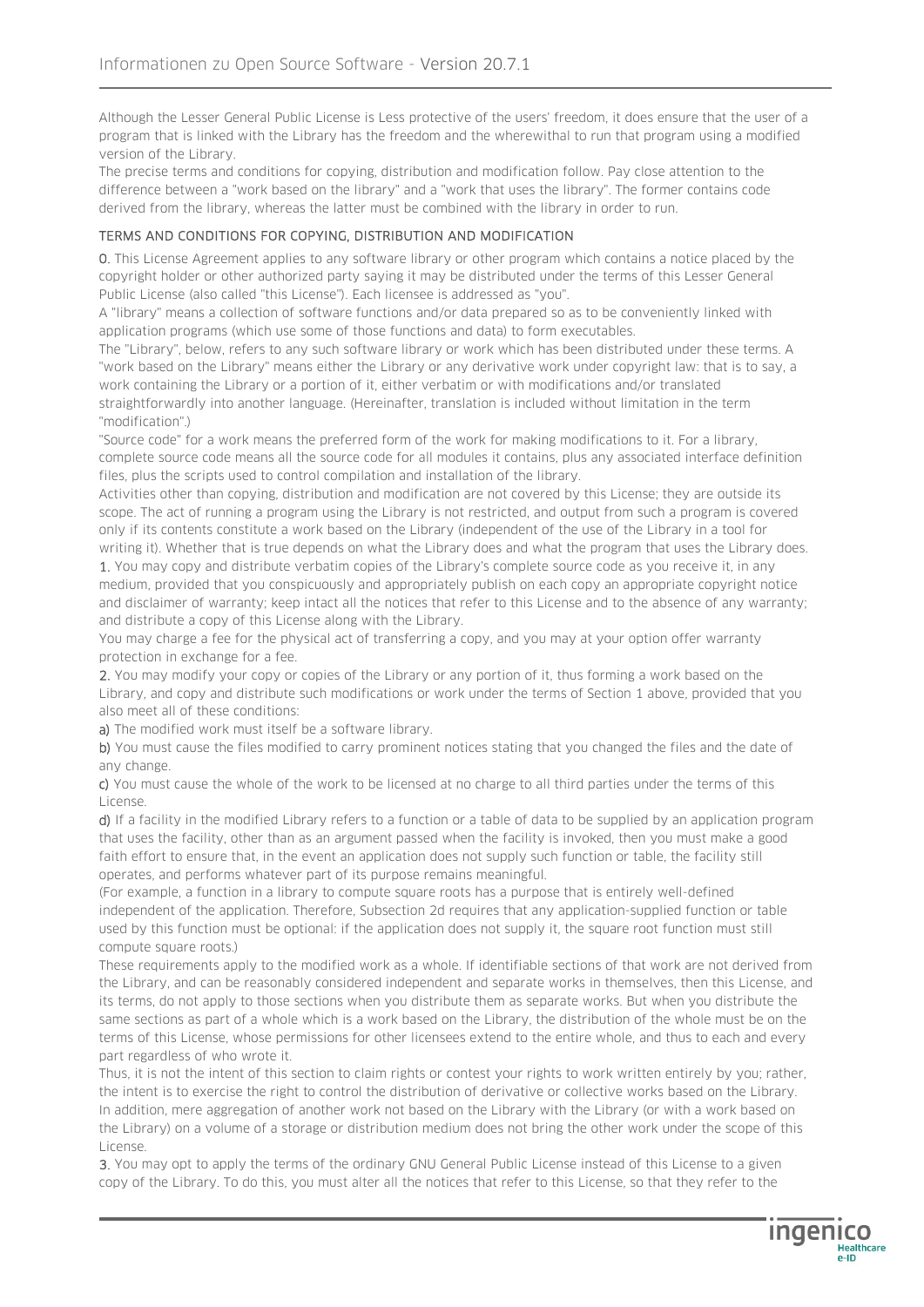ordinary GNU General Public License, version 2, instead of to this License. (If a newer version than version 2 of the ordinary GNU General Public License has appeared, then you can specify that version instead if you wish.) Do not make any other change in these notices.

Once this change is made in a given copy, it is irreversible for that copy, so the ordinary GNU General Public License applies to all subsequent copies and derivative works made from that copy.

This option is useful when you wish to copy part of the code of the Library into a program that is not a library. 4. You may copy and distribute the Library (or a portion or derivative of it, under Section 2) in object code or executable form under the terms of Sections 1 and 2 above provided that you accompany it with the complete corresponding machine-readable source code, which must be distributed under the terms of Sections 1 and 2 above on a medium customarily used for software interchange.

If distribution of object code is made by offering access to copy from a designated place, then offering equivalent access to copy the source code from the same place satisfies the requirement to distribute the source code, even though third parties are not compelled to copy the source along with the object code.

5. A program that contains no derivative of any portion of the Library, but is designed to work with the Library by being compiled or linked with it, is called a "work that uses the Library". Such a work, in isolation, is not a derivative work of the Library, and therefore falls outside the scope of this License.

However, linking a "work that uses the Library" with the Library creates an executable that is a derivative of the Library (because it contains portions of the Library), rather than a "work that uses the library". The executable is therefore covered by this License. Section 6 states terms for distribution of such executables.

When a "work that uses the Library" uses material from a header file that is part of the Library, the object code for the work may be a derivative work of the Library even though the source code is not. Whether this is true is especially significant if the work can be linked without the Library, or if the work is itself a library. The threshold for this to be true is not precisely defined by law.

If such an object file uses only numerical parameters, data structure layouts and accessors, and small macros and small inline functions (ten lines or less in length), then the use of the object file is unrestricted, regardless of whether it is legally a derivative work. (Executables containing this object code plus portions of the Library will still fall under Section 6.)

Otherwise, if the work is a derivative of the Library, you may distribute the object code for the work under the terms of Section 6. Any executables containing that work also fall under Section 6, whether or not they are linked directly with the Library itself.

6. As an exception to the Sections above, you may also combine or link a "work that uses the Library" with the Library to produce a work containing portions of the Library, and distribute that work under terms of your choice, provided that the terms permit modification of the work for the customer's own use and reverse engineering for debugging such modifications.

You must give prominent notice with each copy of the work that the Library is used in it and that the Library and its use are covered by this License. You must supply a copy of this License. If the work during execution displays copyright notices, you must include the copyright notice for the Library among them, as well as a reference directing the user to the copy of this License. Also, you must do one of these things:

a) Accompany the work with the complete corresponding machine-readable source code for the Library including whatever changes were used in the work (which must be distributed under Sections 1 and 2 above); and, if the work is an executable linked with the Library, with the complete machine-readable "work that uses the Library", as object code and/or source code, so that the user can modify the Library and then relink to produce a modified executable containing the modified Library. (It is understood that the user who changes the contents of definitions files in the Library will not necessarily be able to recompile the application to use the modified definitions.)

b) Use a suitable shared library mechanism for linking with the Library. A suitable mechanism is one that (1) uses at run time a copy of the library already present on the user's computer system, rather than copying library functions into the executable, and (2) will operate properly with a modified version of the library, if the user installs one, as long as the modified version is interface-compatible with the version that the work was made with.

c) Accompany the work with a written offer, valid for at least three years, to give the same user the materials specified in Subsection 6a, above, for a charge no more than the cost of performing this distribution.

d) If distribution of the work is made by offering access to copy from a designated place, offer equivalent access to copy the above specified materials from the same place.

e) Verify that the user has already received a copy of these materials or that you have already sent this user a copy. For an executable, the required form of the "work that uses the Library" must include any data and utility programs needed for reproducing the executable from it. However, as a special exception, the materials to be distributed need not include anything that is normally distributed (in either source or binary form) with the major components (compiler, kernel, and so on) of the operating system on which the executable runs, unless that component itself accompanies the executable.

ingenico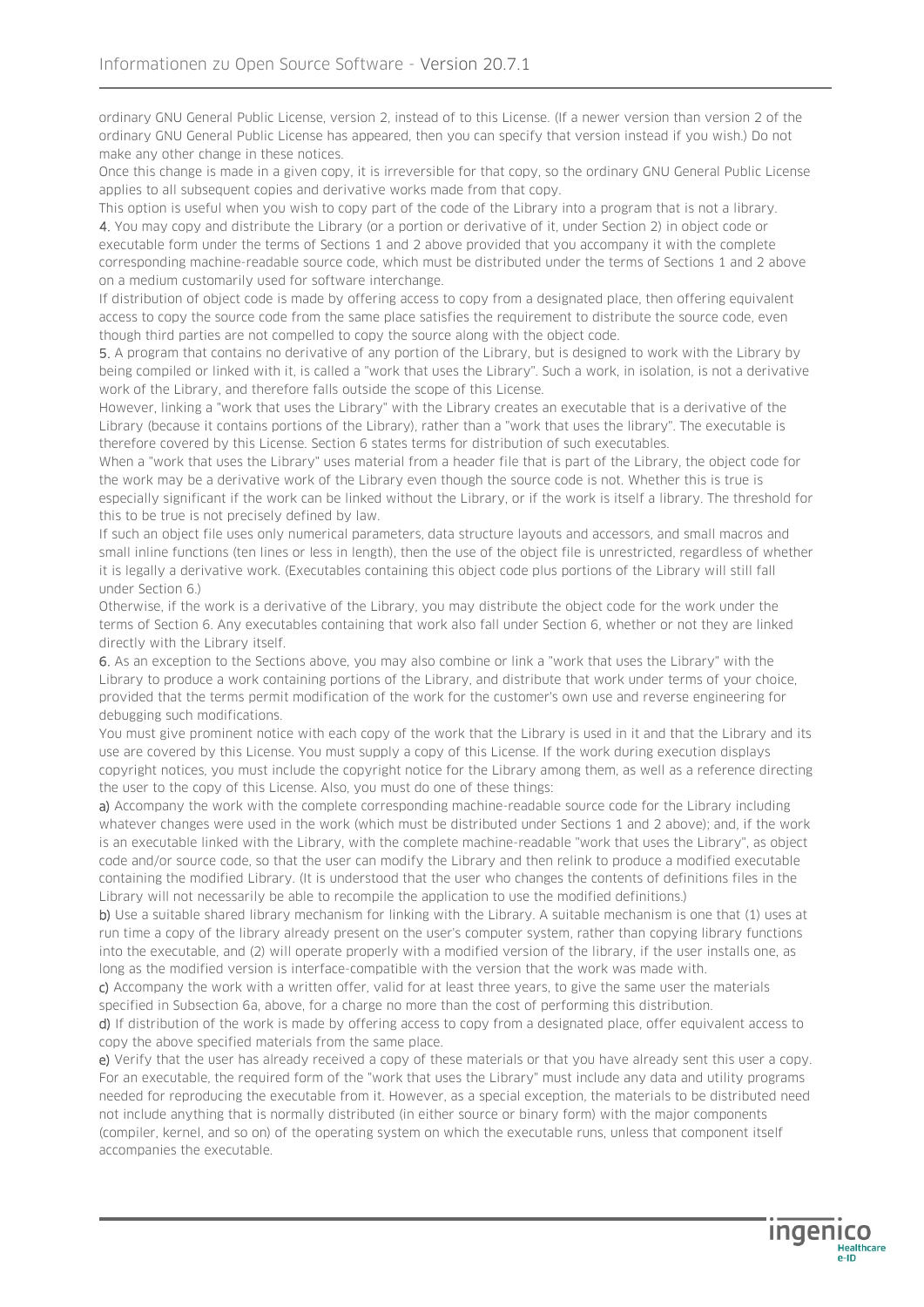It may happen that this requirement contradicts the license restrictions of other proprietary libraries that do not normally accompany the operating system. Such a contradiction means you cannot use both them and the Library together in an executable that you distribute.

7. You may place library facilities that are a work based on the Library side-by-side in a single library together with other library facilities not covered by this License, and distribute such a combined library, provided that the separate distribution of the work based on the Library and of the other library facilities is otherwise permitted, and provided that you do these two things:

a) Accompany the combined library with a copy of the same work based on the Library, uncombined with any other library facilities. This must be distributed under the terms of the Sections above.

b) Give prominent notice with the combined library of the fact that part of it is a work based on the Library, and explaining where to find the accompanying uncombined form of the same work.

8. You may not copy, modify, sublicense, link with, or distribute the Library except as expressly provided under this License. Any attempt otherwise to copy, modify, sublicense, link with, or distribute the Library is void, and will automatically terminate your rights under this License. However, parties who have received copies, or rights, from you under this License will not have their licenses terminated so long as such parties remain in full compliance.

9. You are not required to accept this License, since you have not signed it. However, nothing else grants you permission to modify or distribute the Library or its derivative works. These actions are prohibited by law if you do not accept this License. Therefore, by modifying or distributing the Library (or any work based on the Library), you indicate your acceptance of this License to do so, and all its terms and conditions for copying, distributing or modifying the Library or works based on it.

10. Each time you redistribute the Library (or any work based on the Library), the recipient automatically receives a license from the original licensor to copy, distribute, link with or modify the Library subject to these terms and conditions. You may not impose any further restrictions on the recipients' exercise of the rights granted herein. You are not responsible for enforcing compliance by third parties with this License.

11. If, as a consequence of a court judgment or allegation of patent infringement or for any other reason (not limited to patent issues), conditions are imposed on you (whether by court order, agreement or otherwise) that contradict the conditions of this License, they do not excuse you from the conditions of this License. If you cannot distribute so as to satisfy simultaneously your obligations under this License and any other pertinent obligations, then as a consequence you may not distribute the Library at all. For example, if a patent license would not permit royalty-free redistribution of the Library by all those who receive copies directly or indirectly through you, then the only way you could satisfy both it and this License would be to refrain entirely from distribution of the Library. If any portion of this section is held invalid or unenforceable under any particular circumstance, the balance of the section is intended to apply, and the section as a whole is intended to apply in other circumstances. It is not the purpose of this section to induce you to infringe any patents or other property right claims or to contest validity of any such claims; this section has the sole purpose of protecting the integrity of the free software distribution system which is implemented by public license practices. Many people have made generous contributions to the wide range of software distributed through that system in reliance on consistent application of

that system; it is up to the author/donor to decide if he or she is willing to distribute software through any other system and a licensee cannot impose that choice.

This section is intended to make thoroughly clear what is believed to be a consequence of the rest of this License. 12. If the distribution and/or use of the Library is restricted in certain countries either by patents or by copyrighted interfaces, the original copyright holder who places the Library under this License may add an explicit geographical distribution limitation excluding those countries, so that distribution is permitted only in or among countries not thus excluded. In such case, this License incorporates the limitation as if written in the body of this License.

13. The Free Software Foundation may publish revised and/or new versions of the Lesser General Public License from time to time. Such new versions will be similar in spirit to the present version, but may differ in detail to address new problems or concerns.

Each version is given a distinguishing version number. If the Library specifies a version number of this License which applies to it and "any later version", you have the option of following the terms and conditions either of that version or of any later version published by the Free Software Foundation. If the Library does not specify a license version number, you may choose any version ever published by the Free Software Foundation.

14. If you wish to incorporate parts of the Library into other free programs whose distribution conditions are incompatible with these, write to the author to ask for permission. For software which is copyrighted by the Free Software Foundation, write to the Free Software Foundation; we sometimes make exceptions for this. Our decision will be guided by the two goals of preserving the free status of all derivatives of our free software and of promoting the sharing and reuse of software generally.

ingenico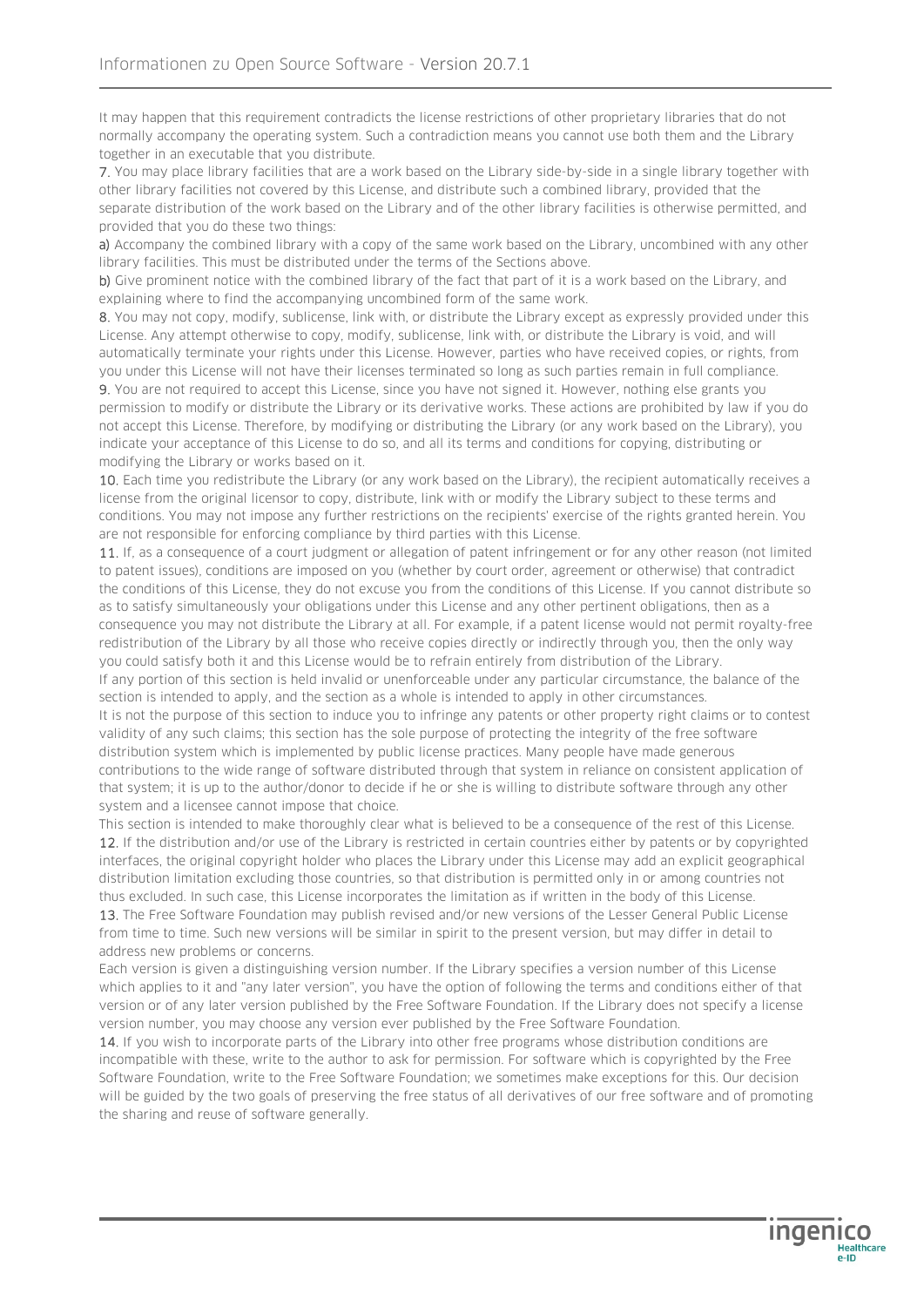#### NO WARRANTY

15. BECAUSE THE LIBRARY IS LICENSED FREE OF CHARGE, THERE IS NO WARRANTY FOR THE LIBRARY, TO THE EXTENT PERMITTED BY APPLICABLE LAW. EXCEPT WHEN OTHERWISE STATED IN WRITING THE COPYRIGHT HOLDERS AND/OR OTHER PARTIES PROVIDE THE LIBRARY "AS IS" WITHOUT WARRANTY OF ANY KIND, EITHER EXPRESSED OR IMPLIED, INCLUDING, BUT NOT LIMITED TO, THE IMPLIED WARRANTIES OF MERCHANTABILITY AND FITNESS FOR A PARTICULAR PURPOSE. THE ENTIRE RISK AS TO THE QUALITY AND PERFORMANCE OF THE LIBRARY IS WITH YOU. SHOULD THE LIBRARY PROVE DEFECTIVE, YOU ASSUME THE COST OF ALL NECESSARY SERVICING, REPAIR OR CORRECTION.

16. IN NO EVENT UNLESS REQUIRED BY APPLICABLE LAW OR AGREED TO IN WRITING WILL ANY COPYRIGHT HOLDER, OR ANY OTHER PARTY WHO MAY MODIFY AND/OR REDISTRIBUTE THE LIBRARY AS PERMITTED ABOVE, BE LIABLE TO YOU FOR DAMAGES, INCLUDING ANY GENERAL, SPECIAL, INCIDENTAL OR CONSEQUENTIAL DAMAGES ARISING OUT OF THE USE OR INABILITY TO USE THE LIBRARY (INCLUDING BUT NOT LIMITED TO LOSS OF DATA OR DATA BEING RENDERED INACCURATE OR LOSSES SUSTAINED BY YOU OR THIRD PARTIES OR A FAILURE OF THE LIBRARY TO OPERATE WITH ANY OTHER SOFTWARE), EVEN IF SUCH HOLDER OR OTHER PARTY HAS BEEN ADVISED OF THE POSSIBILITY OF SUCH DAMAGES.

#### END OF TERMS AND CONDITIONS

#### How to Apply These Terms to Your New Libraries

If you develop a new library, and you want it to be of the greatest possible use to the public, we recommend making it free software that everyone can redistribute and change. You can do so by permitting redistribution under these terms (or, alternatively, under the terms of the ordinary General Public License).

To apply these terms, attach the following notices to the library. It is safest to attach them to the start of each source file to most effectively convey the exclusion of warranty; and each file should have at least the "copyright" line and a pointer to where the full notice is found. One line to give the library's name and an idea of what it does. Copyright © year name of author

This library is free software; you can redistribute it and/or modify it under the terms of the GNU Lesser General Public License as published by the Free Software Foundation; either version 2.1 of the License, or (at your option) any later version.

This library is distributed in the hope that it will be useful, but WITHOUT ANY WARRANTY; without even the implied warranty of MERCHANTABILITY or FITNESS FOR A PARTICULAR PURPOSE. See the GNU Lesser General Public License for more details.

You should have received a copy of the GNU Lesser General Public License along with this library; if not, write to the Free Software Foundation, Inc., 51 Franklin Street, Fifth Floor, Boston, MA 02110-1301 USA Also add information on how to contact you by electronic and paper mail. You should also get your employer (if you work as a programmer) or your school, if any, to sign a "copyright disclaimer" for the library, if necessary. Here is a sample; alter the names: Yoyodyne, Inc., hereby disclaims all copyright interest in the library `Frob' (a library for tweaking knobs) written by James Random Hacker.

signature of Ty Coon, 1 April 1990 Ty Coon, President of Vice That's all there is to it!

# 1.1 GNU Arm Embedded Toolchain

Licenses:

All of the source code to this product is under licenses which are both free and open source. All EXCEPT for libgloss, newlib, zlib and integration scripts are available under following licenses:

- GNU General Public License Version 2(GPL2)
- GNU General Public License Version 3(GPL)
- GNU Lesser General Public License Version 2(LGPL2)
- GNU Lesser General Public License Version 2.1(LGPL2)
- GNU Lesser General Public License Version 3(LGPL3)
- GCC RUNTIME LIBRARY EXCEPTION
- Expat License

Zlib is under license at Part 10).

Integration scripts and samples are under New BSD License at Part 11).

Newlib/Newlib-nano are under a collection of copyright/license listed at Part 12).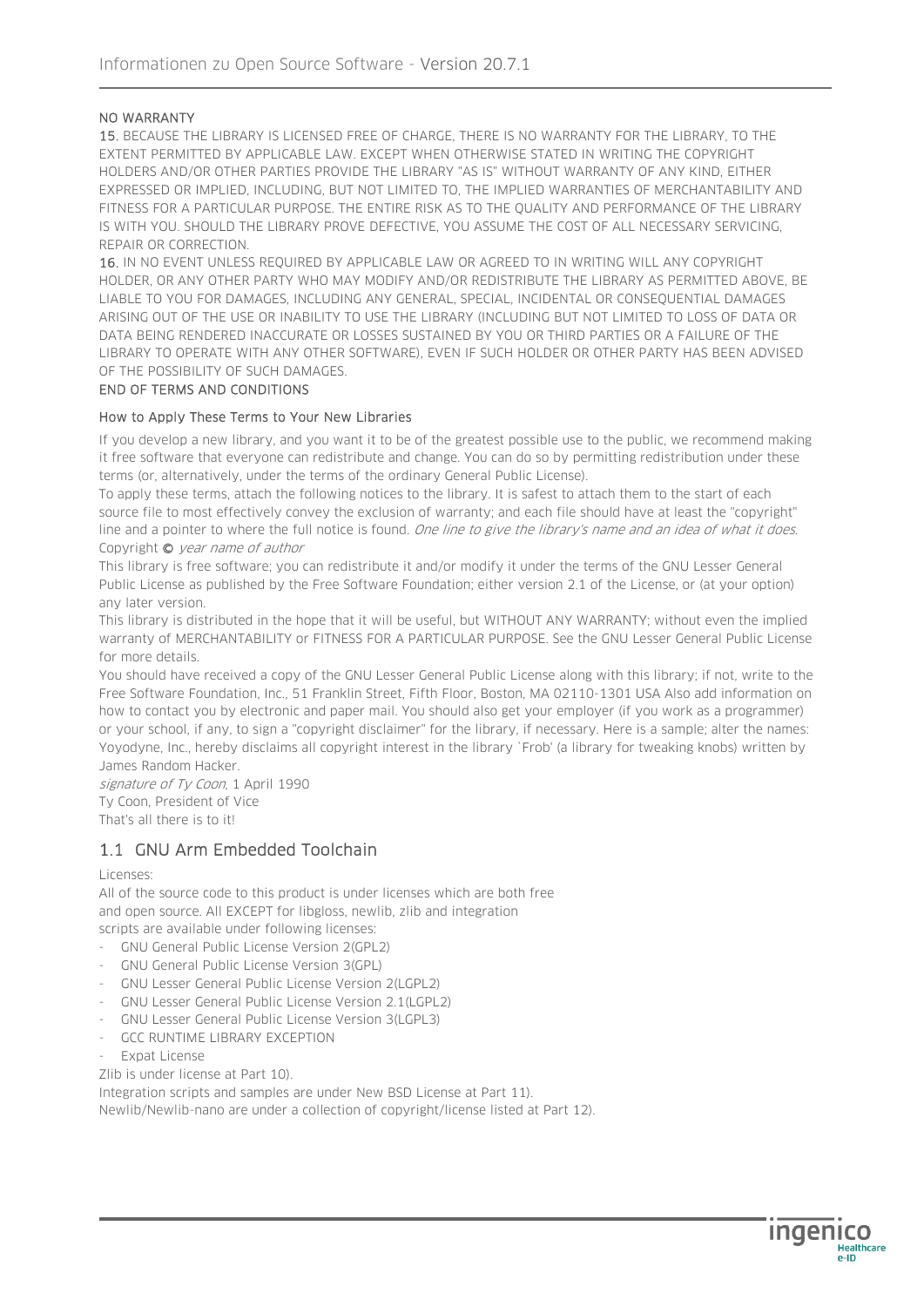## Part 1)

This license applies to files under directories binutils, gcc, gdb, mpfr

#### GNU GENERAL PUBLIC LICENSE

Version 2, June 1991

Copyright © 1989, 1991 Free Software Foundation, Inc. 51 Franklin Street, Fifth Floor, Boston, MA 02110-1301 USA Everyone is permitted to copy and distribute verbatim copies of this license document, but changing it is not allowed.

#### Preamble

The licenses for most software are designed to take away your freedom to share and change it. By contrast, the GNU General Public License is intended to guarantee your freedom to share and change free software--to make sure the software is free for all its users. This General Public License applies to most of the Free Software Foundation's software and to any other program whose authors commit to using it. (Some other Free Software Foundation software is covered by the GNU Library General Public License instead.) You can apply it to your programs, too. When we speak of free software, we are referring to freedom, not price. Our General Public Licenses are designed to make sure that you have the freedom to distribute copies of free software (and charge for this service if you wish), that you receive source code or can get it if you want it, that you can change the software or use pieces of it in new free programs; and that you know you can do these things.

To protect your rights, we need to make restrictions that forbid anyone to deny you these rights or to ask you to surrender the rights. These restrictions translate to certain responsibilities for you if you distribute copies of the software, or if you modify it.

For example, if you distribute copies of such a program, whether gratis or for a fee, you must give the recipients all the rights that you have. You must make sure that they, too, receive or can get the source code. And you must show them these terms so they know their rights.

We protect your rights with two steps: (1) copyright the software, and (2) offer you this license which gives you legal permission to copy, distribute and/or modify the software.

Also, for each author's protection and ours, we want to make certain that everyone understands that there is no warranty for this free software. If the software is modified by someone else and passed on, we want its recipients to know that what they have is not the original, so that any problems introduced by others will not reflect on the original authors' reputations. Finally, any free program is threatened constantly by software patents. We wish to avoid the danger that redistributors of a free program will individually obtain patent licenses, in effect making the program proprietary. To prevent this, we have made it clear that any patent must be licensed for everyone's free use or not licensed at all.

The precise terms and conditions for copying, distribution and modification follow.

#### GNU GENERAL PUBLIC LICENSE

#### TERMS AND CONDITIONS FOR COPYING, DISTRIBUTION AND MODIFICATION

0. This License applies to any program or other work which contains a notice placed by the copyright holder saying it may be distributed under the terms of this General Public License. The "Program", below, refers to any such program or work, and a "work based on the Program" means either the Program or any derivative work under copyright law: that is to say, a work containing the Program or a portion of it, either verbatim or with modifications and/or translated into another language. (Hereinafter, translation is included without limitation in the term "modification".) Each licensee is addressed as "you".

Activities other than copying, distribution and modification are not covered by this License; they are outside its scope. The act of running the Program is not restricted, and the output from the Program is covered only if its contents constitute a work based on the Program (independent of having been made by running the Program). Whether that is true depends on what the Program does.

1. You may copy and distribute verbatim copies of the Program's source code as you receive it, in any medium, provided that you conspicuously and appropriately publish on each copy an appropriate copyright notice and disclaimer of warranty; keep intact all the notices that refer to this License and to the absence of any warranty; and give any other recipients of the Program a copy of this License along with the Program.

You may charge a fee for the physical act of transferring a copy, and you may at your option offer warranty protection in exchange for a fee.

2. You may modify your copy or copies of the Program or any portion of it, thus forming a work based on the Program, and copy and distribute such modifications or work under the terms of Section 1 above, provided that you also meet all of these conditions:

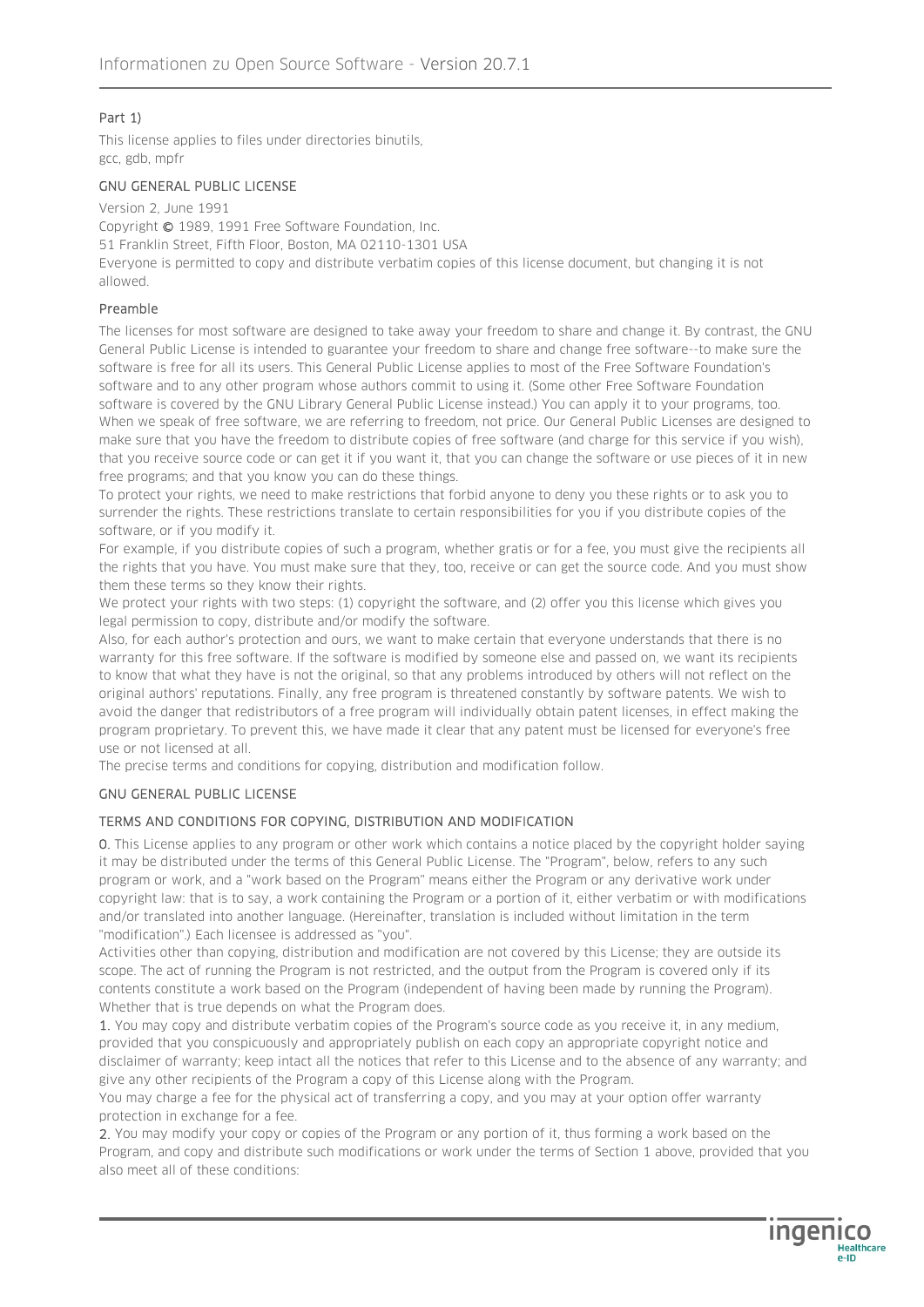a) You must cause the modified files to carry prominent notices stating that you changed the files and the date of any change.

b) You must cause any work that you distribute or publish, that in whole or in part contains or is derived from the Program or any part thereof, to be licensed as a whole at no charge to all third parties under the terms of this License.

c) If the modified program normally reads commands interactively when run, you must cause it, when started running for such interactive use in the most ordinary way, to print or display an announcement including an appropriate copyright notice and a notice that there is no warranty (or else, saying that you provide a warranty) and that users may redistribute the program under these conditions, and telling the user how to view a copy of this License. (Exception: if the Program itself is interactive but does not normally print such an announcement, your work based on the Program is not required to print an announcement.) These requirements apply to the modified work as a whole. If identifiable sections of that work are not derived from the Program, and can be reasonably considered independent and separate works in themselves, then this License, and its terms, do not apply to those sections when you distribute them as separate works. But when you distribute the same sections as part of a whole which is a work based on the Program, the distribution of the whole must be on the terms of this License, whose permissions for other licensees extend to the entire whole, and thus to each and every part regardless of who wrote it.

Thus, it is not the intent of this section to claim rights or contest your rights to work written entirely by you; rather, the intent is to exercise the right to control the distribution of derivative or collective works based on the Program. In addition, mere aggregation of another work not based on the Program with the Program (or with a work based on the Program) on a volume of a storage or distribution medium does not bring the other work under the scope of this License.

3. You may copy and distribute the Program (or a work based on it, under Section 2) in object code or executable form under the terms of Sections 1 and 2 above provided that you also do one of the following:

a) Accompany it with the complete corresponding machine-readable source code, which must be distributed under the terms of Sections 1 and 2 above on a medium customarily used for software interchange; or,

b) Accompany it with a written offer, valid for at least three years, to give any third party, for a charge no more than your cost of physically performing source distribution, a complete machine-readable copy of the corresponding source code, to be distributed under the terms of Sections 1 and 2 above on a medium customarily used for software interchange; or,

c) Accompany it with the information you received as to the offer to distribute corresponding source code. (This alternative is allowed only for noncommercial distribution and only if you received the program in object code or executable form with such an offer, in accord with Subsection b above.)

The source code for a work means the preferred form of the work for making modifications to it. For an executable work, complete source code means all the source code for all modules it contains, plus any associated interface definition files, plus the scripts used to control compilation and installation of the executable. However, as a special exception, the source code distributed need not include anything that is normally distributed (in either source or binary form) with the major components (compiler, kernel, and so on) of the operating system on which the executable runs, unless that component itself accompanies the executable.

If distribution of executable or object code is made by offering access to copy from a designated place, then offering equivalent access to copy the source code from the same place counts as distribution of the source code, even though third parties are not compelled to copy the source along with the object code.

4. You may not copy, modify, sublicense, or distribute the Program except as expressly provided under this License. Any attempt otherwise to copy, modify, sublicense or distribute the Program is void, and will automatically terminate your rights under this License. However, parties who have received copies, or rights, from you under this License will not have their licenses terminated so long as such parties remain in full compliance.

5. You are not required to accept this License, since you have not signed it. However, nothing else grants you permission to modify or distribute the Program or its derivative works. These actions are prohibited by law if you do not accept this License. Therefore, by modifying or distributing the Program (or any work based on the Program), you indicate your acceptance of this License to do so, and all its terms and conditions for copying, distributing or modifying the Program or works based on it.

6. Each time you redistribute the Program (or any work based on the Program), the recipient automatically receives a license from the original licensor to copy, distribute or modify the Program subject to these terms and conditions. You may not impose any further restrictions on the recipients' exercise of the rights granted herein. You are not responsible for enforcing compliance by third parties to this License.

7. If, as a consequence of a court judgment or allegation of patent infringement or for any other reason (not limited to patent issues), conditions are imposed on you (whether by court order, agreement or otherwise) that contradict the conditions of this License, they do not excuse you from the conditions of this License. If you cannot distribute so as to satisfy simultaneously your obligations under this License and any other pertinent obligations, then as a consequence you may not distribute the Program at all. For example, if a patent license would not permit royalty-

> **Ingen Healthcare**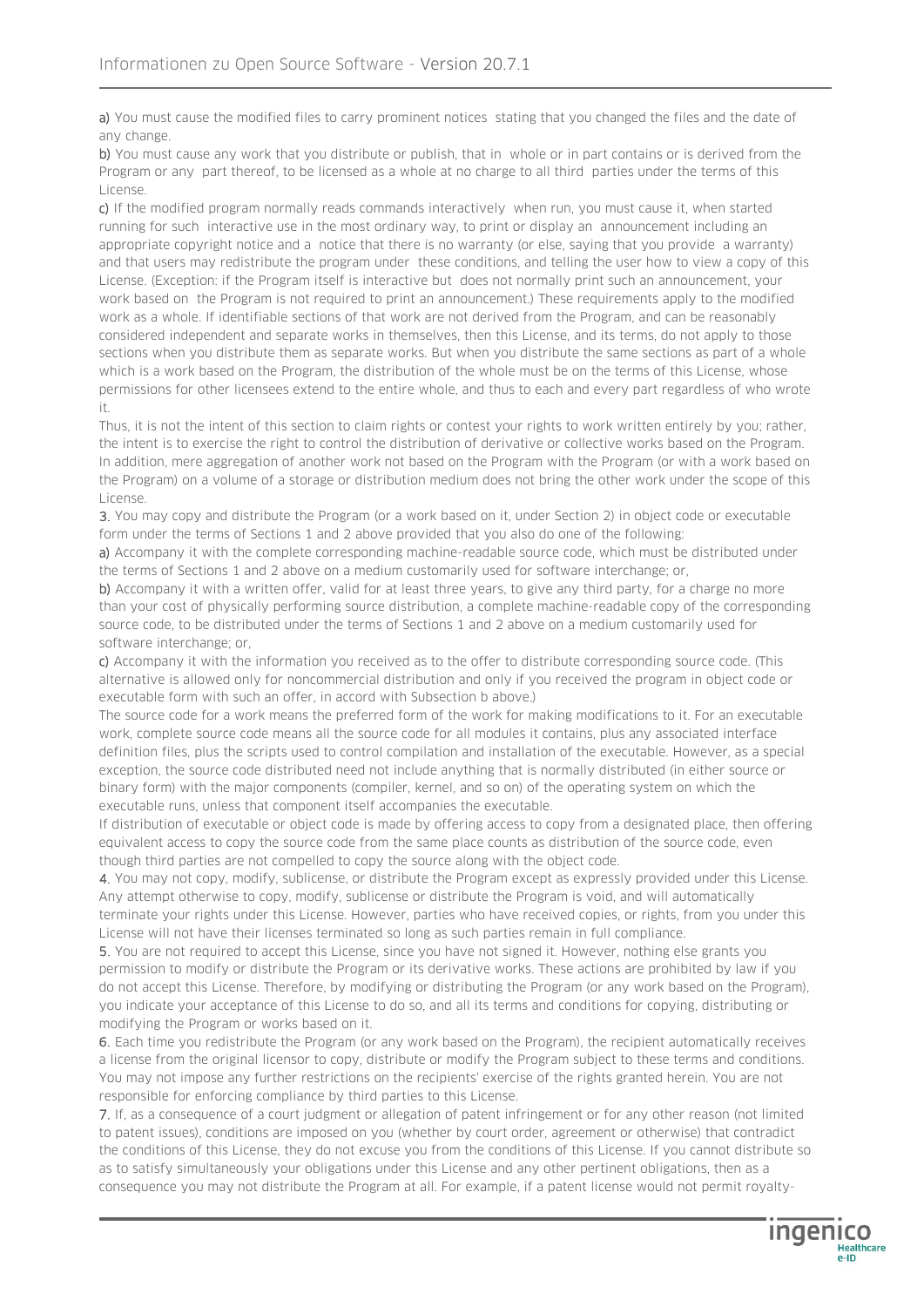free redistribution of the Program by all those who receive copies directly or indirectly through you, then the only way you could satisfy both it and this License would be to refrain entirely from distribution of the Program. If any portion of this section is held invalid or unenforceable under any particular circumstance, the balance of the section is intended to apply and the section as a whole is intended to apply in other circumstances. It is not the purpose of this section to induce you to infringe any patents or other property right claims or to contest validity of any such claims; this section has the sole purpose of protecting the integrity of the free software distribution system, which is implemented by public license practices. Many people have made generous contributions to the wide range of software distributed through that system in reliance on consistent application of that system; it is up to the author/donor to decide if he or she is willing to distribute software through any other system and a licensee cannot impose that choice.

This section is intended to make thoroughly clear what is believed to be a consequence of the rest of this License. 8. If the distribution and/or use of the Program is restricted in certain countries either by patents or by copyrighted interfaces, the original copyright holder who places the Program under this License may add an explicit geographical distribution limitation excluding those countries, so that distribution is permitted only in or among countries not thus excluded. In such case, this License incorporates the limitation as if written in the body of this License.

9. The Free Software Foundation may publish revised and/or new versions of the General Public License from time to time. Such new versions will be similar in spirit to the present version, but may differ in detail to address new problems or concerns. Each version is given a distinguishing version number. If the Program specifies a version number of this License which applies to it and "any later version", you have the option of following the terms and conditions either of that version or of any later version published by the Free Software Foundation. If the Program does not specify a version number of this License, you may choose any version ever published by the Free Software Foundation.

10. If you wish to incorporate parts of the Program into other free programs whose distribution conditions are different, write to the author to ask for permission. For software which is copyrighted by the Free Software Foundation, write to the Free Software Foundation; we sometimes make exceptions for this. Our decision will be guided by the two goals of preserving the free status of all derivatives of our free software and of promoting the sharing and reuse of software generally.

#### NO WARRANTY

11. BECAUSE THE PROGRAM IS LICENSED FREE OF CHARGE, THERE IS NO WARRANTY FOR THE PROGRAM, TO THE EXTENT PERMITTED BY APPLICABLE LAW. EXCEPT WHEN OTHERWISE STATED IN WRITING THE COPYRIGHT HOLDERS AND/OR OTHER PARTIES PROVIDE THE PROGRAM "AS IS" WITHOUT WARRANTY OF ANY KIND, EITHER EXPRESSED OR IMPLIED, INCLUDING, BUT NOT LIMITED TO, THE IMPLIED WARRANTIES OF MERCHANTABILITY AND FITNESS FOR A PARTICULAR PURPOSE. THE ENTIRE RISK AS TO THE QUALITY AND PERFORMANCE OF THE PROGRAM IS WITH YOU. SHOULD THE PROGRAM PROVE DEFECTIVE, YOU ASSUME THE COST OF ALL NECESSARY SERVICING, REPAIR OR CORRECTION.

12. IN NO EVENT UNLESS REQUIRED BY APPLICABLE LAW OR AGREED TO IN WRITING WILL ANY COPYRIGHT HOLDER, OR ANY OTHER PARTY WHO MAY MODIFY AND/OR REDISTRIBUTE THE PROGRAM AS PERMITTED ABOVE, BE LIABLE TO YOU FOR DAMAGES, INCLUDING ANY GENERAL, SPECIAL, INCIDENTAL OR CONSEQUENTIAL DAMAGES ARISING OUT OF THE USE OR INABILITY TO USE THE PROGRAM (INCLUDING BUT NOT LIMITED TO LOSS OF DATA OR DATA BEING RENDERED INACCURATE OR LOSSES SUSTAINED BY YOU OR THIRD PARTIES OR A FAILURE OF THE PROGRAM TO OPERATE WITH ANY OTHER PROGRAMS), EVEN IF SUCH HOLDER OR OTHER PARTY HAS BEEN ADVISED OF THE POSSIBILITY OF SUCH DAMAGES.

#### END OF TERMS AND CONDITIONS

#### How to Apply These Terms to Your New Programs

If you develop a new program, and you want it to be of the greatest possible use to the public, the best way to achieve this is to make it free software which everyone can redistribute and change under these terms. To do so, attach the following notices to the program. It is safest to attach them to the start of each source file to most effectively convey the exclusion of warranty; and each file should have at least the "copyright" line and a pointer to where the full notice is found.

<one line to give the program's name and a brief idea of what it does.> Copyright © <year> <name of author> This program is free software; you can redistribute it and/or modify it under the terms of the GNU General Public License as published by the Free Software Foundation; either version 2 of the License, or (at your option) any later version.

This program is distributed in the hope that it will be useful, but WITHOUT ANY WARRANTY; without even the implied warranty of MERCHANTABILITY or FITNESS FOR A PARTICULAR PURPOSE. See the GNU General Public License for more details.

You should have received a copy of the GNU General Public License along with this program; if not, write to the Free Software Foundation, Inc., 51 Franklin Street, Fifth Floor, Boston, MA 02110-1301 USA Also add information on how to contact you by electronic and paper mail.

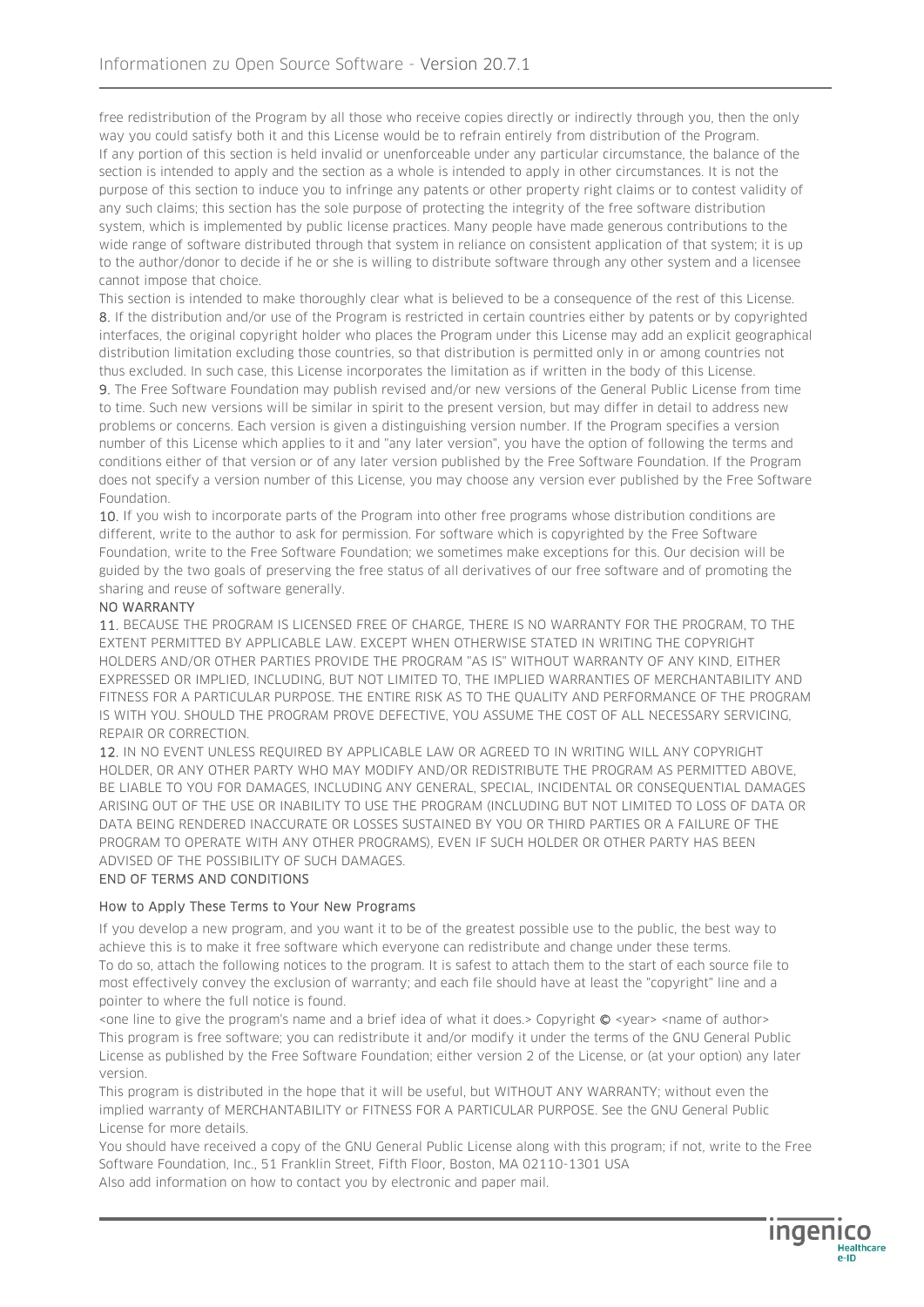If the program is interactive, make it output a short notice like this when it starts in an interactive mode: Gnomovision version 69, Copyright © year name of author Gnomovision comes with ABSOLUTELY NO WARRATY; for details type `show w'. This is free software, and you are welcome to redistribute it under certain conditions; type `show c' for details.

The hypothetical commands `show w' and `show c' should show the appropriate parts of the General Public License. Of course, the commands you use may be called something other than `show w' and `show c'; they could even be mouse-clicks or menu items--whatever suits your program.

You should also get your employer (if you work as a programmer) or your school, if any, to sign a "copyright disclaimer" for the program, if necessary. Here is a sample; alter the names:

Yoyodyne, Inc., hereby disclaims all copyright interest in the program `Gnomovision' (which makes passes at compilers) written by James Hacker.

<signature of Ty Coon>, 1 April 1989

Ty Coon, President of Vice

This General Public License does not permit incorporating your program into proprietary programs. If your program is a subroutine library, you may consider it more useful to permit linking proprietary applications with the library. If this is what you want to do, use the GNU Library General Public License instead of this License.

#### Part 2)

This license applies to files under directories binutils, gcc, gdb, gmp

#### GNU GENERAL PUBLIC LICENSE

Version 3, 29 June 2007

Copyright © 2007 Free Software Foundation, Inc. <http://fsf.org/> Everyone is permitted to copy and distribute verbatim copies of this license document, but changing it is not allowed.

#### Preamble

The GNU General Public License is a free, copyleft license for software and other kinds of works.

The licenses for most software and other practical works are designed to take away your freedom to share and change the works. By contrast, the GNU General Public License is intended to guarantee your freedom to share and change all versions of a program--to make sure it remains free software for all its users. We, the Free Software Foundation, use the GNU General Public License for most of our software; it applies also to any other work released this way by its authors. You can apply it to your programs, too.

When we speak of free software, we are referring to freedom, not price. Our General Public Licenses are designed to make sure that you have the freedom to distribute copies of free software (and charge for them if you wish), that you receive source code or can get it if you want it, that you can change the software or use pieces of it in new free programs, and that you know you can do these things.

To protect your rights, we need to prevent others from denying you these rights or asking you to surrender the rights. Therefore, you have certain responsibilities if you distribute copies of the software, or if you modify it: responsibilities to respect the freedom of others.

For example, if you distribute copies of such a program, whether gratis or for a fee, you must pass on to the recipients the same freedoms that you received. You must make sure that they, too, receive or can get the source code. And you must show them these terms so they know their rights.

Developers that use the GNU GPL protect your rights with two steps: (1) assert copyright on the software, and (2) offer you this License giving you legal permission to copy, distribute and/or modify it.

For the developers' and authors' protection, the GPL clearly explains that there is no warranty for this free software. For both users' and authors' sake, the GPL requires that modified versions be marked as changed, so that their problems will not be attributed erroneously to authors of previous versions.

Some devices are designed to deny users access to install or run modified versions of the software inside them, although the manufacturer can do so. This is fundamentally incompatible with the aim of protecting users' freedom to change the software. The systematic pattern of such abuse occurs in the area of products for individuals to use, which is precisely where it is most unacceptable. Therefore, we have designed this version of the GPL to prohibit the practice for those products. If such problems arise substantially in other domains, we stand ready to extend this provision to those domains in future versions of the GPL, as needed to protect the freedom of users.

Finally, every program is threatened constantly by software patents. States should not allow patents to restrict development and use of software on general-purpose computers, but in those that do, we wish to avoid the special danger that patents applied to a free program could make it effectively proprietary. To prevent this, the GPL assures that patents cannot be used to render the program non-free.

**Ingenic** 

**Healthcare** 

The precise terms and conditions for copying, distribution and modification follow.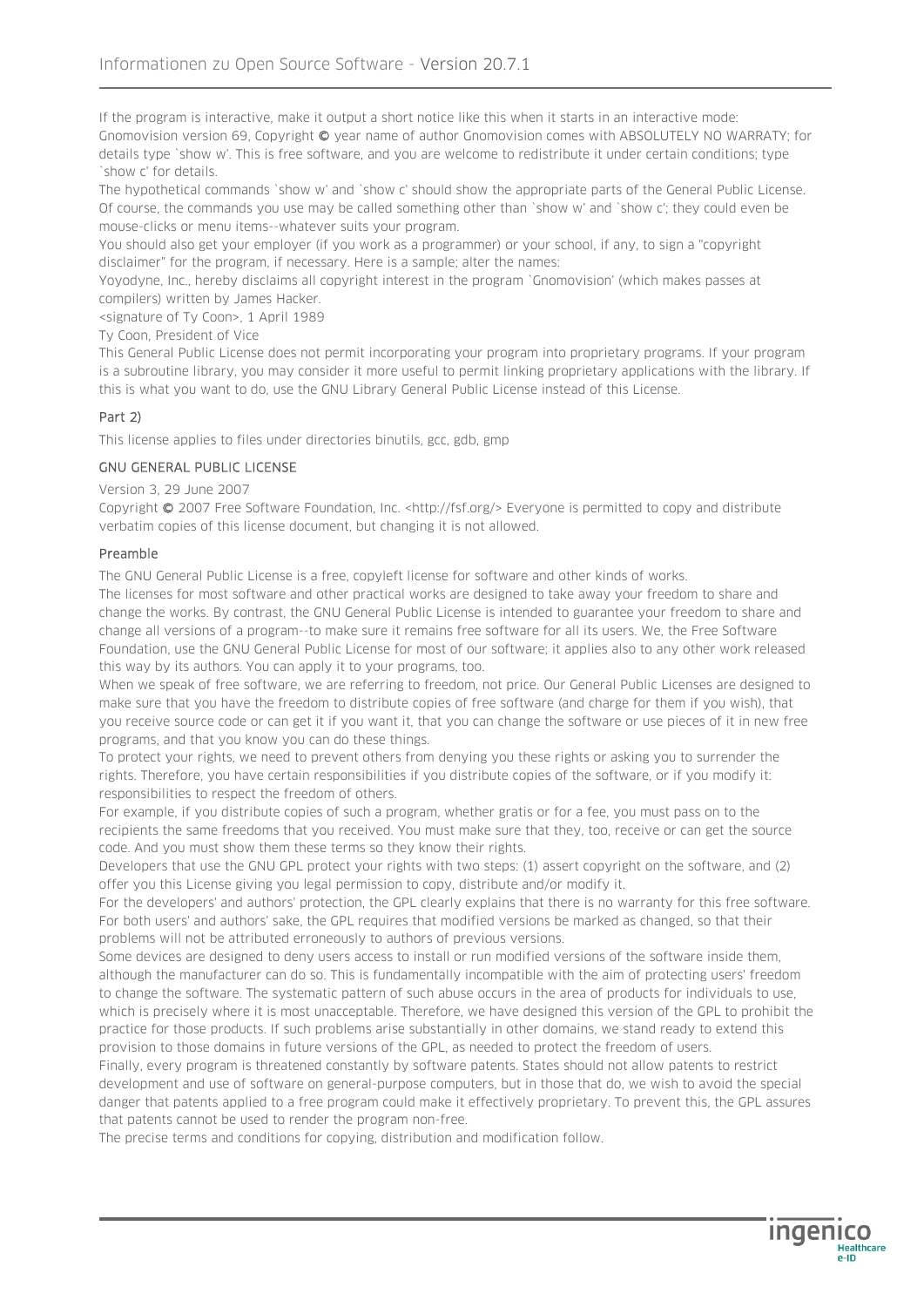#### TERMS AND CONDITIONS

0. Definitions.

"This License" refers to version 3 of the GNU General Public License.

"Copyright" also means copyright-like laws that apply to other kinds of works, such as semiconductor masks. "The Program" refers to any copyrightable work licensed under this License. Each licensee is addressed as "you". "Licensees" and "recipients" may be individuals or organizations.

To "modify" a work means to copy from or adapt all or part of the work in a fashion requiring copyright permission, other than the making of an exact copy. The resulting work is called a "modified version" of the earlier work or a work "based on" the earlier work.

A "covered work" means either the unmodified Program or a work based on the Program.

To "propagate" a work means to do anything with it that, without permission, would make you directly or secondarily liable for infringement under applicable copyright law, except executing it on a computer or modifying a private copy. Propagation includes copying, distribution (with or without modification), making available to the public, and in some countries other activities as well.

To "convey" a work means any kind of propagation that enables other parties to make or receive copies. Mere interaction with a user through a computer network, with no transfer of a copy, is not conveying. An interactive user interface displays "Appropriate Legal Notices" to the extent that it includes a convenient and prominently visible feature that (1) displays an appropriate copyright notice, and (2) tells the user that there is no warranty for the work (except to the extent that warranties are provided), that licensees may convey the work under this License, and how to view a copy of this License. If the interface presents a list of user commands or options, such as a menu, a prominent item in the list meets this criterion.

1. Source Code.

The "source code" for a work means the preferred form of the work for making modifications to it. "Object code" means any non-source form of a work.

A "Standard Interface" means an interface that either is an official standard defined by a recognized standards body, or, in the case of interfaces specified for a particular programming language, one that is widely used among developers working in that language.

The "System Libraries" of an executable work include anything, other than the work as a whole, that (a) is included in the normal form of packaging a Major Component, but which is not part of that Major Component, and (b) serves only to enable use of the work with that Major Component, or to implement a Standard Interface for which an implementation is available to the public in source code form. A "Major Component", in this context, means a major essential component (kernel, window system, and so on) of the specific operating system (if any) on which the executable work runs, or a compiler used to produce the work, or an object code interpreter used to run it. The "Corresponding Source" for a work in object code form means all the source code needed to generate, install, and (for an executable work) run the object code and to modify the work, including scripts to control those activities. However, it does not include the work's System Libraries, or general-purpose tools or generally available free programs which are used unmodified in performing those activities but which are not part of the work. For example, Corresponding Source includes interface definition files associated with source files for the work, and the source code for shared libraries and dynamically linked subprograms that the work is specifically designed to require, such as by intimate data communication or control flow between those subprograms and other parts of the work.

The Corresponding Source need not include anything that users can regenerate automatically from other parts of the Corresponding Source.

The Corresponding Source for a work in source code form is that same work.

2. Basic Permissions.

All rights granted under this License are granted for the term of copyright on the Program, and are irrevocable provided the stated conditions are met. This License explicitly affirms your unlimited permission to run the unmodified Program. The output from running a covered work is covered by this License only if the output, given its content, constitutes a covered work. This License acknowledges your rights of fair use or other equivalent, as provided by copyright law.

You may make, run and propagate covered works that you do not convey, without conditions so long as your license otherwise remains in force. You may convey covered works to others for the sole purpose of having them make modifications exclusively for you, or provide you with facilities for running those works, provided that you comply with the terms of this License in conveying all material for which you do not control copyright. Those thus making or running the covered works for you must do so exclusively on your behalf, under your direction and control, on terms that prohibit them from making any copies of your copyrighted material outside their relationship with you. Conveying under any other circumstances is permitted solely under the conditions stated below. Sublicensing is not allowed; section 10 makes it unnecessary.

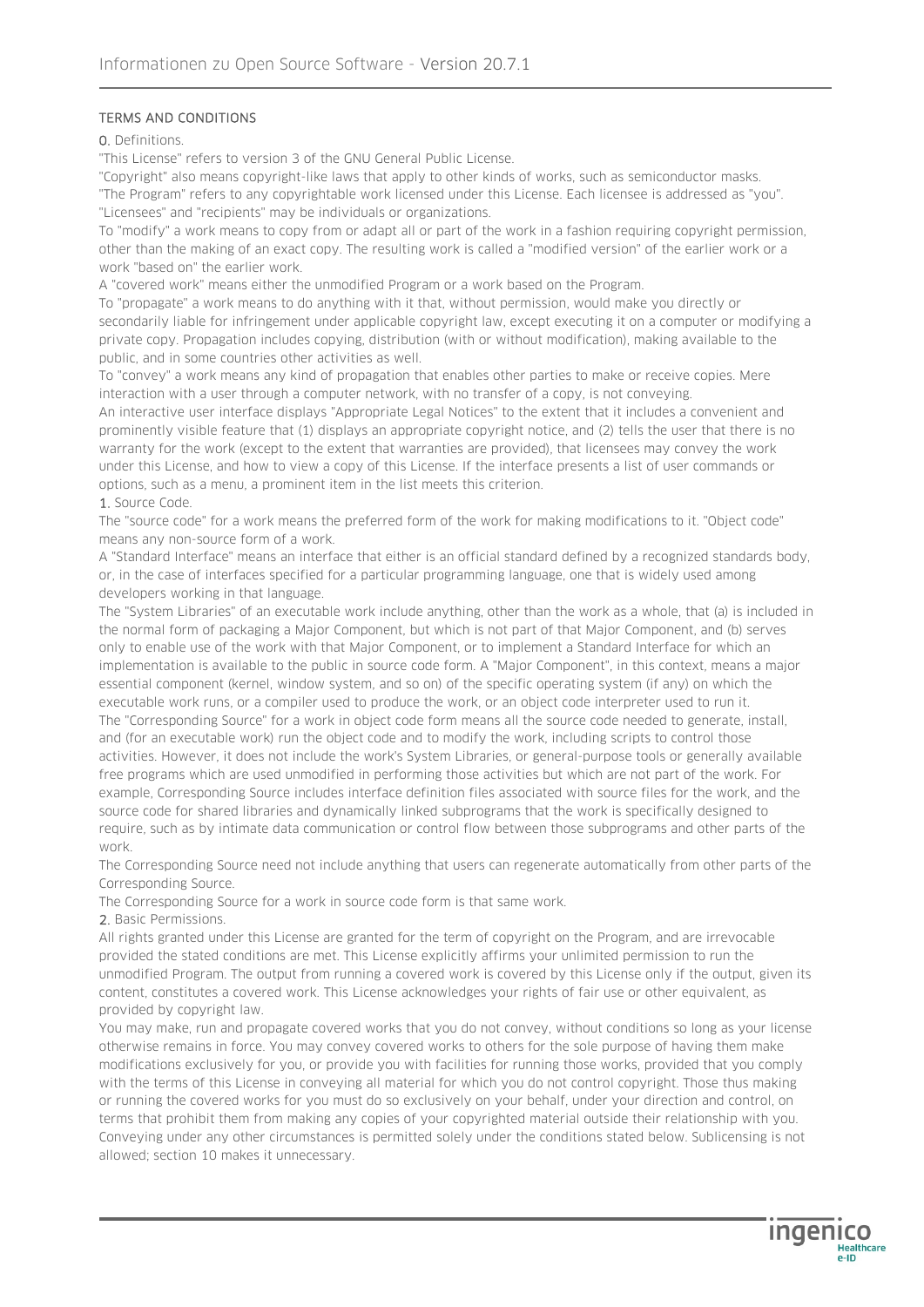3. Protecting Users' Legal Rights From Anti-Circumvention Law. No covered work shall be deemed part of an effective technological measure under any applicable law fulfilling obligations under article 11 of the WIPO copyright treaty adopted on 20 December 1996, or similar laws prohibiting or restricting circumvention of such measures.

When you convey a covered work, you waive any legal power to forbid circumvention of technological measures to the extent such circumvention is effected by exercising rights under this License with respect to the covered work, and you disclaim any intention to limit operation or modification of the work as a means of enforcing, against the work's users, your or third parties' legal rights to forbid circumvention of technological measures.

4. Conveying Verbatim Copies. You may convey verbatim copies of the Program's source code as you receive it, in any medium, provided that you conspicuously and appropriately publish on each copy an appropriate copyright notice; keep intact all notices stating that this License and any non-permissive terms added in accord with section 7 apply to the code; keep intact all notices of the absence of any warranty; and give all recipients a copy of this License along with the Program.

You may charge any price or no price for each copy that you convey, and you may offer support or warranty protection for a fee.

5. Conveying Modified Source Versions. You may convey a work based on the Program, or the modifications to produce it from the Program, in the form of source code under the terms of section 4, provided that you also meet all of these conditions:

a) The work must carry prominent notices stating that you modified it, and giving a relevant date.

b) The work must carry prominent notices stating that it is released under this License and any conditions added under section 7. This requirement modifies the requirement in section 4 to "keep intact all notices".

c) You must license the entire work, as a whole, under this License to anyone who comes into possession of a copy. This License will therefore apply, along with any applicable section 7 additional terms, to the whole of the work, and all its parts, regardless of how they are packaged. This License gives no permission to license the work in any other way, but it does not invalidate such permission if you have separately received it.

d) If the work has interactive user interfaces, each must display Appropriate Legal Notices; however, if the Program has interactive interfaces that do not display Appropriate Legal Notices, your work need not make them do so. A compilation of a covered work with other separate and independent works, which are not by their nature extensions of the covered work, and which are not combined with it such as to form a larger program, in or on a volume of a storage or distribution medium, is called an "aggregate" if the compilation and its resulting copyright are not used to limit the access or legal rights of the compilation's users beyond what the individual works permit. Inclusion of a covered work in an aggregate does not cause this License to apply to the other parts of the aggregate. 6. Conveying Non-Source Forms.

You may convey a covered work in object code form under the terms of sections 4 and 5, provided that you also convey the machine-readable Corresponding Source under the terms of this License, in one of these ways:

a) Convey the object code in, or embodied in, a physical product (including a physical distribution medium), accompanied by the Corresponding Source fixed on a durable physical medium customarily used for software interchange.

b) Convey the object code in, or embodied in, a physical product (including a physical distribution medium), accompanied by a written offer, valid for at least three years and valid for as long as you offer spare parts or customer support for that product model, to give anyone who possesses the object code either (1) a copy of the Corresponding Source for all the software in the product that is covered by this License, on a durable physical medium customarily used for software interchange, for a price no more than your reasonable cost of physically performing this conveying of source, or (2) access to copy the Corresponding Source from a network server at no charge.

c) Convey individual copies of the object code with a copy of the written offer to provide the Corresponding Source. This alternative is allowed only occasionally and non-commercially, and only if you received the object code with such an offer, in accord with subsection 6b.

d) Convey the object code by offering access from a designated place (gratis or for a charge), and offer equivalent access to the Corresponding Source in the same way through the same place at no further charge. You need not require recipients to copy the Corresponding Source along with the object code. If the place to copy the object code is a network server, the Corresponding Source may be on a different server (operated by you or a third party) that supports equivalent copying facilities, provided you maintain clear directions next to the object code saying where to find the Corresponding Source. Regardless of what server hosts the Corresponding Source, you remain obligated to ensure that it is available for as long as needed to satisfy these requirements.

e) Convey the object code using peer-to-peer transmission, provided you inform other peers where the object code and Corresponding Source of the work are being offered to the general public at no charge under subsection 6d. A separable portion of the object code, whose source code is excluded from the Corresponding Source as a System Library, need not be included in conveying the object code work.

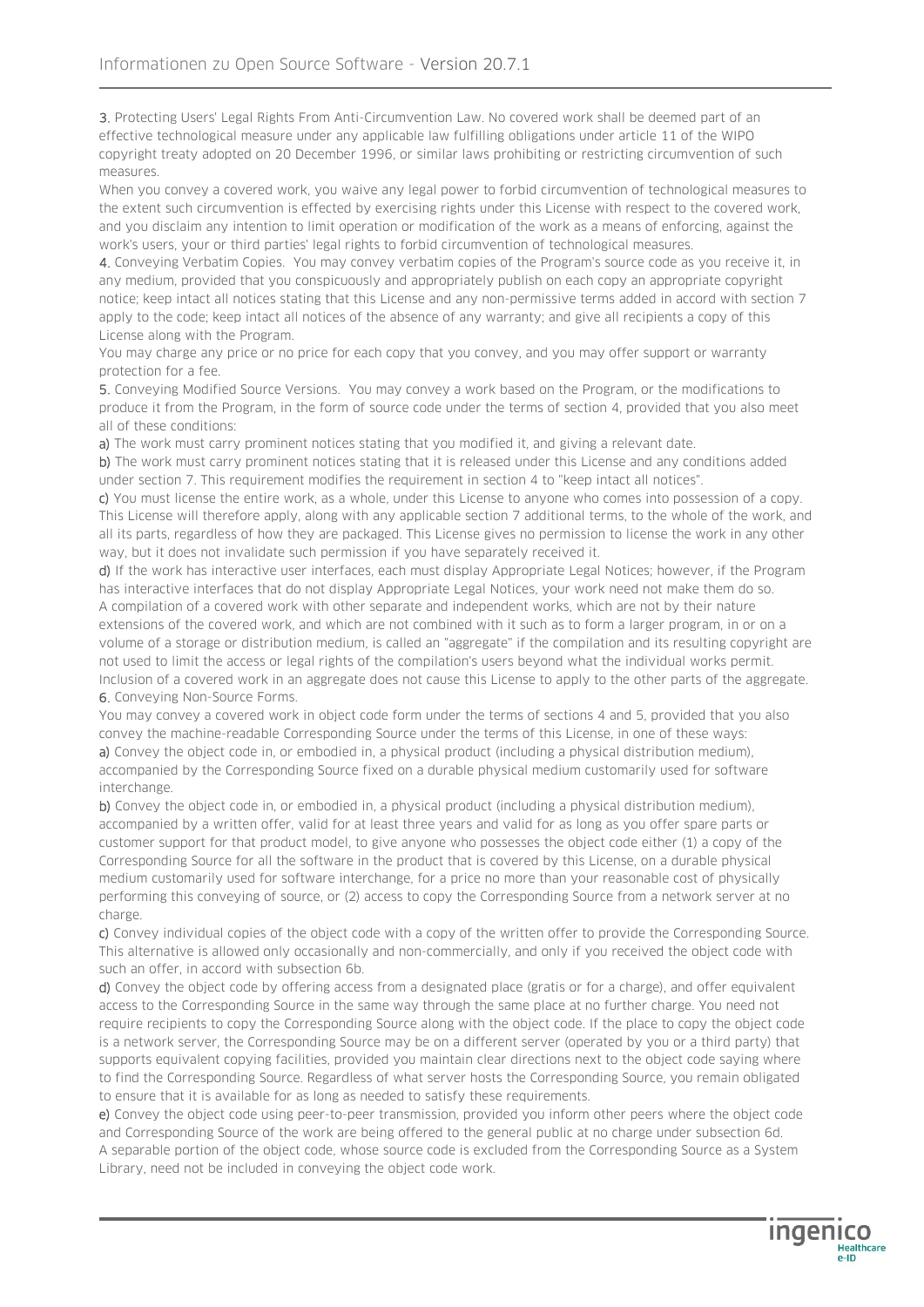A "User Product" is either (1) a "consumer product", which means any tangible personal property which is normally used for personal, family, or household purposes, or (2) anything designed or sold for incorporation into a dwelling. In determining whether a product is a consumer product, doubtful cases shall be resolved in favor of coverage. For a particular product received by a particular user, "normally used" refers to a typical or common use of that class of product, regardless of the status of the particular user or of the way in which the particular user actually uses, or expects or is expected to use, the product. A product is a consumer product regardless of whether the product has substantial commercial, industrial or non-consumer uses, unless such uses represent the only significant mode of use of the product.

"Installation Information" for a User Product means any methods, procedures, authorization keys, or other information required to install and execute modified versions of a covered work in that User Product from a modified version of its Corresponding Source. The information must suffice to ensure that the continued functioning of the modified object code is in no case prevented or interfered with solely because modification has been made. If you convey an object code work under this section in, or with, or specifically for use in, a User Product, and the conveying occurs as part of a transaction in which the right of possession and use of the User Product is transferred to the recipient in perpetuity or for a fixed term (regardless of how the transaction is characterized), the Corresponding Source conveyed under this section must be accompanied by the Installation Information. But this requirement does not apply if neither you nor any third party retains the ability to install modified object code on the User Product (for example, the work has been installed in ROM). The requirement to provide Installation Information does not include a requirement to continue to provide support service, warranty, or updates for a work that has been modified or installed by the recipient, or for the User Product in which it has been modified or installed. Access to a network may be denied when the modification itself materially and adversely affects the operation of the network or violates the rules and protocols for communication across the network. Corresponding Source conveyed, and Installation Information provided, in accord with this section must be in a format that is publicly documented (and with an implementation available to the public in source code form), and must require no special password or key for unpacking, reading or copying.

#### 7. Additional Terms.

"Additional permissions" are terms that supplement the terms of this License by making exceptions from one or more of its conditions. Additional permissions that are applicable to the entire Program shall be treated as though they were included in this License, to the extent that they are valid under applicable law. If additional permissions apply only to part of the Program, that part may be used separately under those permissions, but the entire Program remains governed by this License without regard to the additional permissions.

When you convey a copy of a covered work, you may at your option remove any additional permissions from that copy, or from any part of it. (Additional permissions may be written to require their own removal in certain cases when you modify the work.) You may place additional permissions on material, added by you to a covered work, for which you have or can give appropriate copyright permission. Notwithstanding any other provision of this License, for material you add to a covered work, you may (if authorized by the copyright holders of that material) supplement the terms of this License with terms:

a) Disclaiming warranty or limiting liability differently from the terms of sections 15 and 16 of this License; or b) Requiring preservation of specified reasonable legal notices or author attributions in that material or in the Appropriate Legal Notices displayed by works containing it; or c) Prohibiting misrepresentation of the origin of that material, or requiring that modified versions of such material be marked in reasonable ways as different from the original version; or

d) Limiting the use for publicity purposes of names of licensors or

authors of the material; or

e) Declining to grant rights under trademark law for use of some trade names, trademarks, or service marks; or f) Requiring indemnification of licensors and authors of that material by anyone who conveys the material (or modified versions of it) with contractual assumptions of liability to the recipient, for any liability that these contractual assumptions directly impose on those licensors and authors.

All other non-permissive additional terms are considered "further restrictions" within the meaning of section 10. If the Program as you received it, or any part of it, contains a notice stating that it is governed by this License along with a term that is a further restriction, you may remove that term. If a license document contains a further restriction but permits relicensing or conveying under this License, you may add to a covered work material governed by the terms of that license document, provided that the further restriction does not survive such relicensing or conveying.

If you add terms to a covered work in accord with this section, you must place, in the relevant source files, a statement of the additional terms that apply to those files, or a notice indicating where to find the applicable terms. Additional terms, permissive or non-permissive, may be stated in the form of a separately written license, or stated as exceptions; the above requirements apply either way.

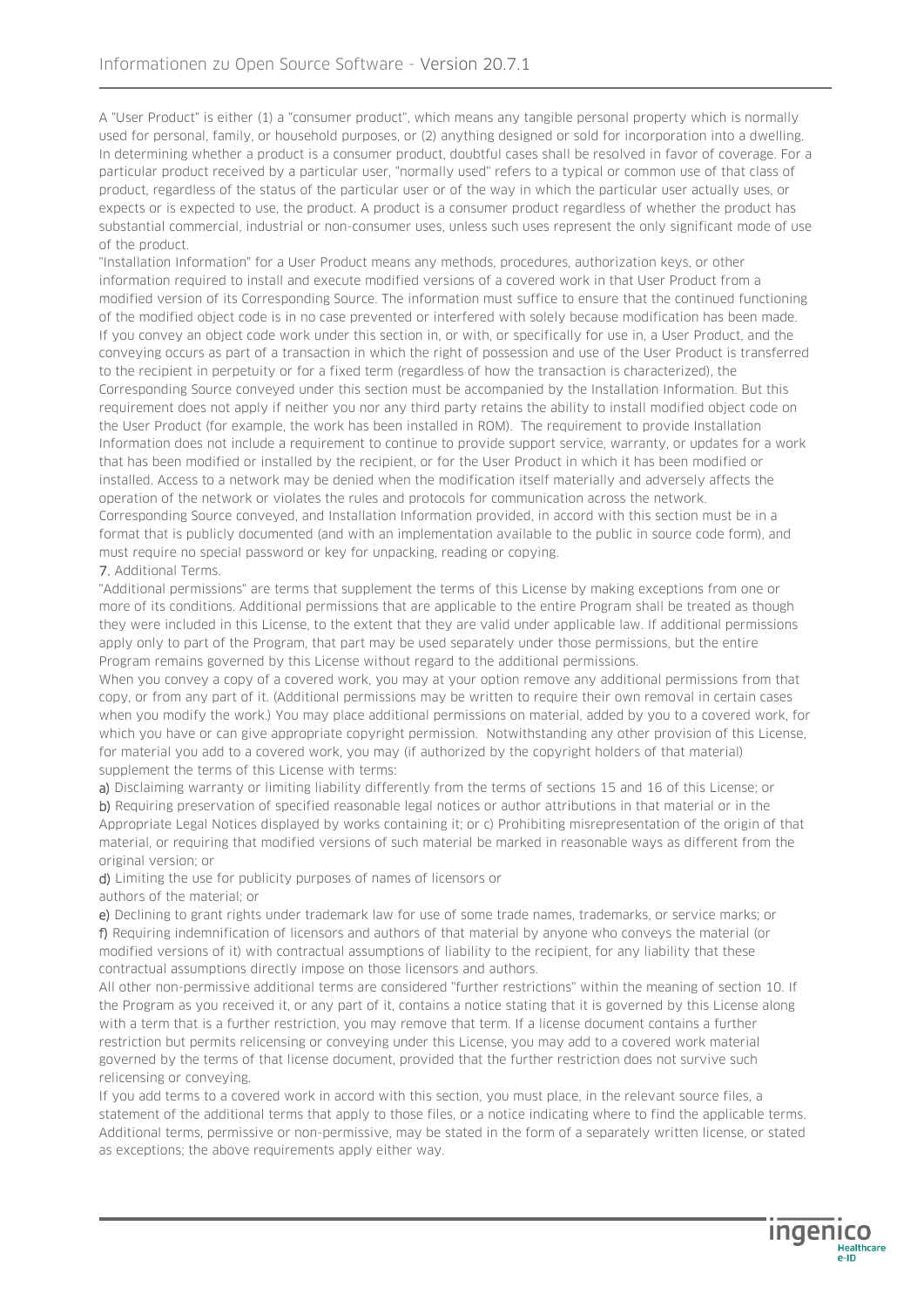8. Termination.

You may not propagate or modify a covered work except as expressly provided under this License. Any attempt otherwise to propagate or modify it is void, and will automatically terminate your rights under this License (including any patent licenses granted under the third paragraph of section 11).

However, if you cease all violation of this License, then your license from a particular copyright holder is reinstated (a) provisionally, unless and until the copyright holder explicitly and finally terminates your license, and (b) permanently, if the copyright holder fails to notify you of the violation by some reasonable means prior to 60 days after the cessation.

Moreover, your license from a particular copyright holder is reinstated permanently if the copyright holder notifies you of the violation by some reasonable means, this is the first time you have received notice of violation of this License (for any work) from that copyright holder, and you cure the violation prior to 30 days after your receipt of the notice.

Termination of your rights under this section does not terminate the licenses of parties who have received copies or rights from you under this License. If your rights have been terminated and not permanently reinstated, you do not qualify to receive new licenses for the same material under section 10.

9. Acceptance Not Required for Having Copies.

You are not required to accept this License in order to receive or run a copy of the Program. Ancillary propagation of a covered work occurring solely as a consequence of using peer-to-peer transmission to receive a copy likewise does not require acceptance. However, nothing other than this License grants you permission to propagate or modify any covered work. These actions infringe copyright if you do not accept this License. Therefore, by modifying or propagating a covered work, you indicate your acceptance of this License to do so.

10. Automatic Licensing of Downstream Recipients. Each time you convey a covered work, the recipient automatically receives a license from the original licensors, to run, modify and propagate that work, subject to this License. You are not responsible for enforcing compliance by third parties with this License. An "entity transaction" is a transaction transferring control of an organization, or substantially all assets of one, or subdividing an organization, or merging organizations. If propagation of a covered work results from an entity transaction, each party to that transaction who receives a copy of the work also receives whatever licenses to the work the party's predecessor in interest had or could give under the previous paragraph, plus a right to possession of the Corresponding Source of the work from the predecessor in interest, if the predecessor has it or can get it with reasonable efforts.

You may not impose any further restrictions on the exercise of the rights granted or affirmed under this License. For example, you may not impose a license fee, royalty, or other charge for exercise of rights granted under this License, and you may not initiate litigation (including a cross-claim or counterclaim in a lawsuit) alleging that any patent claim is infringed by making, using, selling, offering for sale, or importing the Program or any portion of it. 11 Patents

#### A "contributor" is a copyright holder who authorizes use under this License of the Program or a work on which the Program is based. The work thus licensed is called the contributor's "contributor version".

A contributor's "essential patent claims" are all patent claims owned or controlled by the contributor, whether already acquired or hereafter acquired, that would be infringed by some manner, permitted by this License, of making, using, or selling its contributor version, but do not include claims that would be infringed only as a consequence of further modification of the contributor version. For purposes of this definition, "control" includes the right to grant patent sublicenses in a manner consistent with the requirements of this License.

Each contributor grants you a non-exclusive, worldwide, royalty-free patent license under the contributor's essential patent claims, to make, use, sell, offer for sale, import and otherwise run, modify and propagate the contents of its contributor version.

In the following three paragraphs, a "patent license" is any express agreement or commitment, however denominated, not to enforce a patent (such as an express permission to practice a patent or covenant not to sue for patent infringement). To "grant" such a patent license to a party means to make such an agreement or commitment not to enforce a patent against the party.

If you convey a covered work, knowingly relying on a patent license, and the Corresponding Source of the work is not available for anyone to copy, free of charge and under the terms of this License, through a publicly available network server or other readily accessible means, then you must either (1) cause the Corresponding Source to be so available, or (2) arrange to deprive yourself of the benefit of the patent license for this particular work, or (3) arrange, in a manner consistent with the requirements of this License, to extend the patent license to downstream recipients. "Knowingly relying" means you have actual knowledge that, but for the patent license, your conveying the covered work in a country, or your recipient's use of the covered work in a country, would infringe one or more identifiable patents in that country that you have reason to believe are valid.

If, pursuant to or in connection with a single transaction or arrangement, you convey, or propagate by procuring conveyance of, a covered work, and grant a patent license to some of the parties receiving the covered work

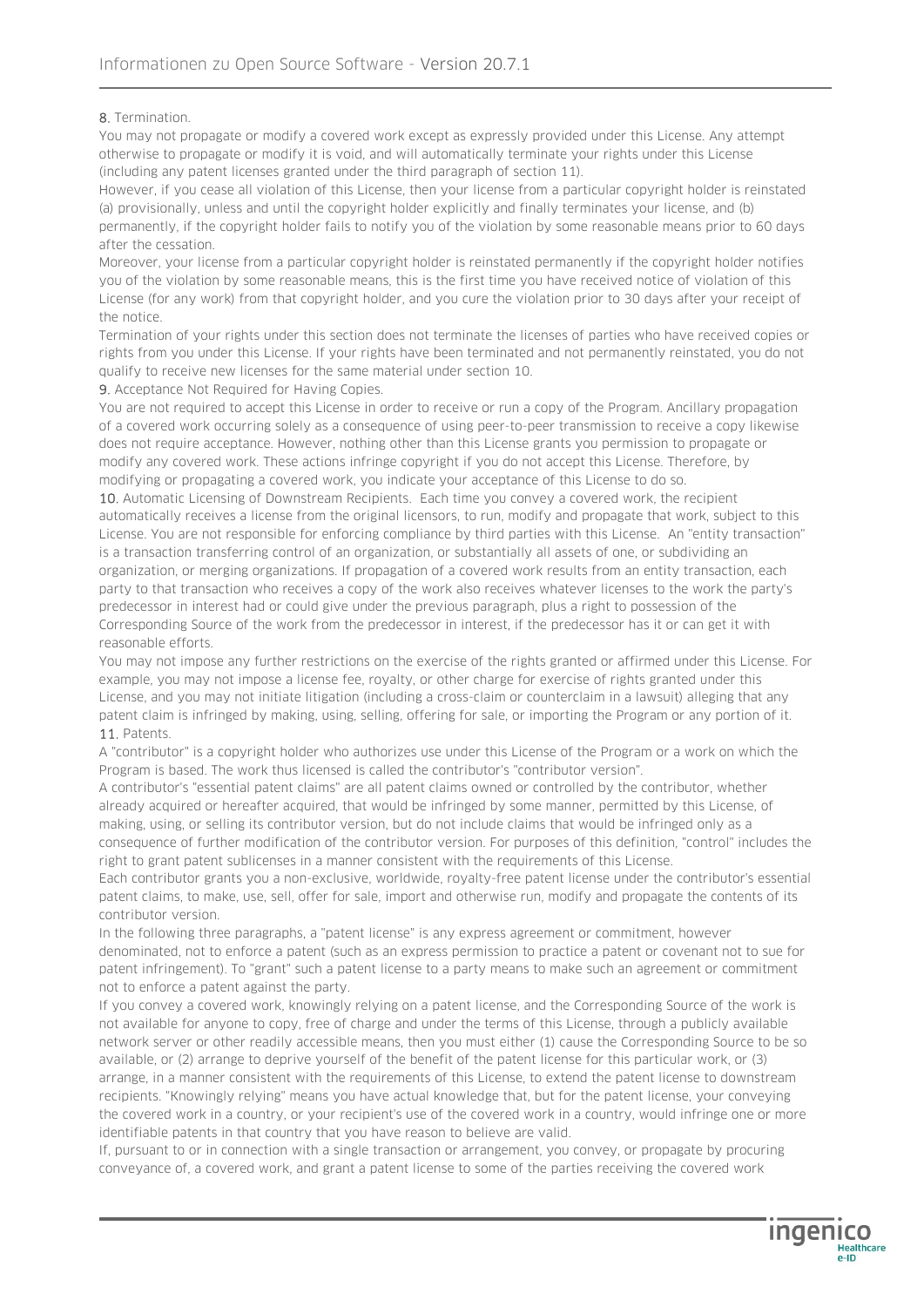authorizing them to use, propagate, modify or convey a specific copy of the covered work, then the patent license you grant is automatically extended to all recipients of the covered work and works based on it.

A patent license is "discriminatory" if it does not include within the scope of its coverage, prohibits the exercise of, or is conditioned on the non-exercise of one or more of the rights that are specifically granted under this License. You may not convey a covered work if you are a party to an arrangement with a third party that is in the business of distributing software, under which you make payment to the third party based on the extent of your activity of conveying the work, and under which the third party grants, to any of the parties who would receive the covered work from you, a discriminatory patent license (a) in connection with copies of the covered work conveyed by you (or copies made from those copies), or (b) primarily for and in connection with specific products or compilations that contain the covered work, unless you entered into that arrangement, or that patent license was granted, prior to 28 March 2007.

Nothing in this License shall be construed as excluding or limiting any implied license or other defenses to infringement that may otherwise be available to you under applicable patent law.

12. No Surrender of Others' Freedom.

If conditions are imposed on you (whether by court order, agreement or otherwise) that contradict the conditions of this License, they do not excuse you from the conditions of this License. If you cannot convey a covered work so as to satisfy simultaneously your obligations under this License and any other pertinent obligations, then as a consequence you may not convey it at all. For example, if you agree to terms that obligate you to collect a royalty for further conveying from those to whom you convey the Program, the only way you could satisfy both those terms and this License would be to refrain entirely from conveying the Program.

13. Use with the GNU Affero General Public License.

Notwithstanding any other provision of this License, you have permission to link or combine any covered work with a work licensed under version 3 of the GNU Affero General Public License into a single combined work, and to convey the resulting work. The terms of this License will continue to apply to the part which is the covered work, but the special requirements of the GNU Affero General Public License, section 13, concerning interaction through a network will apply to the combination as such.

14. Revised Versions of this License.

The Free Software Foundation may publish revised and/or new versions of the GNU General Public License from time to time. Such new versions will be similar in spirit to the present version, but may differ in detail to address new problems or concerns.

Each version is given a distinguishing version number. If the Program specifies that a certain numbered version of the GNU General Public License "or any later version" applies to it, you have the option of following the terms and conditions either of that numbered version or of any later version published by the Free Software Foundation. If the Program does not specify a version number of the GNU General Public License, you may choose any version ever published by the Free Software Foundation.

If the Program specifies that a proxy can decide which future versions of the GNU General Public License can be used, that proxy's public statement of acceptance of a version permanently authorizes you to choose that version for the Program.

Later license versions may give you additional or different permissions. However, no additional obligations are imposed on any author or copyright holder as a result of your choosing to follow a later version.

15. Disclaimer of Warranty.

THERE IS NO WARRANTY FOR THE PROGRAM, TO THE EXTENT PERMITTED BY APPLICABLE LAW. EXCEPT WHEN OTHERWISE STATED IN WRITING THE COPYRIGHT HOLDERS AND/OR OTHER PARTIES PROVIDE THE PROGRAM "AS IS" WITHOUT WARRANTY OF ANY KIND, EITHER EXPRESSED OR IMPLIED, INCLUDING, BUT NOT LIMITED TO, THE IMPLIED WARRANTIES OF MERCHANTABILITY AND FITNESS FOR A PARTICULAR PURPOSE. THE ENTIRE RISK AS TO THE QUALITY AND PERFORMANCE OF THE PROGRAM IS WITH YOU. SHOULD THE PROGRAM PROVE DEFECTIVE, YOU ASSUME THE COST OF ALL NECESSARY SERVICING, REPAIR OR CORRECTION.

#### 16. Limitation of Liability.

IN NO EVENT UNLESS REQUIRED BY APPLICABLE LAW OR AGREED TO IN WRITING WILL ANY COPYRIGHT HOLDER, OR ANY OTHER PARTY WHO MODIFIES AND/OR CONVEYS THE PROGRAM AS PERMITTED ABOVE, BE LIABLE TO YOU FOR DAMAGES, INCLUDING ANY GENERAL, SPECIAL, INCIDENTAL OR CONSEQUENTIAL DAMAGES ARISING OUT OF THE USE OR INABILITY TO USE THE PROGRAM (INCLUDING BUT NOT LIMITED TO LOSS OF DATA OR DATA BEING RENDERED INACCURATE OR LOSSES SUSTAINED BY YOU OR THIRD PARTIES OR A FAILURE OF THE PROGRAM TO OPERATE WITH ANY OTHER PROGRAMS), EVEN IF SUCH HOLDER OR OTHER PARTY HAS BEEN ADVISED OF THE POSSIBILITY OF SUCH DAMAGES.

17. Interpretation of Sections 15 and 16.

If the disclaimer of warranty and limitation of liability provided above cannot be given local legal effect according to their terms, reviewing courts shall apply local law that most closely approximates an absolute waiver of all civil liability in connection with the Program, unless a warranty or assumption of liability accompanies a copy of the Program in return for a fee.

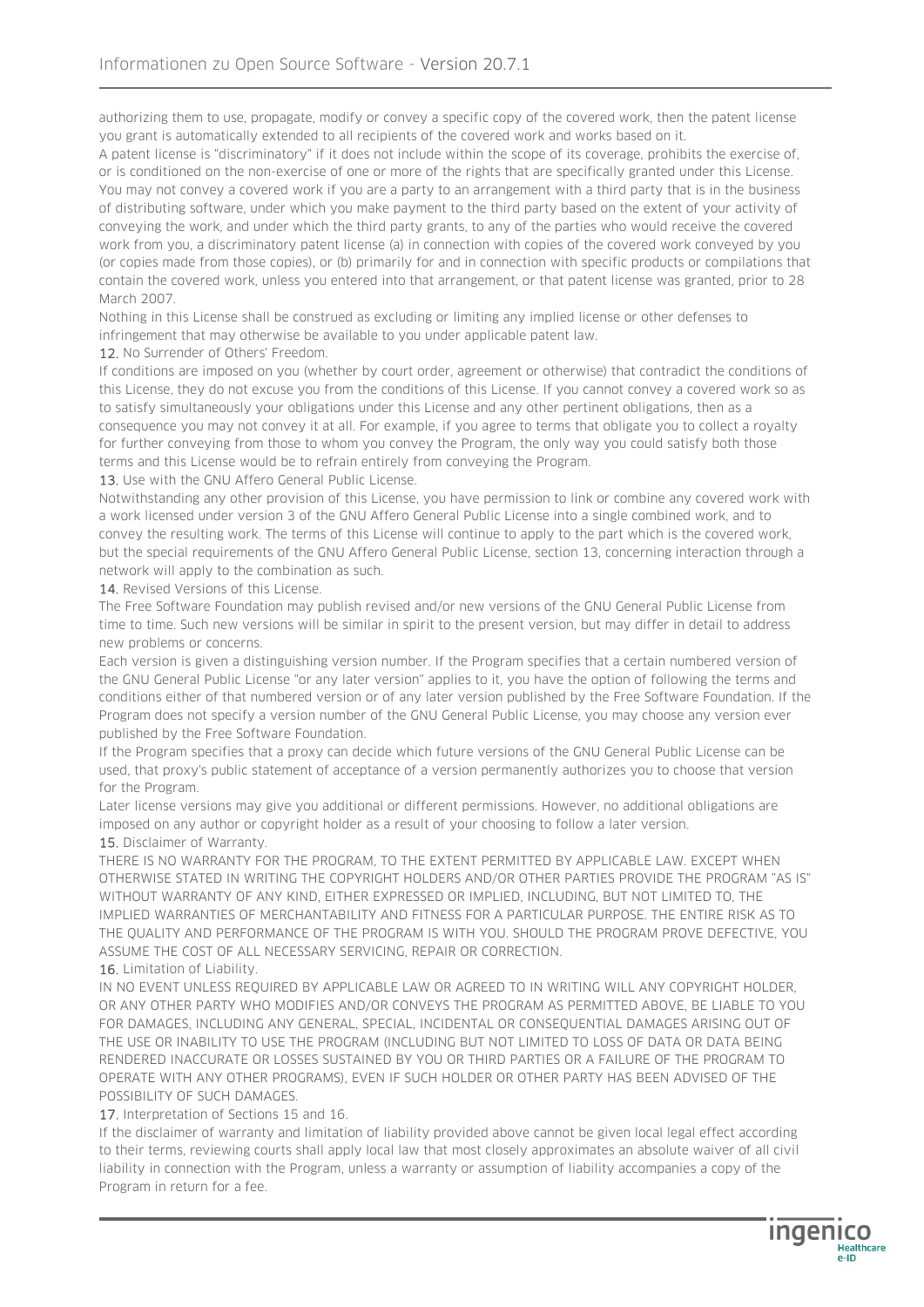#### END OF TERMS AND CONDITIONS

#### How to Apply These Terms to Your New Programs

If you develop a new program, and you want it to be of the greatest possible use to the public, the best way to achieve this is to make it free software which everyone can redistribute and change under these terms. To do so, attach the following notices to the program. It is safest to attach them to the start of each source file to most effectively state the exclusion of warranty; and each file should have at least the "copyright" line and a pointer to where the full notice is found.

<one line to give the program's name and a brief idea of what it does.>

Copyright  $\bigcirc$  <year> <name of author>

This program is free software: you can redistribute it and/or modify it under the terms of the GNU General Public License as published by the Free Software Foundation, either version 3 of the License, or (at your option) any later version.

This program is distributed in the hope that it will be useful, but WITHOUT ANY WARRANTY; without even the implied warranty of MERCHANTABILITY or FITNESS FOR A PARTICULAR PURPOSE. See the GNU General Public License for more details.

You should have received a copy of the GNU General Public License along with this program. If not, see <http://www.gnu.org/licenses/>.

Also add information on how to contact you by electronic and paper mail.

If the program does terminal interaction, make it output a short notice like this when it starts in an interactive mode: <program> Copyright © <year> <name of author>

This program comes with ABSOLUTELY NO WARRANTY; for details type `show w'. This is free software, and you are welcome to redistribute it under certain conditions; type `show c' for details.

The hypothetical commands `show w' and `show c' should show the appropriate parts of the General Public License. Of course, your program's commands might be different; for a GUI interface, you would use an "about box". You should also get your employer (if you work as a programmer) or school, if any, to sign a "copyright disclaimer" for the program, if necessary. For more information on this, and how to apply and follow the GNU GPL, see <http://www.gnu.org/licenses/>.

The GNU General Public License does not permit incorporating your program into proprietary programs. If your program is a subroutine library, you may consider it more useful to permit linking proprietary applications with the library. If this is what you want to do, use the GNU Lesser General Public License instead of this License. But first, please read <http://www.gnu.org/philosophy/why-not-lgpl.html>.

#### Part 3)

This license applies to files under directories binutils, gcc, gdb, libelf, libiconv

#### GNU LIBRARY GENERAL PUBLIC LICENSE

Version 2, June 1991

Copyright © 1991 Free Software Foundation, Inc.

51 Franklin Street, Fifth Floor, Boston, MA 02110-1301, USA

Everyone is permitted to copy and distribute verbatim copies of this license document, but changing it is not allowed.

[This is the first released version of the library GPL. It is

numbered 2 because it goes with version 2 of the ordinary GPL.]

#### Preamble

The licenses for most software are designed to take away your freedom to share and change it. By contrast, the GNU General Public Licenses are intended to guarantee your freedom to share and change free software--to make sure the software is free for all its users.

This license, the Library General Public License, applies to some specially designated Free Software Foundation software, and to any other libraries whose authors decide to use it. You can use it for your libraries, too. When we speak of free software, we are referring to freedom, not price. Our General Public Licenses are designed to make sure that you have the freedom to distribute copies of free software (and charge for this service if you wish), that you receive source code or can get it if you want it, that you can change the software or use pieces of it in new free programs; and that you know you can do these things.

To protect your rights, we need to make restrictions that forbid anyone to deny you these rights or to ask you to surrender the rights. These restrictions translate to certain responsibilities for you if you distribute copies of the library, or if you modify it.

For example, if you distribute copies of the library, whether gratis or for a fee, you must give the recipients all the rights that we gave you. You must make sure that they, too, receive or can get the source code. If you link a program with the library, you must provide complete object files to the recipients so that they can relink them with the

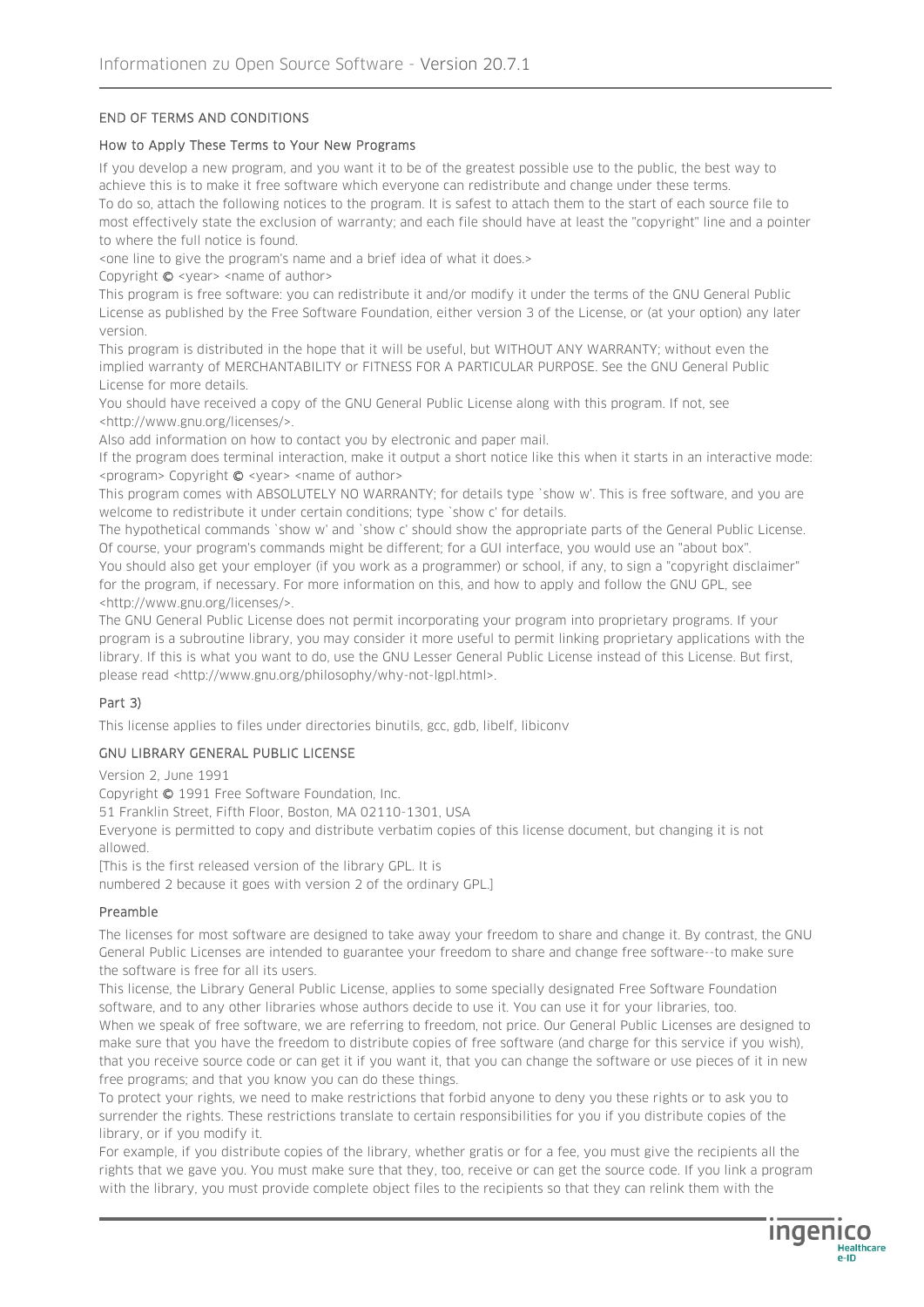library, after making changes to the library and recompiling it. And you must show them these terms so they know their rights.

Our method of protecting your rights has two steps: (1) copyright the library, and (2) offer you this license which gives you legal permission to copy, distribute and/or modify the library.

Also, for each distributor's protection, we want to make certain that everyone understands that there is no warraty for this free library. If the library is modified by someone else and passed on, we want its recipients to know that what they have is not the original version, so that any problems introduced by others will not reflect on the original authors' reputations.

Finally, any free program is threatened constantly by software patents. We wish to avoid the danger that companies distributing free software will individually obtain patent licenses, thus in effect transforming the program into proprietary software. To prevent this, we have made it clear that any patent must be licensed for everyone's free use or not licensed at all.

Most GNU software, including some libraries, is covered by the ordinary GNU General Public License, which was designed for utility programs. This license, the GNU Library General Public License, applies to certain designated libraries. This license is quite different from the ordinary one; be sure to read it in full, and don't assume that anything in it is the same as in the ordinary license.

The reason we have a separate public license for some libraries is that they blur the distinction we usually make between modifying or adding to a program and simply using it. Linking a program with a library, without changing the library, is in some sense simply using the library, and is analogous to running a utility program or application program. However, in a textual and legal sense, the linked executable is a combined work, a derivative of the original library, and the ordinary General Public License treats it as such.

Because of this blurred distinction, using the ordinary General Public License for libraries did not effectively promote software sharing, because most developers did not use the libraries. We concluded that weaker conditions might promote sharing better.

However, unrestricted linking of non-free programs would deprive the users of those programs of all benefit from the free status of the libraries themselves. This Library General Public License is intended to permit developers of non-free programs to use free libraries, while preserving your freedom as a user of such programs to change the free libraries that are incorporated in them. (We have not seen how to achieve this as regards changes in header files, but we have achieved it as regards changes in the actual functions of the Library.) The hope is that this will lead to faster development of free libraries.

The precise terms and conditions for copying, distribution and modification follow. Pay close attention to the difference between a "work based on the library" and a "work that uses the library". The former contains code derived from the library, while the latter only works together with the library.

Note that it is possible for a library to be covered by the ordinary General Public License rather than by this special one.

# GNU LIBRARY GENERAL PUBLIC LICENSE

#### TERMS AND CONDITIONS FOR COPYING, DISTRIBUTION AND MODIFICATION

0. This License Agreement applies to any software library which contains a notice placed by the copyright holder or other authorized party saying it may be distributed under the terms of this Library General Public License (also called "this License"). Each licensee is addressed as "you".

A "library" means a collection of software functions and/or data prepared so as to be conveniently linked with application programs (which use some of those functions and data) to form executables.

The "Library", below, refers to any such software library or work which has been distributed under these terms. A "work based on the Library" means either the Library or any derivative work under copyright law: that is to say, a work containing the Library or a portion of it, either verbatim or with modifications and/or translated straightforwardly into another language. (Hereinafter, translation is included without limitation in the term "modification".)

"Source code" for a work means the preferred form of the work for making modifications to it. For a library, complete source code means all the source code for all modules it contains, plus any associated interface definition files, plus the scripts used to control compilation and installation of the library.

Activities other than copying, distribution and modification are not covered by this License; they are outside its scope. The act of running a program using the Library is not restricted, and output from such a program is covered only if its contents constitute a work based on the Library (independent of the use of the Library in a tool for writing it). Whether that is true depends on what the Library does and what the program that uses the Library does.

1. You may copy and distribute verbatim copies of the Library's complete source code as you receive it, in any medium, provided that you conspicuously and appropriately publish on each copy an appropriate copyright notice and disclaimer of warranty; keep intact all the notices that refer to this License and to the absence of any warranty; and distribute a copy of this License along with the Library.

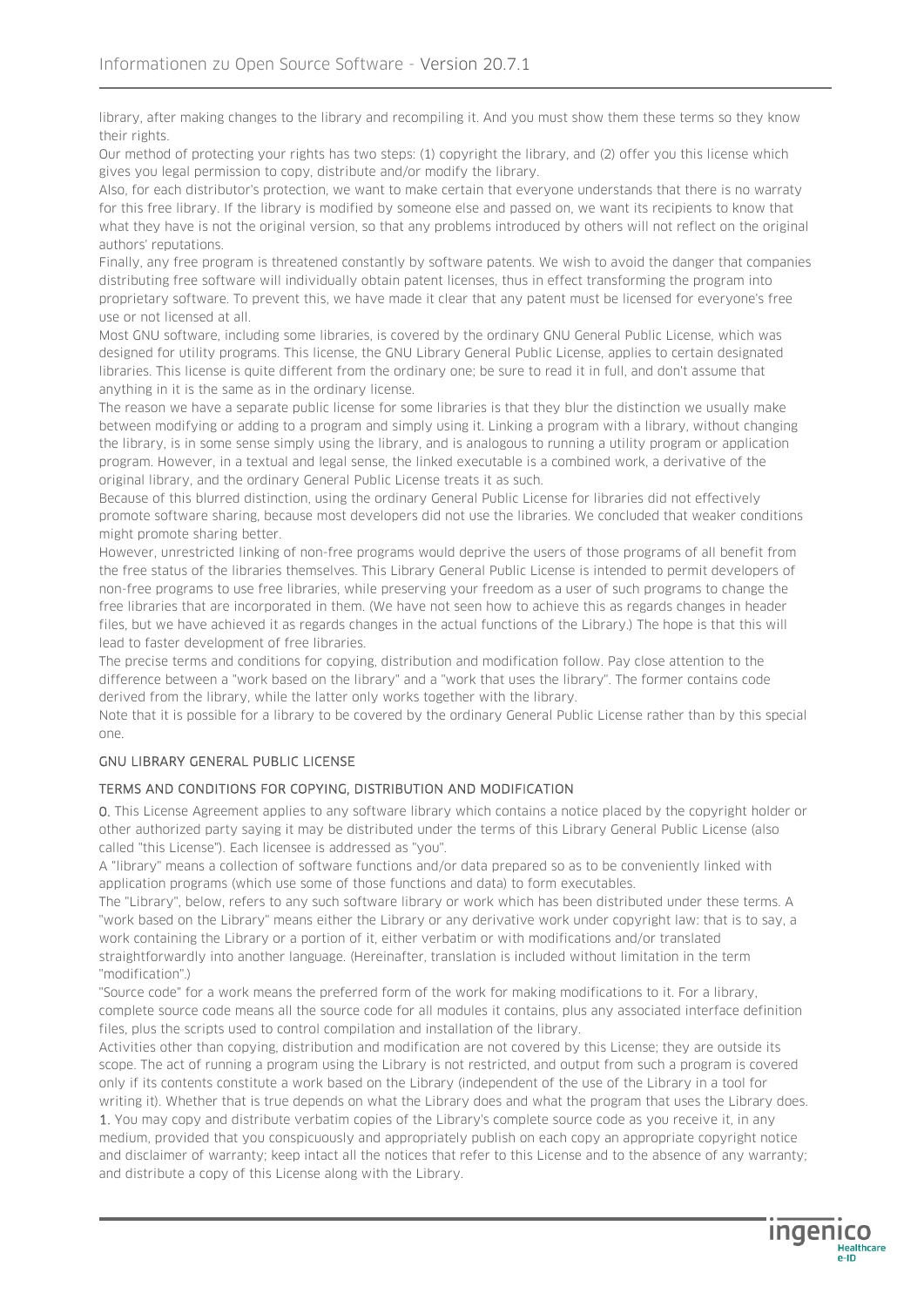You may charge a fee for the physical act of transferring a copy, and you may at your option offer warranty protection in exchange for a fee.

2. You may modify your copy or copies of the Library or any portion of it, thus forming a work based on the Library, and copy and distribute such modifications or work under the terms of Section 1 above, provided that you also meet all of these conditions:

a) The modified work must itself be a software library.

b) You must cause the files modified to carry prominent notices stating that you changed the files and the date of any change.

c) You must cause the whole of the work to be licensed at no charge to all third parties under the terms of this License.

d) If a facility in the modified Library refers to a function or a table of data to be supplied by an application program that uses the facility, other than as an argument passed when the facility is invoked, then you must make a good faith effort to ensure that, in the event an application does not supply such function or table, the facility still operates, and performs whatever part of its purpose remains meaningful. (For example, a function in a library to compute square roots has a purpose that is entirely well-defined independent of the application. Therefore, Subsection 2d requires that any application-supplied function or table used by this function must be optional: if the application does not supply it, the square root function must still compute square roots.)

These requirements apply to the modified work as a whole. If identifiable sections of that work are not derived from the Library, and can be reasonably considered independent and separate works in themselves, then this License, and its terms, do not apply to those sections when you distribute them as separate works. But when you distribute the same sections as part of a whole which is a work based on the Library, the distribution of the whole must be on the terms of this License, whose permissions for other licensees extend to the entire whole, and thus to each and every part regardless of who wrote it.

Thus, it is not the intent of this section to claim rights or contest your rights to work written entirely by you; rather, the intent is to exercise the right to control the distribution of derivative or collective works based on the Library. In addition, mere aggregation of another work not based on the Library with the Library (or with a work based on the Library) on a volume of a storage or distribution medium does not bring the other work under the scope of this License.

3. You may opt to apply the terms of the ordinary GNU General Public License instead of this License to a given copy of the Library. To do this, you must alter all the notices that refer to this License, so that they refer to the ordinary GNU General Public License, version 2, instead of to this License. (If a newer version than version 2 of the ordinary GNU General Public License has appeared, then you can specify that version instead if you wish.) Do not make any other change in these notices.

Once this change is made in a given copy, it is irreversible for that copy, so the ordinary GNU General Public License applies to all subsequent copies and derivative works made from that copy.

This option is useful when you wish to copy part of the code of the Library into a program that is not a library. 4. You may copy and distribute the Library (or a portion or derivative of it, under Section 2) in object code or executable form under the terms of Sections 1 and 2 above provided that you accompany it with the complete corresponding machine-readable source code, which must be distributed under the terms of Sections 1 and 2 above on a medium customarily used for software interchange.

If distribution of object code is made by offering access to copy from a designated place, then offering equivalent access to copy the source code from the same place satisfies the requirement to distribute the source code, even though third parties are not compelled to copy the source along with the object code.

5. A program that contains no derivative of any portion of the Library, but is designed to work with the Library by being compiled or linked with it, is called a "work that uses the Library". Such a work, in isolation, is not a derivative work of the Library, and therefore falls outside the scope of this License.

However, linking a "work that uses the Library" with the Library creates an executable that is a derivative of the Library (because it contains portions of the Library), rather than a "work that uses the library". The executable is therefore covered by this License. Section 6 states terms for distribution of such executables.

When a "work that uses the Library" uses material from a header file that is part of the Library, the object code for the work may be a derivative work of the Library even though the source code is not. Whether this is true is especially significant if the work can be linked without the Library, or if the work is itself a library. The threshold for this to be true is not precisely defined by law.

If such an object file uses only numerical parameters, data structure layouts and accessors, and small macros and small inline functions (ten lines or less in length), then the use of the object file is unrestricted, regardless of whether it is legally a derivative work. (Executables containing this object code plus portions of the Library will still fall under Section 6.)

Otherwise, if the work is a derivative of the Library, you may distribute the object code for the work under the terms of Section 6. Any executables containing that work also fall under Section 6, whether or not they are linked directly with the Library itself.

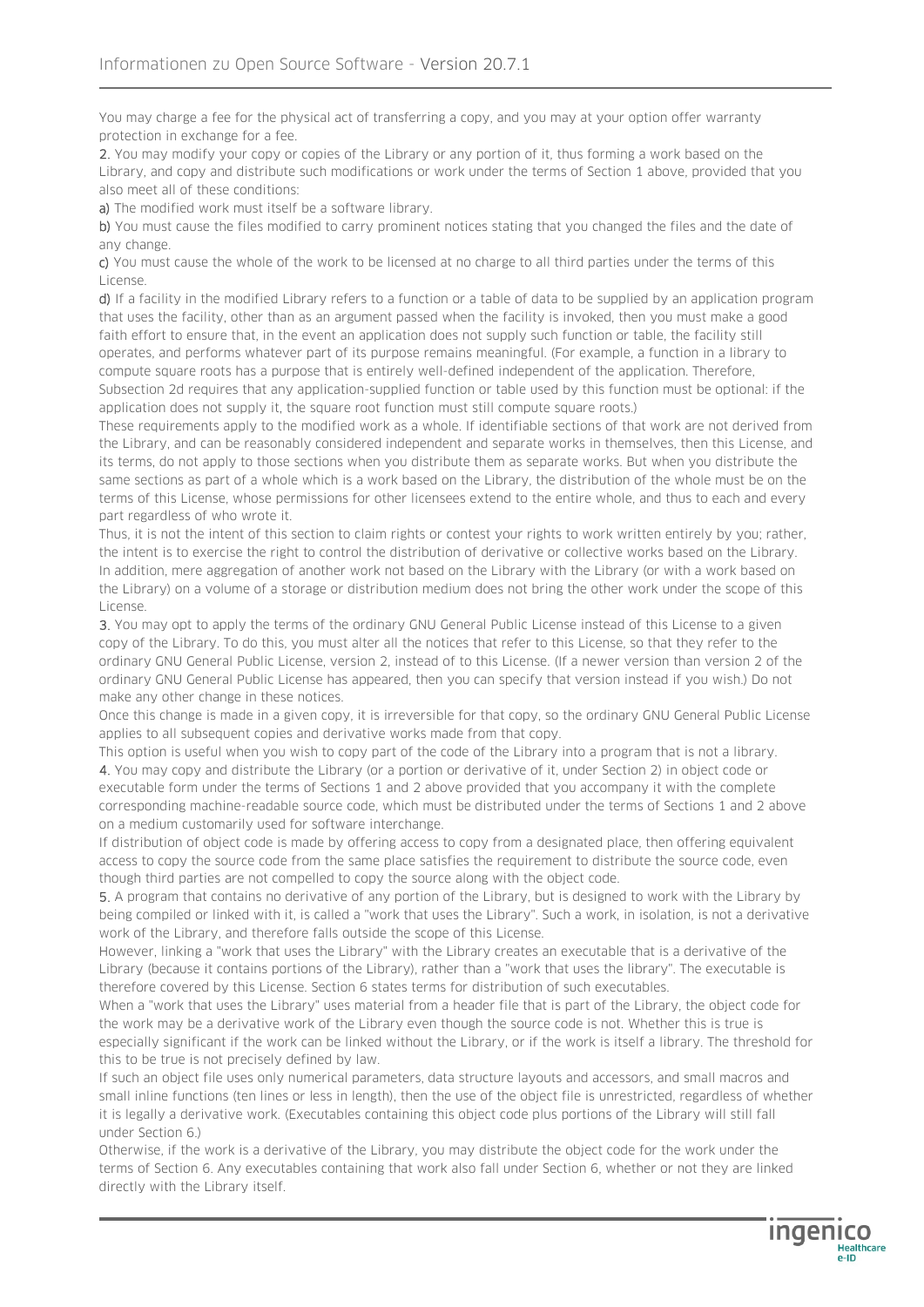6. As an exception to the Sections above, you may also compile or link a "work that uses the Library" with the Library to produce a work containing portions of the Library, and distribute that work under terms of your choice, provided that the terms permit modification of the work for the customer's own use and reverse engineering for debugging such modifications.

You must give prominent notice with each copy of the work that the Library is used in it and that the Library and its use are covered by this License. You must supply a copy of this License. If the work during execution displays copyright notices, you must include the copyright notice for the Library among them, as well as a reference directing the user to the copy of this License. Also, you must do one of these things:

a) Accompany the work with the complete corresponding machine-readable source code for the Library including whatever changes were used in the work (which must be distributed under Sections 1 and 2 above); and, if the work is an executable linked with the Library, with the complete machine-readable "work that uses the Library", as object code and/or source code, so that the user can modify the Library and then relink to produce a modified executable containing the modified Library. (It is understood that the user who changes the contents of definitions files in the Library will not necessarily be able to recompile the application to use the modified definitions.)

b) Accompany the work with a written offer, valid for at least three years, to give the same user the materials specified in Subsection 6a, above, for a charge no more than the cost of performing this distribution.

c) If distribution of the work is made by offering access to copy from a designated place, offer equivalent access to copy the above specified materials from the same place.

d) Verify that the user has already received a copy of these materials or that you have already sent this user a copy. For an executable, the required form of the "work that uses the Library" must include any data and utility programs needed for reproducing the executable from it. However, as a special exception, the source code distributed need not include anything that is normally distributed (in either source or binary form) with the major components (compiler, kernel, and so on) of the operating system on which the executable runs, unless that component itself accompanies the executable.

It may happen that this requirement contradicts the license restrictions of other proprietary libraries that do not normally accompany the operating system. Such a contradiction means you cannot use both them and the Library together in an executable that you distribute.

7. You may place library facilities that are a work based on the Library side-by-side in a single library together with other library facilities not covered by this License, and distribute such a combined library, provided that the separate distribution of the work based on the Library and of the other library facilities is otherwise permitted, and provided that you do these two things:

a) Accompany the combined library with a copy of the same work based on the Library, uncombined with any other library facilities. This must be distributed under the terms of the Sections above.

b) Give prominent notice with the combined library of the fact that part of it is a work based on the Library, and explaining where to find the accompanying uncombined form of the same work.

8. You may not copy, modify, sublicense, link with, or distribute the Library except as expressly provided under this License. Any attempt otherwise to copy, modify, sublicense, link with, or distribute the Library is void, and will automatically terminate your rights under this License. However, parties who have received copies, or rights, from you under this License will not have their licenses terminated so long as such parties remain in full compliance.

9. You are not required to accept this License, since you have not signed it. However, nothing else grants you permission to modify or distribute the Library or its derivative works. These actions are prohibited by law if you do not accept this License. Therefore, by modifying or distributing the Library (or any work based on the Library), you indicate your acceptance of this License to do so, and all its terms and conditions for copying, distributing or modifying the Library or works based on it.

10. Each time you redistribute the Library (or any work based on the Library), the recipient automatically receives a license from the original licensor to copy, distribute, link with or modify the Library subject to these terms and conditions. You may not impose any further restrictions on the recipients' exercise of the rights granted herein. You are not responsible for enforcing compliance by third parties to this License.

11. If, as a consequence of a court judgment or allegation of patent infringement or for any other reason (not limited to patent issues), conditions are imposed on you (whether by court order, agreement or otherwise) that contradict the conditions of this License, they do not excuse you from the conditions of this License. If you cannot distribute so as to satisfy simultaneously your obligations under this License and any other pertinent obligations, then as a consequence you may not distribute the Library at all. For example, if a patent license would not permit royalty-free redistribution of the Library by all those who receive copies directly or indirectly through you, then the only way you could satisfy both it and this License would be to refrain entirely from distribution of the Library.

If any portion of this section is held invalid or unenforceable under any particular circumstance, the balance of the section is intended to apply, and the section as a whole is intended to apply in other circumstances.

It is not the purpose of this section to induce you to infringe any patents or other property right claims or to contest validity of any such claims; this section has the sole purpose of protecting the integrity of the free software distribution system which is implemented by public license practices. Many people have made generous

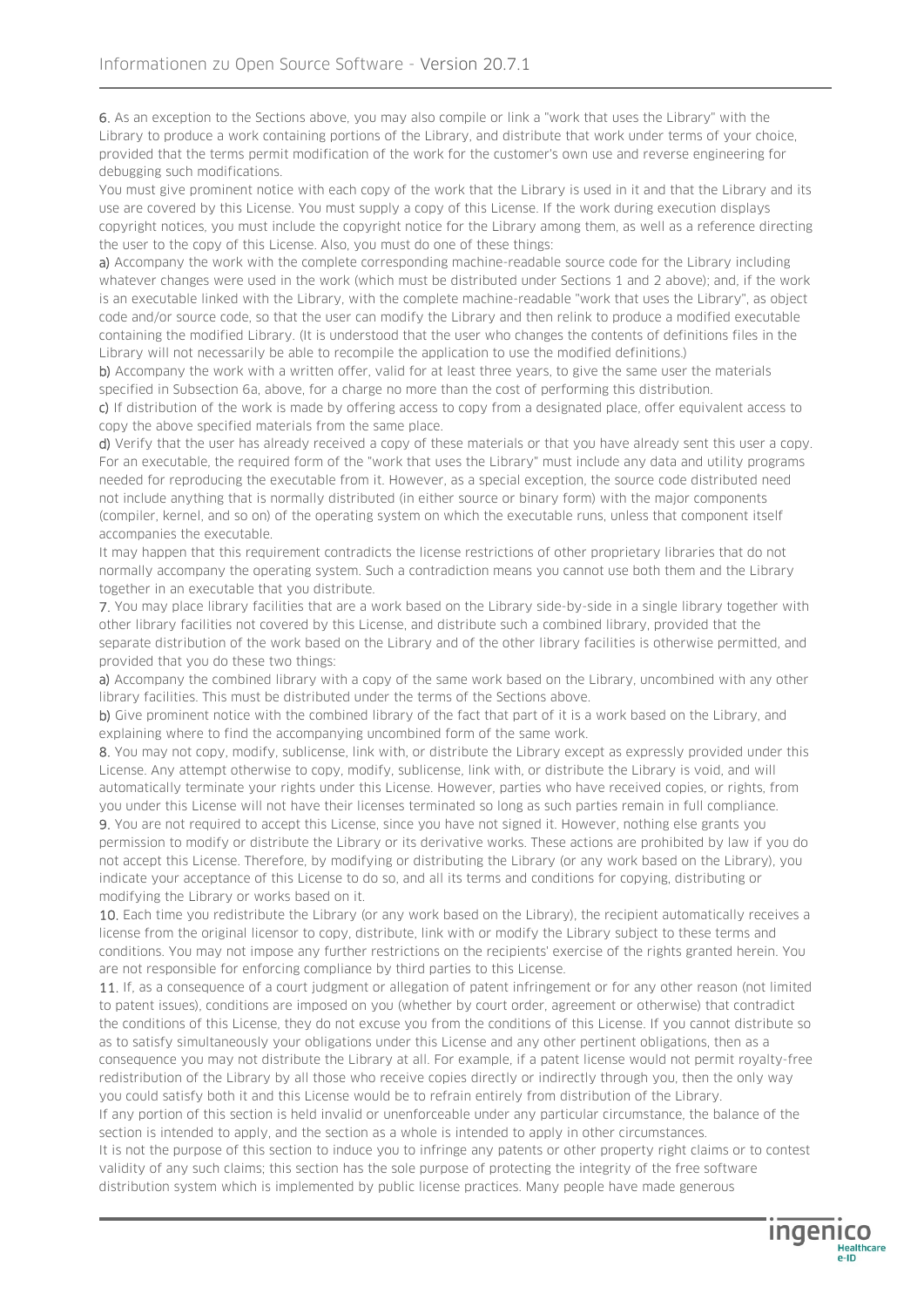contributions to the wide range of software distributed through that system in reliance on consistent application of that system; it is up to the author/donor to decide if he or she is willing to distribute software through any other system and a licensee cannot impose that choice.

This section is intended to make thoroughly clear what is believed to be a consequence of the rest of this License. 12. If the distribution and/or use of the Library is restricted in certain countries either by patents or by copyrighted interfaces, the original copyright holder who places the Library under this License may add an explicit geographical distribution limitation excluding those countries, so that distribution is permitted only in or among countries not thus excluded. In such case, this License incorporates the limitation as if written in the body of this License.

13. The Free Software Foundation may publish revised and/or new versions of the Library General Public License from time to time. Such new versions will be similar in spirit to the present version, but may differ in detail to address new problems or concerns.

Each version is given a distinguishing version number. If the Library specifies a version number of this License which applies to it and "any later version", you have the option of following the terms and conditions either of that version or of any later version published by the Free Software Foundation. If the Library does not specify a license version number, you may choose any version ever published by the Free Software Foundation.

14. If you wish to incorporate parts of the Library into other free programs whose distribution conditions are incompatible with these, write to the author to ask for permission. For software which is copyrighted by the Free Software Foundation, write to the Free Software Foundation; we sometimes make exceptions for this. Our decision will be guided by the two goals of preserving the free status of all derivatives of our free software and of promoting the sharing and reuse of software generally.

#### NO WARRANTY

15. BECAUSE THE LIBRARY IS LICENSED FREE OF CHARGE, THERE IS NO WARRANTY FOR THE LIBRARY, TO THE EXTENT PERMITTED BY APPLICABLE LAW. EXCEPT WHEN OTHERWISE STATED IN WRITING THE COPYRIGHT HOLDERS AND/OR OTHER PARTIES PROVIDE THE LIBRARY "AS IS" WITHOUT WARRANTY OF ANY KIND, EITHER EXPRESSED OR IMPLIED, INCLUDING, BUT NOT LIMITED TO, THE IMPLIED WARRANTIES OF MERCHANTABILITY AND FITNESS FOR A PARTICULAR PURPOSE. THE ENTIRE RISK AS TO THE QUALITY AND PERFORMANCE OF THE LIBRARY IS WITH YOU. SHOULD THE LIBRARY PROVE DEFECTIVE, YOU ASSUME THE COST OF ALL NECESSARY SERVICING, REPAIR OR CORRECTION.

16. IN NO EVENT UNLESS REQUIRED BY APPLICABLE LAW OR AGREED TO IN WRITING WILL ANY COPYRIGHT HOLDER, OR ANY OTHER PARTY WHO MAY MODIFY AND/OR REDISTRIBUTE THE LIBRARY AS PERMITTED ABOVE, BE LIABLE TO YOU FOR DAMAGES, INCLUDING ANY GENERAL, SPECIAL, INCIDENTAL OR CONSEQUENTIAL DAMAGES ARISING OUT OF THE USE OR INABILITY TO USE THE LIBRARY (INCLUDING BUT NOT LIMITED TO LOSS OF DATA OR DATA BEING RENDERED INACCURATE OR LOSSES SUSTAINED BY YOU OR THIRD PARTIES OR A FAILURE OF THE LIBRARY TO OPERATE WITH ANY OTHER SOFTWARE), EVEN IF SUCH HOLDER OR OTHER PARTY HAS BEEN ADVISED OF THE POSSIBILITY OF SUCH DAMAGES.

#### END OF TERMS AND CONDITIONS

#### Appendix: How to Apply These Terms to Your New Libraries

If you develop a new library, and you want it to be of the greatest possible use to the public, we recommend making it free software that everyone can redistribute and change. You can do so by permitting redistribution under these terms (or, alternatively, under the terms of the ordinary General Public License). To apply these terms, attach the following notices to the library. It is safest to attach them to the start of each source file to most effectively convey the exclusion of warranty; and each file should have at least the "copyright" line and a pointer to where the full notice is found. <one line to give the library's name and a brief idea of what it does.> Copyright © <year> <name of author>

This library is free software; you can redistribute it and/or modify it under the terms of the GNU Library General Public License as published by the Free Software Foundation; either version 2 of the License, or (at your option) any later version.

This library is distributed in the hope that it will be useful, but WITHOUT ANY WARRANTY; without even the implied warranty of MERCHANTABILITY or FITNESS FOR A PARTICULAR PURPOSE. See the GNU Library General Public License for more details.

You should have received a copy of the GNU Library General Public License along with this library; if not, write to the Free Software Foundation, Inc., 51 Franklin Street, Fifth Floor, Boston, MA 02110-1301, USA

Also add information on how to contact you by electronic and paper mail.

You should also get your employer (if you work as a programmer) or your school, if any, to sign a "copyright disclaimer" for the library, if necessary. Here is a sample; alter the names:

Yoyodyne, Inc., hereby disclaims all copyright interest in the library `Frob' (a library for tweaking knobs) written by James Random Hacker.

<signature of Ty Coon>, 1 April 1990, Ty Coon, President of Vice That's all there is to it!

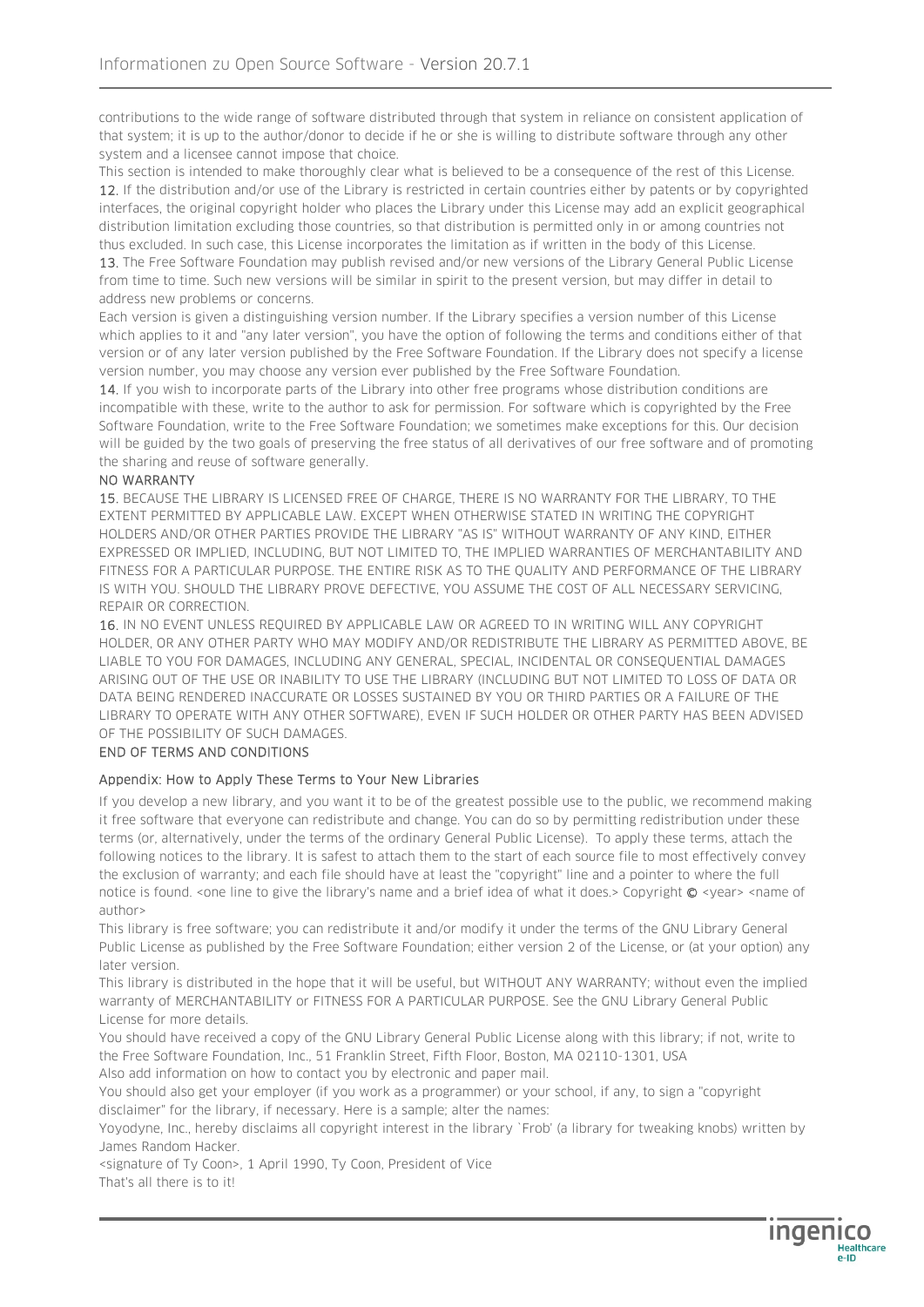#### Part 4)

This license applies to files under directories mpc, mpfr, cloog

#### GNU LESSER GENERAL PUBLIC LICENSE

Version 2.1, February 1999

Copyright © 1991, 1999 Free Software Foundation, Inc.

59 Temple Place, Suite 330, Boston, MA 02111-1307 USA

Everyone is permitted to copy and distribute verbatim copies of this license document, but changing it is not allowed.

[This is the first released version of the Lesser GPL. It also counts as the successor of the GNU Library Public License, version 2, hence the version number 2.1.]

#### Preamble

The licenses for most software are designed to take away your freedom to share and change it. By contrast, the GNU General Public Licenses are intended to guarantee your freedom to share and change free software--to make sure the software is free for all its users.

This license, the Lesser General Public License, applies to some specially designated software packages--typically libraries--of the Free Software Foundation and other authors who decide to use it. You can use it too, but we suggest you first think carefully about whether this license or the ordinary General Public License is the better strategy to use in any particular case, based on the explanations below.

When we speak of free software, we are referring to freedom of use, not price. Our General Public Licenses are designed to make sure that you have the freedom to distribute copies of free software (and charge for this service if you wish); that you receive source code or can get it if you want it; that you can change the software and use pieces of it in new free programs; and that you are informed that you can do these things.

To protect your rights, we need to make restrictions that forbid distributors to deny you these rights or to ask you to surrender these rights. These restrictions translate to certain responsibilities for you if you distribute copies of the library or if you modify it.

For example, if you distribute copies of the library, whether gratis or for a fee, you must give the recipients all the rights that we gave you. You must make sure that they, too, receive or can get the source code. If you link other code with the library, you must provide complete object files to the recipients, so that they can relink them with the library after making changes to the library and recompiling it. And you must show them these terms so they know their rights.

We protect your rights with a two-step method: (1) we copyright the library, and (2) we offer you this license, which gives you legal permission to copy, distribute and/or modify the library.

To protect each distributor, we want to make it very clear that there is no warranty for the free library. Also, if the library is modified by someone else and passed on, the recipients should know that what they have is not the original version, so that the original author's reputation will not be affected by problems that might be introduced by others.

Finally, software patents pose a constant threat to the existence of any free program. We wish to make sure that a company cannot effectively restrict the users of a free program by obtaining a restrictive license from a patent holder. Therefore, we insist that any patent license obtained for a version of the library must be consistent with the full freedom of use specified in this license.

Most GNU software, including some libraries, is covered by the ordinary GNU General Public License. This license, the GNU Lesser General Public License, applies to certain designated libraries, and is quite different from the ordinary General Public License. We use this license for certain libraries in order to permit linking those libraries into non-free programs.

When a program is linked with a library, whether statically or using a shared library, the combination of the two is legally speaking a combined work, a derivative of the original library. The ordinary General Public License therefore permits such linking only if the entire combination fits its criteria of freedom. The Lesser General Public License permits more lax criteria for linking other code with the library.

We call this license the "Lesser" General Public License because it does Less to protect the user's freedom than the ordinary General Public License. It also provides other free software developers Less of an advantage over competing non-free programs. These disadvantages are the reason we use the ordinary General Public License for many libraries. However, the Lesser license provides advantages in certain special circumstances.

For example, on rare occasions, there may be a special need to encourage the widest possible use of a certain library, so that it becomes a de-facto standard. To achieve this, non-free programs must be allowed to use the library. A more frequent case is that a free library does the same job as widely used non-free libraries. In this case, there is little to gain by limiting the free library to free software only, so we use the Lesser General Public License.

**Ingenico**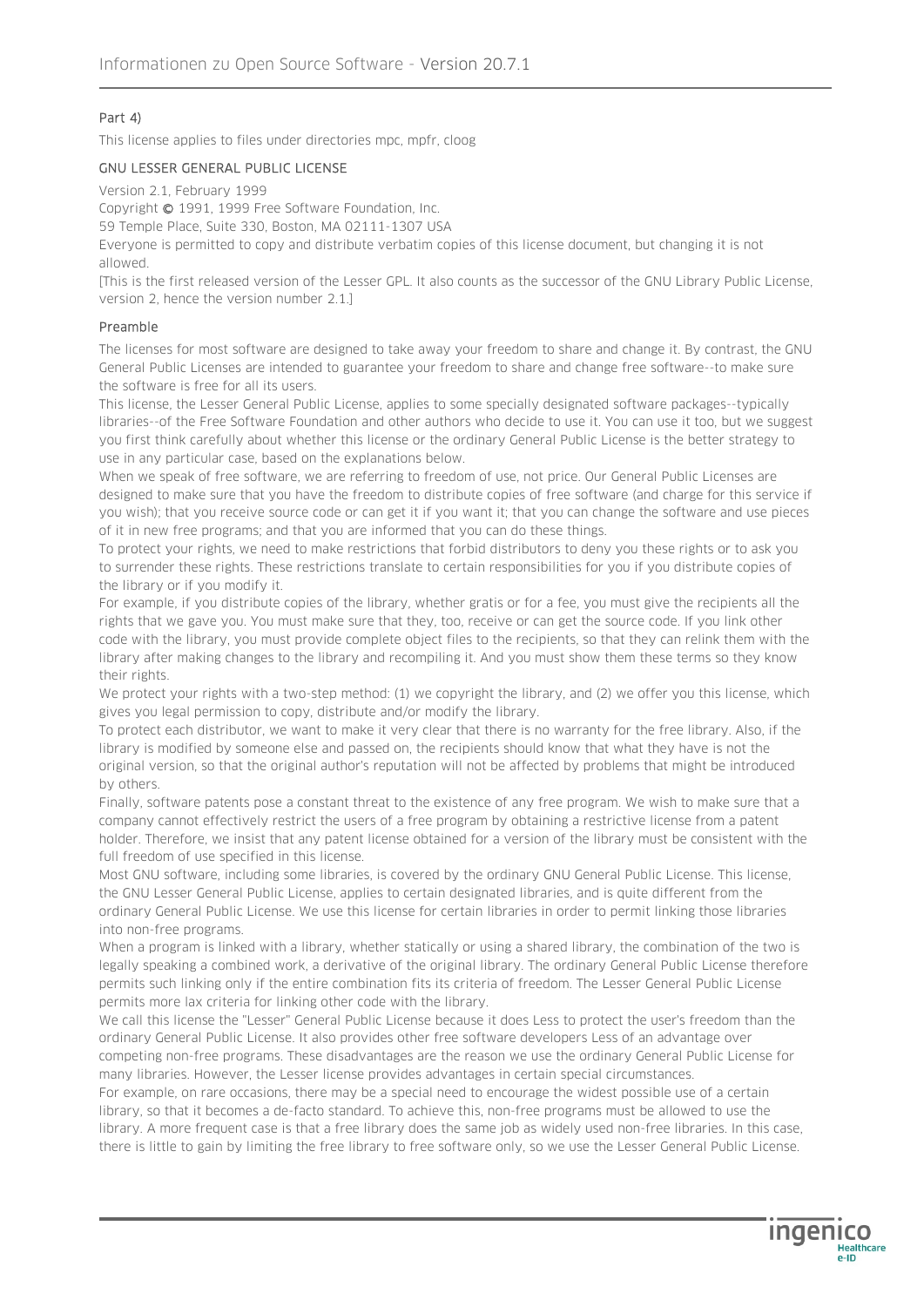In other cases, permission to use a particular library in non-free programs enables a greater number of people to use a large body of free software. For example, permission to use the GNU C Library in non-free programs enables many more people to use the whole GNU operating system, as well as its variant, the GNU/Linux operating system. Although the Lesser General Public License is Less protective of the users' freedom, it does ensure that the user of a program that is linked with the Library has the freedom and the wherewithal to run that program using a modified version of the Library.

The precise terms and conditions for copying, distribution and modification follow. Pay close attention to the difference between a "work based on the library" and a "work that uses the library". The former contains code derived from the library, whereas the latter must be combined with the library in order to run.

#### GNU LESSER GENERAL PUBLIC LICENSE

#### TERMS AND CONDITIONS FOR COPYING, DISTRIBUTION AND MODIFICATION

0. This License Agreement applies to any software library or other program which contains a notice placed by the copyright holder or other authorized party saying it may be distributed under the terms of this Lesser General Public License (also called "this License"). Each licensee is addressed as "you".

A "library" means a collection of software functions and/or data prepared so as to be conveniently linked with application programs (which use some of those functions and data) to form executables.

The "Library", below, refers to any such software library or work which has been distributed under these terms. A "work based on the Library" means either the Library or any derivative work under copyright law: that is to say, a work containing the Library or a portion of it, either verbatim or with modifications and/or translated straightforwardly into another language. (Hereinafter, translation is included without limitation in the term "modification".)

"Source code" for a work means the preferred form of the work for making modifications to it. For a library, complete source code means all the source code for all modules it contains, plus any associated interface definition files, plus the scripts used to control compilation and installation of the library.

Activities other than copying, distribution and modification are not covered by this License; they are outside its scope. The act of running a program using the Library is not restricted, and output from such a program is covered only if its contents constitute a work based on the Library (independent of the use of the Library in a tool for

writing it). Whether that is true depends on what the Library does and what the program that uses the Library does. 1. You may copy and distribute verbatim copies of the Library's complete source code as you receive it, in any medium, provided that you conspicuously and appropriately publish on each copy an appropriate copyright notice and disclaimer of warranty; keep intact all the notices that refer to this License and to the absence of any warranty; and distribute a copy of this License along with the Library.

You may charge a fee for the physical act of transferring a copy, and you may at your option offer warranty protection in exchange for a fee.

2. You may modify your copy or copies of the Library or any portion of it, thus forming a work based on the Library, and copy and distribute such modifications or work under the terms of Section 1 above, provided that you also meet all of these conditions:

a) The modified work must itself be a software library.

b) You must cause the files modified to carry prominent notices stating that you changed the files and the date of any change.

c) You must cause the whole of the work to be licensed at no charge to all third parties under the terms of this License.

d) If a facility in the modified Library refers to a function or a table of data to be supplied by an application program that uses the facility, other than as an argument passed when the facility is invoked, then you must make a good faith effort to ensure that, in the event an application does not supply such function or table, the facility still operates, and performs whatever part of its purpose remains meaningful.

(For example, a function in a library to compute square roots has a purpose that is entirely well-defined independent of the application. Therefore, Subsection 2d requires that any application-supplied function or table used by this function must be optional: if the application does not supply it, the square root function must still compute square roots.)

These requirements apply to the modified work as a whole. If identifiable sections of that work are not derived from the Library, and can be reasonably considered independent and separate works in themselves, then this License, and its terms, do not apply to those sections when you distribute them as separate works. But when you distribute the same sections as part of a whole which is a work based on the Library, the distribution of the whole must be on the terms of this License, whose permissions for other licensees extend to the entire whole, and thus to each and every part regardless of who wrote it.

Thus, it is not the intent of this section to claim rights or contest your rights to work written entirely by you; rather, the intent is to exercise the right to control the distribution of derivative or collective works based on the Library.

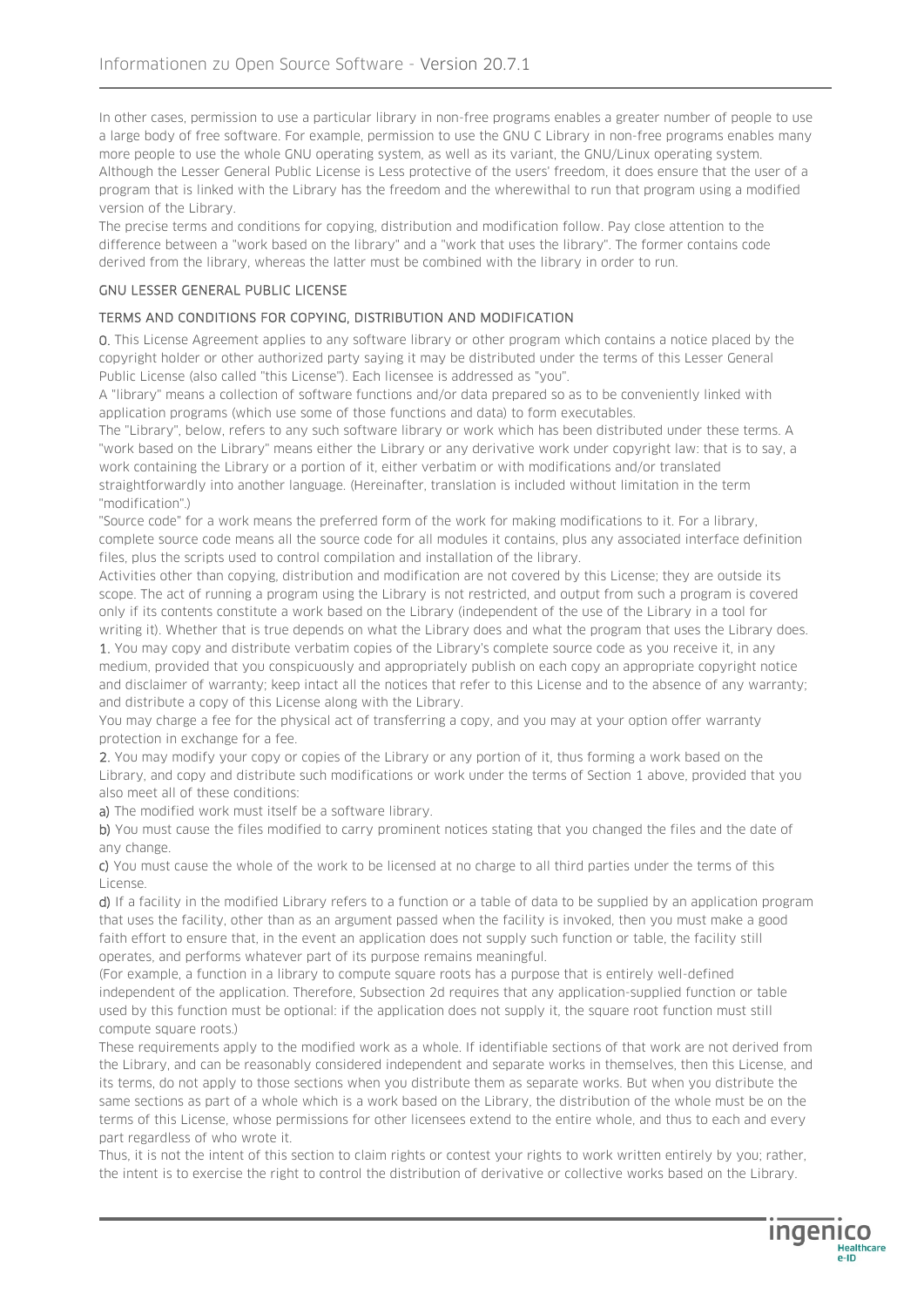In addition, mere aggregation of another work not based on the Library with the Library (or with a work based on the Library) on a volume of a storage or distribution medium does not bring the other work under the scope of this License.

3. You may opt to apply the terms of the ordinary GNU General Public License instead of this License to a given copy of the Library. To do this, you must alter all the notices that refer to this License, so that they refer to the ordinary GNU General Public License, version 2, instead of to this License. (If a newer version than version 2 of the ordinary GNU General Public License has appeared, then you can specify that version instead if you wish.) Do not make any other change in these notices.

Once this change is made in a given copy, it is irreversible for that copy, so the ordinary GNU General Public License applies to all subsequent copies and derivative works made from that copy.

This option is useful when you wish to copy part of the code of the Library into a program that is not a library. 4. You may copy and distribute the Library (or a portion or derivative of it, under Section 2) in object code or executable form under the terms of Sections 1 and 2 above provided that you accompany it with the complete corresponding machine-readable source code, which must be distributed under the terms of Sections 1 and 2 above on a medium customarily used for software interchange.

If distribution of object code is made by offering access to copy from a designated place, then offering equivalent access to copy the source code from the same place satisfies the requirement to distribute the source code, even though third parties are not compelled to copy the source along with the object code.

5. A program that contains no derivative of any portion of the Library, but is designed to work with the Library by being compiled or linked with it, is called a "work that uses the Library". Such a work, in isolation, is not a derivative work of the Library, and therefore falls outside the scope of this License. However, linking a "work that uses the Library" with the Library creates an executable that is a derivative of the Library (because it contains portions of the Library), rather than a "work that uses the library". The executable is therefore covered by this License. Section 6 states terms for distribution of such executables.

When a "work that uses the Library" uses material from a header file that is part of the Library, the object code for the work may be a derivative work of the Library even though the source code is not. Whether this is true is especially significant if the work can be linked without the Library, or if the work is itself a library. The threshold for this to be true is not precisely defined by law.

If such an object file uses only numerical parameters, data structure layouts and accessors, and small macros and small inline functions (ten lines or less in length), then the use of the object file is unrestricted, regardless of whether it is legally a derivative work. (Executables containing this object code plus portions of the Library will still fall under Section 6.)

Otherwise, if the work is a derivative of the Library, you may distribute the object code for the work under the terms of Section 6. Any executables containing that work also fall under Section 6, whether or not they are linked directly with the Library itself.

6. As an exception to the Sections above, you may also combine or link a "work that uses the Library" with the Library to produce a work containing portions of the Library, and distribute that work under terms of your choice, provided that the terms permit modification of the work for the customer's own use and reverse engineering for debugging such modifications. You must give prominent notice with each copy of the work that the Library is used in it and that the Library and its use are covered by this License. You must supply a copy of this License. If the work during execution displays copyright notices, you must include the copyright notice for the Library among them, as well as a reference directing the user to the copy of this License. Also, you must do one of these things:

a) Accompany the work with the complete corresponding machine-readable source code for the Library including whatever changes were used in the work (which must be distributed under Sections 1 and 2 above); and, if the work is an executable linked with the Library, with the complete machine-readable "work that uses the Library", as object code and/or source code, so that the user can modify the Library and then relink to produce a modified executable containing the modified Library. (It is understood that the user who changes the contents of definitions files in the Library will not necessarily be able to recompile the application to use the modified definitions.)

b) Use a suitable shared library mechanism for linking with the Library. A suitable mechanism is one that (1) uses at run time a copy of the library already present on the user's computer system, rather than copying library functions into the executable, and (2) will operate properly with a modified version of the library, if the user installs one, as long as the modified version is interface-compatible with the version that the work was made with.

c) Accompany the work with a written offer, valid for at least three years, to give the same user the materials specified in Subsection 6a, above, for a charge no more than the cost of performing this distribution.

d) If distribution of the work is made by offering access to copy from a designated place, offer equivalent access to copy the above specified materials from the same place.

e) Verify that the user has already received a copy of these materials or that you have already sent this user a copy. For an executable, the required form of the "work that uses the Library" must include any data and utility programs needed for reproducing the executable from it. However, as a special exception, the materials to be distributed need not include anything that is normally distributed (in either source or binary form) with the major components

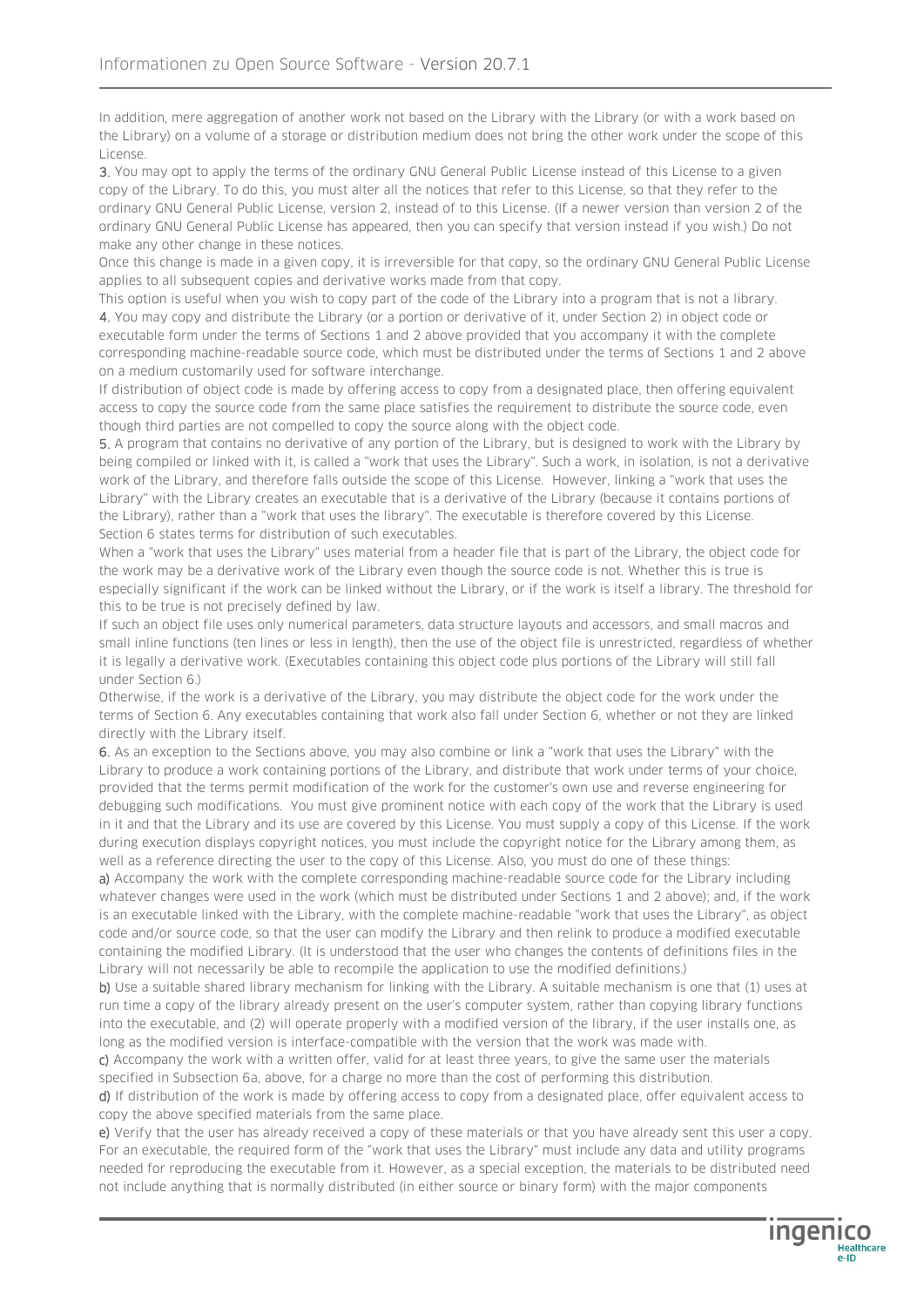(compiler, kernel, and so on) of the operating system on which the executable runs, unless that component itself accompanies the executable.

It may happen that this requirement contradicts the license restrictions of other proprietary libraries that do not normally accompany the operating system. Such a contradiction means you cannot use both them and the Library together in an executable that you distribute.

7. You may place library facilities that are a work based on the Library side-by-side in a single library together with other library facilities not covered by this License, and distribute such a combined library, provided that the separate distribution of the work based on the Library and of the other library facilities is otherwise permitted, and provided that you do these two things:

a) Accompany the combined library with a copy of the same work based on the Library, uncombined with any other library facilities. This must be distributed under the terms of the Sections above.

b) Give prominent notice with the combined library of the fact that part of it is a work based on the Library, and explaining where to find the accompanying uncombined form of the same work.

8. You may not copy, modify, sublicense, link with, or distribute the Library except as expressly provided under this License. Any attempt otherwise to copy, modify, sublicense, link with, or distribute the Library is void, and will automatically terminate your rights under this License. However, parties who have received copies, or rights, from you under this License will not have their licenses terminated so long as such parties remain in full compliance.

9. You are not required to accept this License, since you have not signed it. However, nothing else grants you permission to modify or distribute the Library or its derivative works. These actions are prohibited by law if you do not accept this License. Therefore, by modifying or distributing the Library (or any work based on the Library), you indicate your acceptance of this License to do so, and all its terms and conditions for copying, distributing or modifying the Library or works based on it.

10. Each time you redistribute the Library (or any work based on the Library), the recipient automatically receives a license from the original licensor to copy, distribute, link with or modify the Library subject to these terms and conditions. You may not impose any further restrictions on the recipients' exercise of the rights granted herein. You are not responsible for enforcing compliance by third parties with this License.

11. If, as a consequence of a court judgment or allegation of patent infringement or for any other reason (not limited to patent issues), conditions are imposed on you (whether by court order, agreement or otherwise) that contradict the conditions of this License, they do not excuse you from the conditions of this License. If you cannot distribute so as to satisfy simultaneously your obligations under this License and any other pertinent obligations, then as a consequence you may not distribute the Library at all. For example, if a patent license would not permit royalty-free redistribution of the Library by all those who receive copies directly or indirectly through you, then the only way you could satisfy both it and this License would be to refrain entirely from distribution of the Library.

If any portion of this section is held invalid or unenforceable under any particular circumstance, the balance of the section is intended to apply, and the section as a whole is intended to apply in other circumstances. It is not the purpose of this section to induce you to infringe any patents or other property right claims or to contest validity of any such claims; this section has the sole purpose of protecting the integrity of the free software distribution system which is implemented by public license practices. Many people have made generous contributions to the wide range of software distributed through that system in reliance on consistent application of that system; it is up to the author/donor to decide if he or she is willing to distribute software through any other system and a licensee cannot impose that choice.

This section is intended to make thoroughly clear what is believed to be a consequence of the rest of this License. 12. If the distribution and/or use of the Library is restricted in certain countries either by patents or by copyrighted interfaces, the original copyright holder who places the Library under this License may add an explicit geographical distribution limitation excluding those countries, so that distribution is permitted only in or among countries not thus excluded. In such case, this License incorporates the limitation as if written in the body of this License.

13. The Free Software Foundation may publish revised and/or new versions of the Lesser General Public License from time to time. Such new versions will be similar in spirit to the present version, but may differ in detail to address new problems or concerns.

Each version is given a distinguishing version number. If the Library specifies a version number of this License which applies to it and "any later version", you have the option of following the terms and conditions either of that version or of any later version published by the Free Software Foundation. If the Library does not specify a license version number, you may choose any version ever published by the Free Software Foundation.

14. If you wish to incorporate parts of the Library into other free programs whose distribution conditions are incompatible with these, write to the author to ask for permission. For software which is copyrighted by the Free Software Foundation, write to the Free Software Foundation; we sometimes make exceptions for this. Our decision will be guided by the two goals of preserving the free status of all derivatives of our free software and of promoting the sharing and reuse of software generally.

ingenico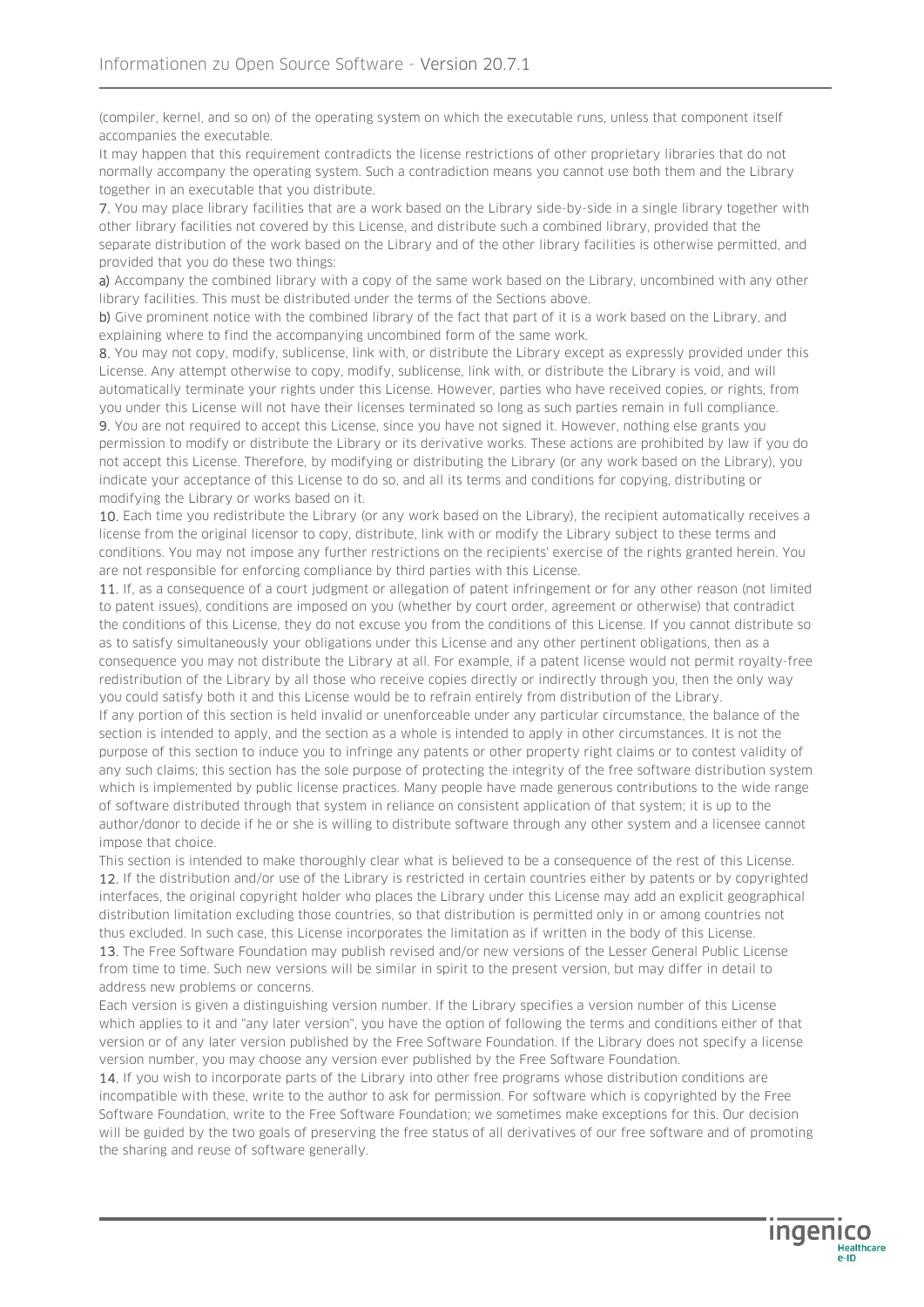#### NO WARRANTY

15. BECAUSE THE LIBRARY IS LICENSED FREE OF CHARGE, THERE IS NO WARRANTY FOR THE LIBRARY, TO THE EXTENT PERMITTED BY APPLICABLE LAW. EXCEPT WHEN OTHERWISE STATED IN WRITING THE COPYRIGHT HOLDERS AND/OR OTHER PARTIES PROVIDE THE LIBRARY "AS IS" WITHOUT WARRANTY OF ANY KIND, EITHER EXPRESSED OR IMPLIED, INCLUDING, BUT NOT LIMITED TO, THE IMPLIED WARRANTIES OF MERCHANTABILITY AND FITNESS FOR A PARTICULAR PURPOSE. THE ENTIRE RISK AS TO THE QUALITY AND PERFORMANCE OF THE LIBRARY IS WITH YOU. SHOULD THE LIBRARY PROVE DEFECTIVE, YOU ASSUME THE COST OF ALL NECESSARY SERVICING, REPAIR OR CORRECTION.

16. IN NO EVENT UNLESS REQUIRED BY APPLICABLE LAW OR AGREED TO IN WRITING WILL ANY COPYRIGHT HOLDER, OR ANY OTHER PARTY WHO MAY MODIFY AND/OR REDISTRIBUTE THE LIBRARY AS PERMITTED ABOVE, BE LIABLE TO YOU FOR DAMAGES, INCLUDING ANY GENERAL, SPECIAL, INCIDENTAL OR CONSEQUENTIAL DAMAGES ARISING OUT OF THE USE OR INABILITY TO USE THE LIBRARY (INCLUDING BUT NOT LIMITED TO LOSS OF DATA OR DATA BEING RENDERED INACCURATE OR LOSSES SUSTAINED BY YOU OR THIRD PARTIES OR A FAILURE OF THE LIBRARY TO OPERATE WITH ANY OTHER SOFTWARE), EVEN IF SUCH HOLDER OR OTHER PARTY HAS BEEN ADVISED OF THE POSSIBILITY OF SUCH DAMAGES.

#### END OF TERMS AND CONDITIONS

#### How to Apply These Terms to Your New Libraries

If you develop a new library, and you want it to be of the greatest possible use to the public, we recommend making it free software that everyone can redistribute and change. You can do so by permitting redistribution under these terms (or, alternatively, under the terms of the ordinary General Public License).

To apply these terms, attach the following notices to the library. It is safest to attach them to the start of each source file to most effectively convey the exclusion of warranty; and each file should have at least the "copyright" line and a pointer to where the full notice is found.

<one line to give the library's name and a brief idea of what it does.>

Copyright  $\odot$  <year> <name of author>

This library is free software; you can redistribute it and/or modify it under the terms of the GNU Lesser General Public License as published by the Free Software Foundation; either version 2.1 of the License, or (at your option) any later version.

This library is distributed in the hope that it will be useful, but WITHOUT ANY WARRANTY; without even the implied warranty of MERCHANTABILITY or FITNESS FOR A PARTICULAR PURPOSE. See the GNU Lesser General Public License for more details.

You should have received a copy of the GNU Lesser General Public License along with this library; if not, write to the Free Software Foundation, Inc., 59 Temple Place, Suite 330, Boston, MA 02111-1307 USA

Also add information on how to contact you by electronic and paper mail.

You should also get your employer (if you work as a programmer) or your school, if any, to sign a "copyright disclaimer" for the library, if necessary. Here is a sample; alter the names:

Yoyodyne, Inc., hereby disclaims all copyright interest in the library `Frob' (a library for tweaking knobs) written by James Random Hacker.

<signature of Ty Coon>, 1 April 1990 Ty Coon, President of Vice

That's all there is to it!

#### Part 5)

This license applies to files under directories binutils, gcc, gcb, gmp

#### GNU LESSER GENERAL PUBLIC LICENSE

Version 3, 29 June 2007

Copyright © 2007 Free Software Foundation, Inc. <http://fsf.org/>

Everyone is permitted to copy and distribute verbatim copies of this license document, but changing it is not allowed.

This version of the GNU Lesser General Public License incorporates the terms and conditions of version 3 of the GNU General Public License, supplemented by the additional permissions listed below.

0. Additional Definitions.

As used herein, "this License" refers to version 3 of the GNU Lesser General Public License, and the "GNU GPL" refers to version 3 of the GNU General Public License.

"The Library" refers to a covered work governed by this License, other than an Application or a Combined Work as defined below.

ingenico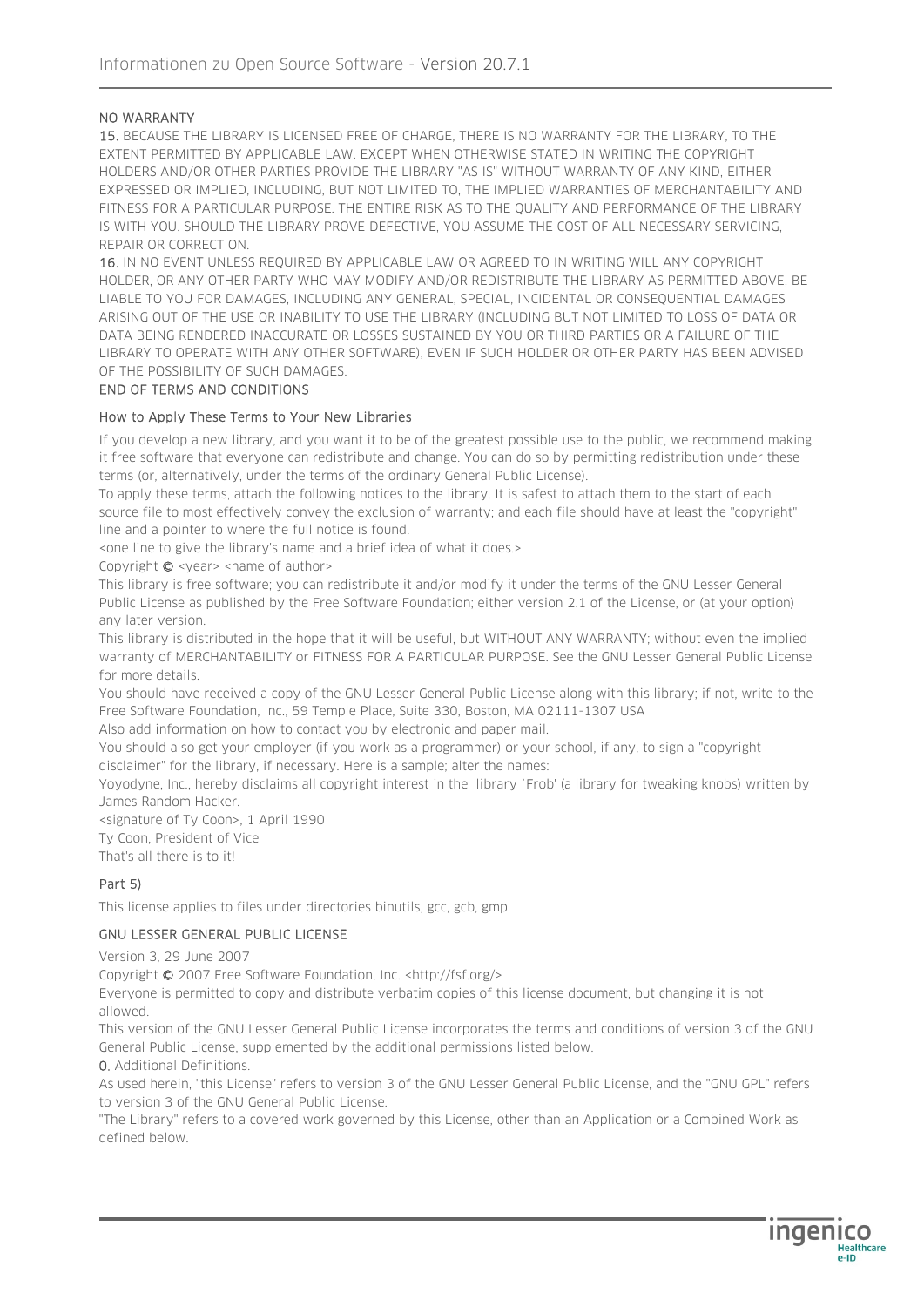An "Application" is any work that makes use of an interface provided by the Library, but which is not otherwise based on the Library. Defining a subclass of a class defined by the Library is deemed a mode of using an interface provided by the Library.

A "Combined Work" is a work produced by combining or linking an Application with the Library. The particular version of the Library with which the Combined Work was made is also called the "Linked Version".

The "Minimal Corresponding Source" for a Combined Work means the Corresponding Source for the Combined Work, excluding any source code for portions of the Combined Work that, considered in isolation, are based on the Application, and not on the Linked Version.

The "Corresponding Application Code" for a Combined Work means the object code and/or source code for the Application, including any data and utility programs needed for reproducing the Combined Work from the Application, but excluding the System Libraries of the Combined Work.

1. Exception to Section 3 of the GNU GPL.

You may convey a covered work under sections 3 and 4 of this License without being bound by section 3 of the GNU GPL.

2. Conveying Modified Versions.

If you modify a copy of the Library, and, in your modifications, a facility refers to a function or data to be supplied by an Application that uses the facility (other than as an argument passed when the facility is invoked), then you may convey a copy of the modified version:

a) under this License, provided that you make a good faith effort to ensure that, in the event an Application does not supply the function or data, the facility still operates, and performs whatever part of its purpose remains meaningful, or

b) under the GNU GPL, with none of the additional permissions of this License applicable to that copy.

3. Object Code Incorporating Material from Library Header Files.

The object code form of an Application may incorporate material from a header file that is part of the Library. You may convey such object code under terms of your choice, provided that, if the incorporated material is not limited to numerical parameters, data structure layouts and accessors, or small macros, inline functions and templates (ten or fewer lines in length), you do both of the following:

a) Give prominent notice with each copy of the object code that the Library is used in it and that the Library and its use are covered by this License.

b) Accompany the object code with a copy of the GNU GPL and this license document.

4. Combined Works.

You may convey a Combined Work under terms of your choice that, taken together, effectively do not restrict modification of the portions of the Library contained in the Combined Work and reverse engineering for debugging such modifications, if you also do each of the following:

a) Give prominent notice with each copy of the Combined Work that the Library is used in it and that the Library and its use are covered by this License.

b) Accompany the Combined Work with a copy of the GNU GPL and this license document.

c) For a Combined Work that displays copyright notices during execution, include the copyright notice for the Library among these notices, as well as a reference directing the user to the copies of the GNU GPL and this license document.

d) Do one of the following:

0) Convey the Minimal Corresponding Source under the terms of this License, and the Corresponding Application Code in a form suitable for, and under terms that permit, the user to recombine or relink the Application with a modified version of the Linked Version to produce a modified Combined Work, in the manner specified by section 6 of the GNU GPL for conveying Corresponding Source.

1) Use a suitable shared library mechanism for linking with the Library. A suitable mechanism is one that (a) uses at run time a copy of the Library already present on the user's computer system, and (b) will operate properly with a modified version of the Library that is interface-compatible with the Linked Version.

e) Provide Installation Information, but only if you would otherwise be required to provide such information under section 6 of the GNU GPL, and only to the extent that such information is necessary to install and execute a modified version of the Combined Work produced by recombining or relinking the Application with a modified version of the Linked Version. (If you use option 4d0, the Installation Information must accompany the Minimal Corresponding Source and Corresponding Application Code. If you use option 4d1, you must provide the Installation Information in the manner specified by section 6 of the GNU GPL for conveying Corresponding Source.) 5. Combined Libraries.

You may place library facilities that are a work based on the Library side by side in a single library together with other library facilities that are not Applications and are not covered by this License, and convey such a combined library under terms of your choice, if you do both of the following:

a) Accompany the combined library with a copy of the same work based on the Library, uncombined with any other library facilities, conveyed under the terms of this License.

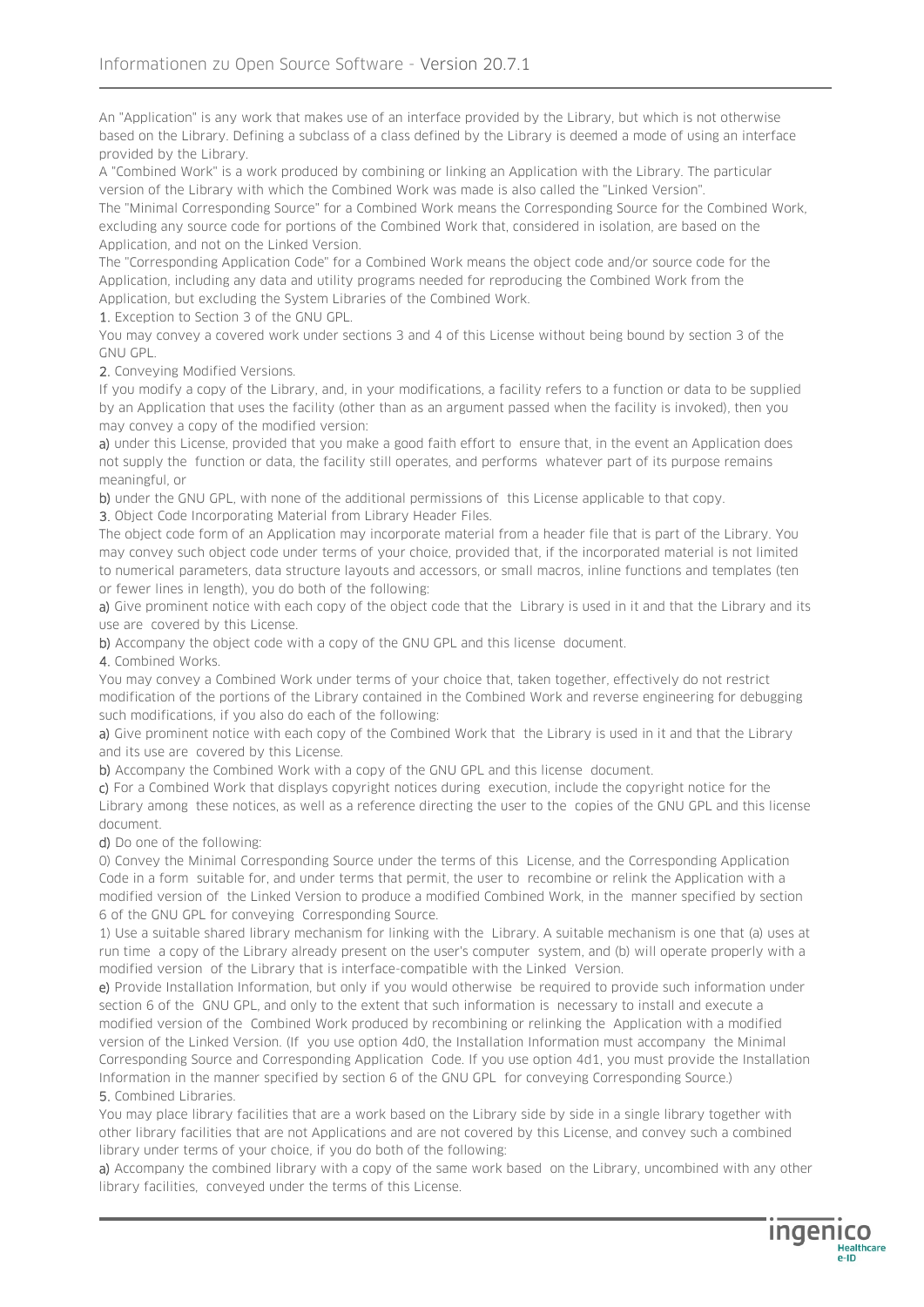b) Give prominent notice with the combined library that part of it is a work based on the Library, and explaining where to find the accompanying uncombined form of the same work.

6. Revised Versions of the GNU Lesser General Public License.

The Free Software Foundation may publish revised and/or new versions of the GNU Lesser General Public License from time to time. Such new versions will be similar in spirit to the present version, but may differ in detail to address new problems or concerns.

Each version is given a distinguishing version number. If the Library as you received it specifies that a certain numbered version of the GNU Lesser General Public License "or any later version" applies to it, you have the option of following the terms and conditions either of that published version or of any later version published by the Free Software Foundation. If the Library as you received it does not specify a version number of the GNU Lesser General Public License, you may choose any version of the GNU Lesser General Public License ever published by the Free Software Foundation.

If the Library as you received it specifies that a proxy can decide whether future versions of the GNU Lesser General Public License shall apply, that proxy's public statement of acceptance of any version is permanent authorization for you to choose that version for the Library.

#### Part 6)

This license applies to files under directory gcc

#### GCC RUNTIME LIBRARY EXCEPTION

Version 3.1, 31 March 2009

Copyright © 2009 Free Software Foundation, Inc. <http://fsf.org/>

Everyone is permitted to copy and distribute verbatim copies of this license document, but changing it is not allowed.

This GCC Runtime Library Exception ("Exception") is an additional permission under section 7 of the GNU General Public License, version 3 ("GPLv3"). It applies to a given file (the "Runtime Library") that bears a notice placed by the copyright holder of the file stating that the file is governed by GPLv3 along with this Exception.

When you use GCC to compile a program, GCC may combine portions of certain GCC header files and runtime libraries with the compiled program. The purpose of this Exception is to allow compilation of non-GPL (including proprietary) programs to use, in this way, the header files and runtime libraries covered by this Exception. 0. Definitions.

A file is an "Independent Module" if it either requires the Runtime Library for execution after a Compilation Process, or makes use of an interface provided by the Runtime Library, but is not otherwise based on the Runtime Library. "GCC" means a version of the GNU Compiler Collection, with or without modifications, governed by version 3 (or a specified later version) of the GNU General Public License (GPL) with the option of using any subsequent versions published by the FSF.

"GPL-compatible Software" is software whose conditions of propagation, modification and use would permit combination with GCC in accord with the license of GCC.

"Target Code" refers to output from any compiler for a real or virtual target processor architecture, in executable form or suitable for input to an assembler, loader, linker and/or execution phase. Notwithstanding that, Target Code does not include data in any format that is used as a compiler intermediate representation, or used for producing a compiler intermediate representation.

The "Compilation Process" transforms code entirely represented in non-intermediate languages designed for humanwritten code, and/or in Java Virtual Machine byte code, into Target Code. Thus, for example, use of source code generators and preprocessors need not be considered part of the Compilation Process, since the Compilation Process can be understood as starting with the output of the generators or preprocessors.

A Compilation Process is "Eligible" if it is done using GCC, alone or with other GPL-compatible software, or if it is done without using any work based on GCC. For example, using non-GPL-compatible Software to optimize any GCC intermediate representations would not qualify as an Eligible Compilation Process.

1. Grant of Additional Permission.

You have permission to propagate a work of Target Code formed by combining the Runtime Library with Independent Modules, even if such propagation would otherwise violate the terms of GPLv3, provided that all Target Code was generated by Eligible Compilation Processes. You may then convey such a combination under terms of your choice, consistent with the licensing of the Independent Modules.

2. No Weakening of GCC Copyleft.

The availability of this Exception does not imply any general presumption that third-party software is unaffected by the copyleft requirements of the license of GCC.

**Ingenic**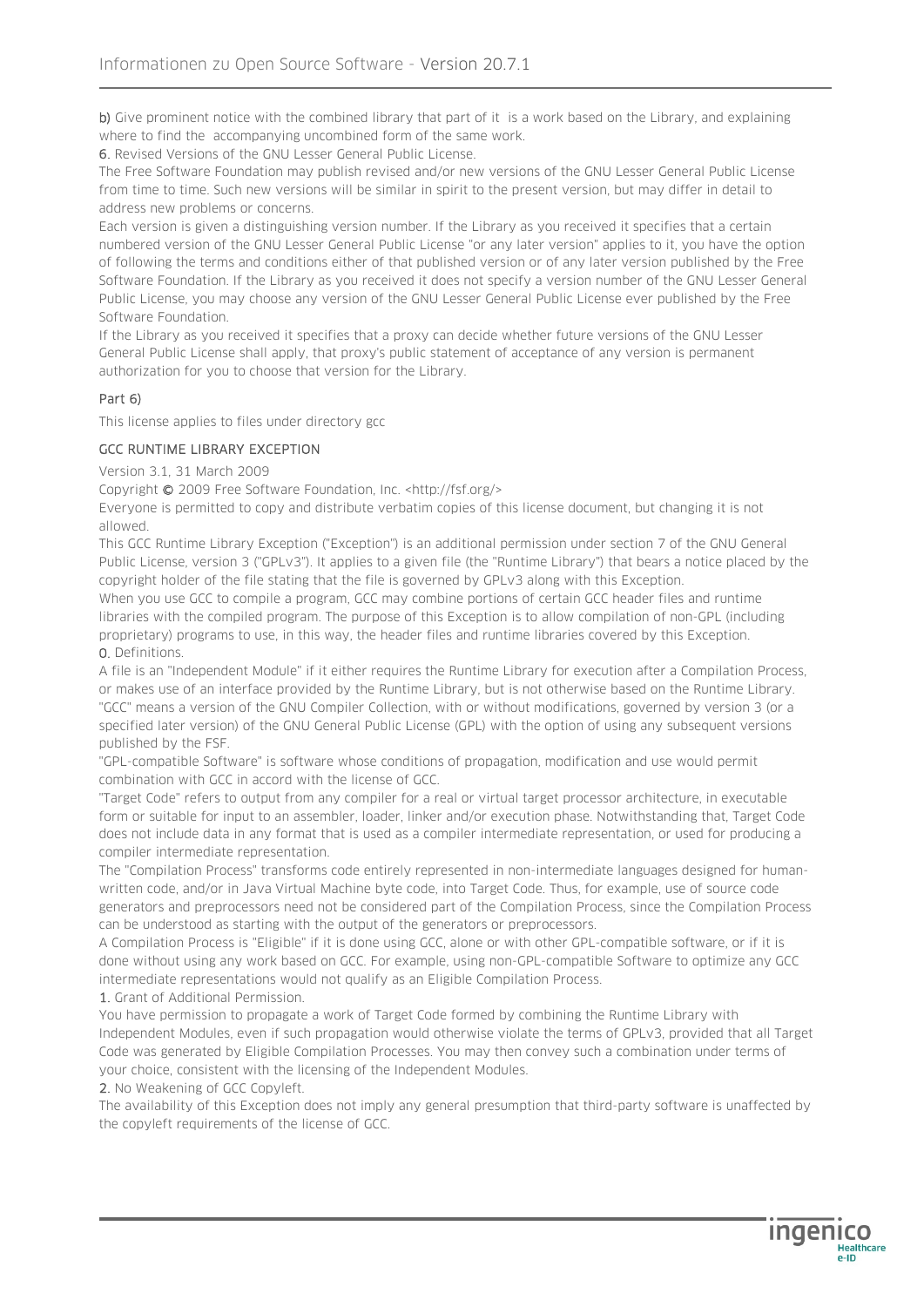## Part 7)

This license applies to certain files under directory expat

Copyright © 1998, 1999, 2000 Thai Open Source Software Center Ltd and Clark Cooper

Copyright © 2001, 2002, 2003, 2004, 2005, 2006 Expat maintainers.

Permission is hereby granted, free of charge, to any person obtaining a copy of this software and associated documentation files (the "Software"), to deal in the Software without restriction, including without limitation the rights to use, copy, modify, merge, publish, distribute, sublicense, and/or sell copies of the Software, and to permit persons to whom the Software is furnished to do so, subject to the following conditions:

The above copyright notice and this permission notice shall be included in all copies or substantial portions of the Software.

THE SOFTWARE IS PROVIDED "AS IS", WITHOUT WARRANTY OF ANY KIND, EXPRESS OR IMPLIED, INCLUDING BUT NOT LIMITED TO THE WARRANTIES OF MERCHANTABILITY, FITNESS FOR A PARTICULAR PURPOSE AND NONINFRINGEMENT. IN NO EVENT SHALL THE AUTHORS OR COPYRIGHT HOLDERS BE LIABLE FOR ANY CLAIM, DAMAGES OR OTHER LIABILITY, WHETHER IN AN ACTION OF CONTRACT, TORT OR OTHERWISE, ARISING FROM, OUT OF OR IN CONNECTION WITH THE SOFTWARE OR THE USE OR OTHER DEALINGS IN THE SOFTWARE.

#### Part 8)

The libgloss subdirectory is a collection of software from several sources.

Each file may have its own copyright/license that is embedded in the source file. Unless otherwise noted in the body of the source file(s), the following copyright notices will apply to the contents of the libgloss subdirectory:

(1) Red Hat Incorporated

Copyright © 1994-2009 Red Hat, Inc. All rights reserved.

This copyrighted material is made available to anyone wishing to use, modify, copy, or redistribute it subject to the terms and conditions of the BSD License. This program is distributed in the hope that it will be useful, but WITHOUT ANY WARRANTY expressed or implied, including the implied warranties of MERCHANTABILITY or FITNESS FOR A PARTICULAR PURPOSE. A copy of this license is available at http://www.opensource.org/licenses. Any Red Hat trademarks that are incorporated in the source code or documentation are not subject to the BSD License and may only be used or replicated with the express permission of Red Hat, Inc.

(2) University of California, Berkeley

Copyright © 1981-2000 The Regents of the University of California.

All rights reserved.

Redistribution and use in source and binary forms, with or without modification, are permitted provided that the following conditions are met:

- Redistributions of source code must retain the above copyright notice, this list of conditions and the following disclaimer.
- Redistributions in binary form must reproduce the above copyright notice, this list of conditions and the following disclaimer in the documentation and/or other materials provided with the distribution.
- Neither the name of the University nor the names of its contributors may be used to endorse or promote products derived from this software without specific prior written permission.

THIS SOFTWARE IS PROVIDED BY THE COPYRIGHT HOLDERS AND CONTRIBUTORS "AS IS" AND ANY EXPRESS OR IMPLIED WARRANTIES, INCLUDING, BUT NOT LIMITED TO, THE IMPLIED WARRANTIES OF MERCHANTABILITY AND FITNESS FOR A PARTICULAR PURPOSE ARE DISCLAIMED. IN NO EVENT SHALL THE COPYRIGHT OWNER OR CONTRIBUTORS BE LIABLE FOR ANY DIRECT, INDIRECT, INCIDENTAL, SPECIAL, EXEMPLARY, OR CONSEQUENTIAL DAMAGES (INCLUDING, BUT NOT LIMITED TO, PROCUREMENT OF SUBSTITUTE GOODS OR SERVICES; LOSS OF USE, DATA, OR PROFITS; OR BUSINESS INTERRUPTION) HOWEVER CAUSED AND ON ANY THEORY OF LIABILITY, WHETHER IN CONTRACT, STRICT LIABILITY, OR TORT (INCLUDING NEGLIGENCE OR OTHERWISE) ARISING IN ANY WAY OUT OF THE USE OF THIS SOFTWARE, EVEN IF ADVISED OF THE POSSIBILITY OF SUCH DAMAGE.

#### (3) DJ Delorie

Copyright © 1993 DJ Delorie

All rights reserved.

Redistribution and use in source and binary forms is permitted provided that the above copyright notice and following paragraph are duplicated in all such forms.

This file is distributed WITHOUT ANY WARRANTY; without even the implied warranty of MERCHANTABILITY or FITNESS FOR A PARTICULAR PURPOSE.

(4) (formerly GPL for fr30)

The GPL is no longer applicable to the fr30 platform. The piece of code (syscalls.c) referencing the GPL has been officially relicensed.

(5) Advanced Micro Devices

Copyright 1989, 1990 Advanced Micro Devices, Inc.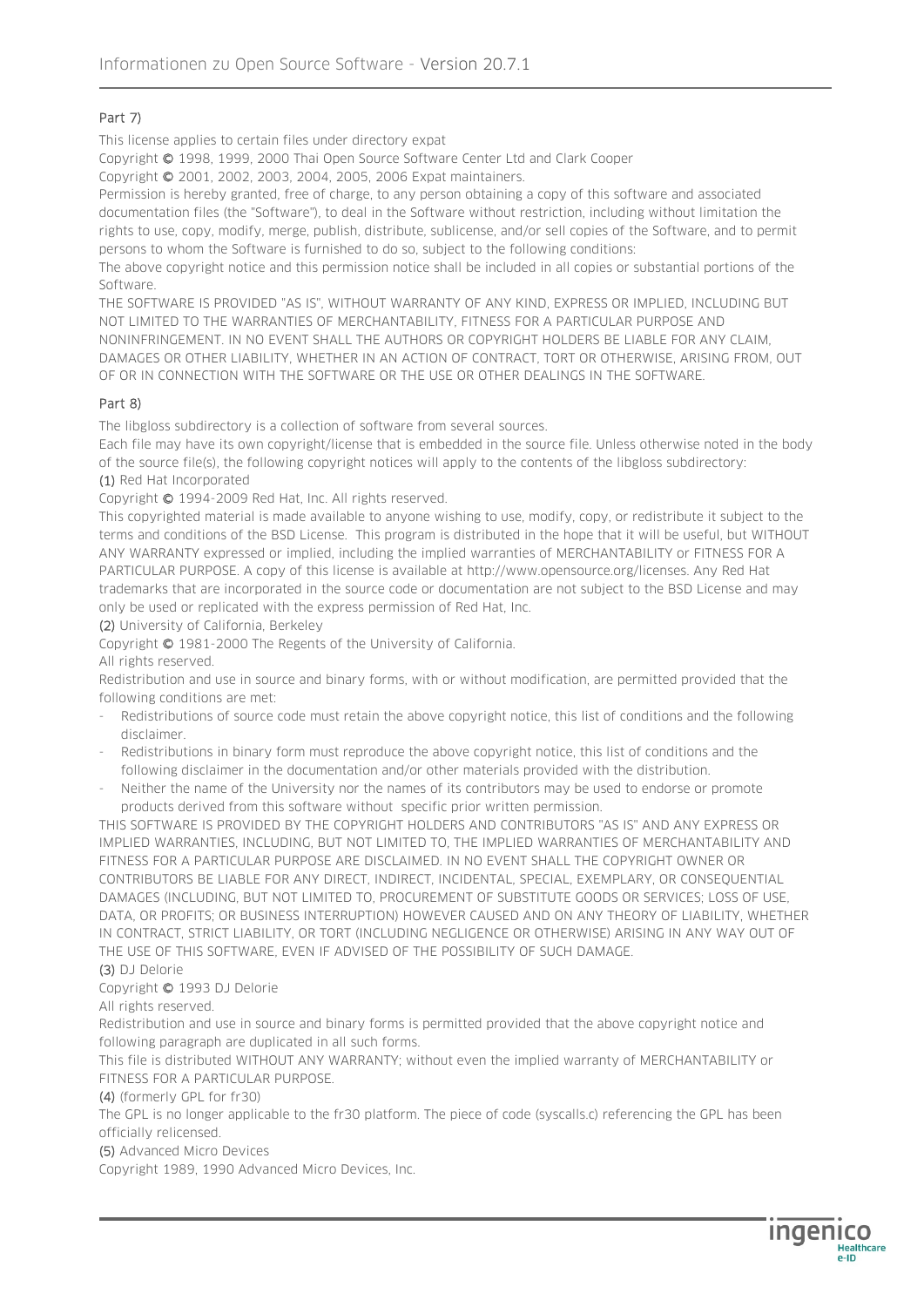This software is the property of Advanced Micro Devices, Inc (AMD) which specifically grants the user the right to modify, use and distribute this software provided this notice is not removed or altered. All other rights are reserved by AMD.

AMD MAKES NO WARRANTY OF ANY KIND, EXPRESS OR IMPLIED, WITH REGARD TO THIS SOFTWARE. IN NO EVENT SHALL AMD BE LIABLE FOR INCIDENTAL OR CONSEQUENTIAL DAMAGES IN CONNECTION WITH OR ARISING FROM THE FURNISHING, PERFORMANCE, OR USE OF THIS SOFTWARE.

So that all may benefit from your experience, please report any problems or suggestions about this software to the 29K Technical Support Center at 800-29-29-AMD (800-292-9263) in the USA, or 0800-89-1131 in the UK, or 0031- 11-1129 in Japan, toll free. The direct dial number is 512-462-4118.

Advanced Micro Devices, Inc.

29K Support Products Mail Stop 573 5900 E. Ben White Blvd. Austin, TX 78741

800-292-9263

(6) Array Technology Corporation and MIPS (mips/lsi33k-stub.h) COPYRIGHT © 1991, 1992 ARRAY TECHNOLOGY CORPORATION

All Rights Reserved

This software is confidential information which is proprietary to and a trade secret of ARRAY Technology Corporation. Use, duplication, or disclosure is subject to the terms of a separate license agreement. Copyright 1985 by MIPS Computer Systems, Inc.

(7) University of Utah and the Computer Systems Laboratory (CSL) [applies only to hppa\*-\*-pro\* targets] Copyright © 1990,1994 The University of Utah and the Computer Systems Laboratory (CSL). All rights reserved.

Permission to use, copy, modify and distribute this software is hereby granted provided that (1) source code retains these copyright, permission, and disclaimer notices, and (2) redistributions including binaries reproduce the notices in supporting documentation, and (3) all advertising materials mentioning features or use of this software display the following acknowledgement: ``This product includes software developed by the Computer Systems Laboratory at the University of Utah.''

THE UNIVERSITY OF UTAH AND CSL ALLOW FREE USE OF THIS SOFTWARE IN ITS "AS IS" CONDITION. THE UNIVERSITY OF UTAH AND CSL DISCLAIM ANY LIABILITY OF ANY KIND FOR ANY DAMAGES WHATSOEVER RESULTING FROM THE USE OF THIS SOFTWARE.

CSL requests users of this software to return to csl-dist@cs.utah.edu any improvements that they make and grant CSL redistribution rights.

(8) Sun Microsystems

Copyright © 1993 by Sun Microsystems, Inc.

All rights reserved.

Developed at SunPro, a Sun Microsystems, Inc. business.

Permission to use, copy, modify, and distribute this software is freely granted, provided that this notice is preserved.

(9) Hewlett Packard

© Copyright 1986 HEWLETT-PACKARD COMPANY

To anyone who acknowledges that this file is provided "AS IS" without any express or implied warranty: permission to use, copy, modify, and distribute this file for any purpose is hereby granted without fee, provided that the above copyright notice and this notice appears in all copies, and that the name of Hewlett-Packard Company not be used in advertising or publicity pertaining to distribution of the software without specific, written prior permission. Hewlett-Packard Company makes no representations about the suitability of this software for any purpose.

(10) Hans-Peter Nilsson

Copyright © 2001 Hans-Peter Nilsson

Permission to use, copy, modify, and distribute this software is freely granted, provided that the above copyright notice, this notice and the following disclaimer are preserved with no changes.

THIS SOFTWARE IS PROVIDED ``AS IS'' AND WITHOUT ANY EXPRESS OR IMPLIED WARRANTIES, INCLUDING, WITHOUT LIMITATION, THE IMPLIED WARRANTIES OF MERCHANTABILITY AND FITNESS FOR A PARTICULAR **PURPOSE** 

(11) IBM Corp. spu processor (only spu-\* targets)

© Copyright IBM Corp. 2005, 2006

All rights reserved.

Redistribution and use in source and binary forms, with or without modification, are permitted provided that the following conditions are met:

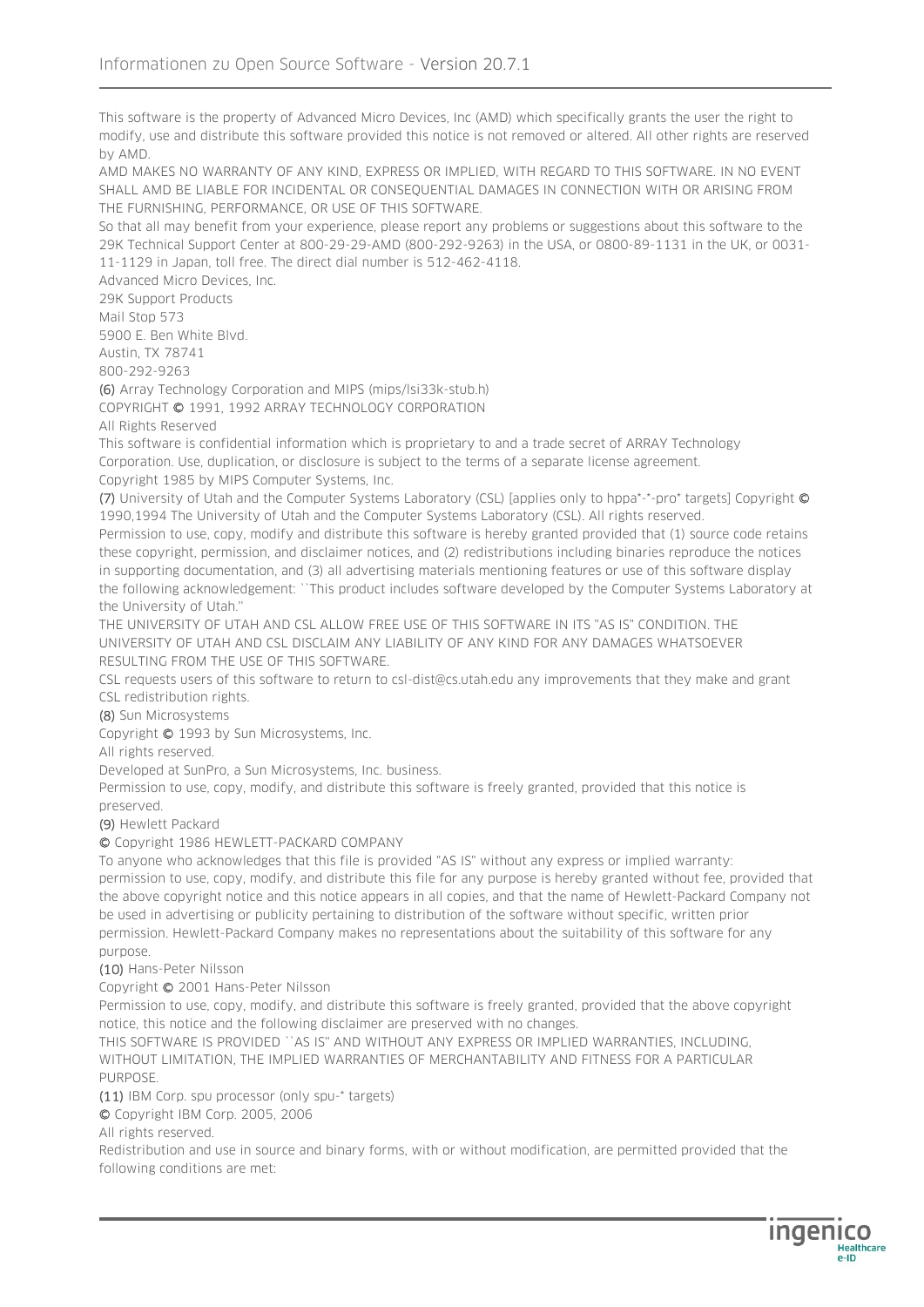- Redistributions of source code must retain the above copyright notice, this list of conditions and the following disclaimer.
- Redistributions in binary form must reproduce the above copyright notice, this list of conditions and the following disclaimer in the documentation and/or other materials provided with the distribution.
- Neither the name of IBM nor the names of its contributors may be used to endorse or promote products derived from this software without specific prior written permission.

THIS SOFTWARE IS PROVIDED BY THE COPYRIGHT HOLDERS AND CONTRIBUTORS "AS IS" AND ANY EXPRESS OR IMPLIED WARRANTIES, INCLUDING, BUT NOT LIMITED TO, THE IMPLIED WARRANTIES OF MERCHANTABILITY AND FITNESS FOR A PARTICULAR PURPOSE ARE DISCLAIMED. IN NO EVENT SHALL THE COPYRIGHT OWNER OR CONTRIBUTORS BE LIABLE FOR ANY DIRECT, INDIRECT, INCIDENTAL, SPECIAL, EXEMPLARY, OR CONSEQUENTIAL DAMAGES (INCLUDING, BUT NOT LIMITED TO, PROCUREMENT OF SUBSTITUTE GOODS OR SERVICES; LOSS OF USE, DATA, OR PROFITS; OR BUSINESS INTERRUPTION) HOWEVER CAUSED AND ON ANY THEORY OF LIABILITY, WHETHER IN CONTRACT, STRICT LIABILITY, OR TORT (INCLUDING NEGLIGENCE OR OTHERWISE) ARISING IN ANY WAY OUT OF THE USE OF THIS SOFTWARE, EVEN IF ADVISED OF THE POSSIBILITY OF SUCH DAMAGE.

(12) Jon Beniston (only lm32-\* targets)

Contributed by Jon Beniston <jon@beniston.com>

Redistribution and use in source and binary forms, with or without modification, are permitted provided that the following conditions are met:

1. Redistributions of source code must retain the above copyright notice, this list of conditions and the following disclaimer.

2. Redistributions in binary form must reproduce the above copyright notice, this list of conditions and the following disclaimer in the documentation and/or other materials provided with the distribution.

THIS SOFTWARE IS PROVIDED BY THE AUTHOR AND CONTRIBUTORS ``AS IS'' AND ANY EXPRESS OR IMPLIED WARRANTIES, INCLUDING, BUT NOT LIMITED TO, THE IMPLIED WARRANTIES OF MERCHANTABILITY AND FITNESS FOR A PARTICULAR PURPOSE ARE DISCLAIMED. IN NO EVENT SHALL THE AUTHOR OR CONTRIBUTORS BE LIABLE FOR ANY DIRECT, INDIRECT, INCIDENTAL, SPECIAL, EXEMPLARY, OR CONSEQUENTIAL DAMAGES (INCLUDING, BUT NOT LIMITED TO, PROCUREMENT OF SUBSTITUTE GOODS OR SERVICES; LOSS OF USE, DATA, OR PROFITS; OR BUSINESS INTERRUPTION) HOWEVER CAUSED AND ON ANY THEORY OF LIABILITY, WHETHER IN CONTRACT, STRICT LIABILITY, OR TORT (INCLUDING NEGLIGENCE OR OTHERWISE) ARISING IN ANY WAY OUT OF THE USE OF THIS SOFTWARE, EVEN IF ADVISED OF THE POSSIBILITY OF SUCH DAMAGE.

(13) - Xilinx, Inc. (microblaze-\* and powerpc-\* targets)

Copyright © 2004, 2009 Xilinx, Inc. All rights reserved.

Redistribution and use in source and binary forms, with or without modification, are permitted provided that the following conditions are met:

1. Redistributions source code must retain the above copyright notice, this list of conditions and the following disclaimer.

2. Redistributions in binary form must reproduce the above copyright notice, this list of conditions and the following disclaimer in the documentation and/or other materials provided with the distribution.

3. Neither the name of Xilinx nor the names of its contributors may be used to endorse or promote products derived from this software without specific prior written permission.

THIS SOFTWARE IS PROVIDED BY THE COPYRIGHT HOLDER AND CONTRIBUTORS "AS IS" AND ANY EXPRESS OR IMPLIED WARRANTIES, INCLUDING, BUT NOT LIMITED TO, THE IMPLIED WARRANTIES OF MERCHANTABILITY AND FITNESS FOR A PARTICULAR PURPOSE ARE DISCLAIMED. IN NO EVENT SHALL THE COPYRIGHT HOLDER OR CONTRIBUTORS BE LIABLE FOR ANY DIRECT, INDIRECT, INCIDENTAL, SPECIAL, EXEMPLARY, OR CONSEQUENTIAL DAMAGES (INCLUDING, BUT NOT LIMITED TO, PROCUREMENT OF SUBSTITUTE GOODS OR SERVICES; LOSS OF USE, DATA, OR PROFITS; OR BUSINESS INTERRUPTION) HOWEVER CAUSED AND ON ANY THEORY OF LIABILITY, WHETHER IN CONTRACT, STRICT LIABILITY, OR TORT (INCLUDING NEGLIGENCE OR OTHERWISE) ARISING IN ANY WAY OUT OF THE USE OF THIS SOFTWARE, EVEN IF ADVISED OF THE POSSIBILITY OF SUCH DAMAGE.

(14) - National Semiconductor Corporation

Copyright © 2004 National Semiconductor Corporation

The authors hereby grant permission to use, copy, modify, distribute, and license this software and its documentation for any purpose, provided that existing copyright notices are retained in all copies and that this notice is included verbatim in any distributions. No written agreement, license, or royalty fee is required for any of the authorized uses. Modifications to this software may be copyrighted by their authors and need not follow the licensing terms described here, provided that the new terms are clearly indicated on the first page of each file where they apply.

(15) - CodeSourcery, Inc. (tic6x-\* targets) Copyright © 2010 CodeSourcery, Inc. All rights reserved.

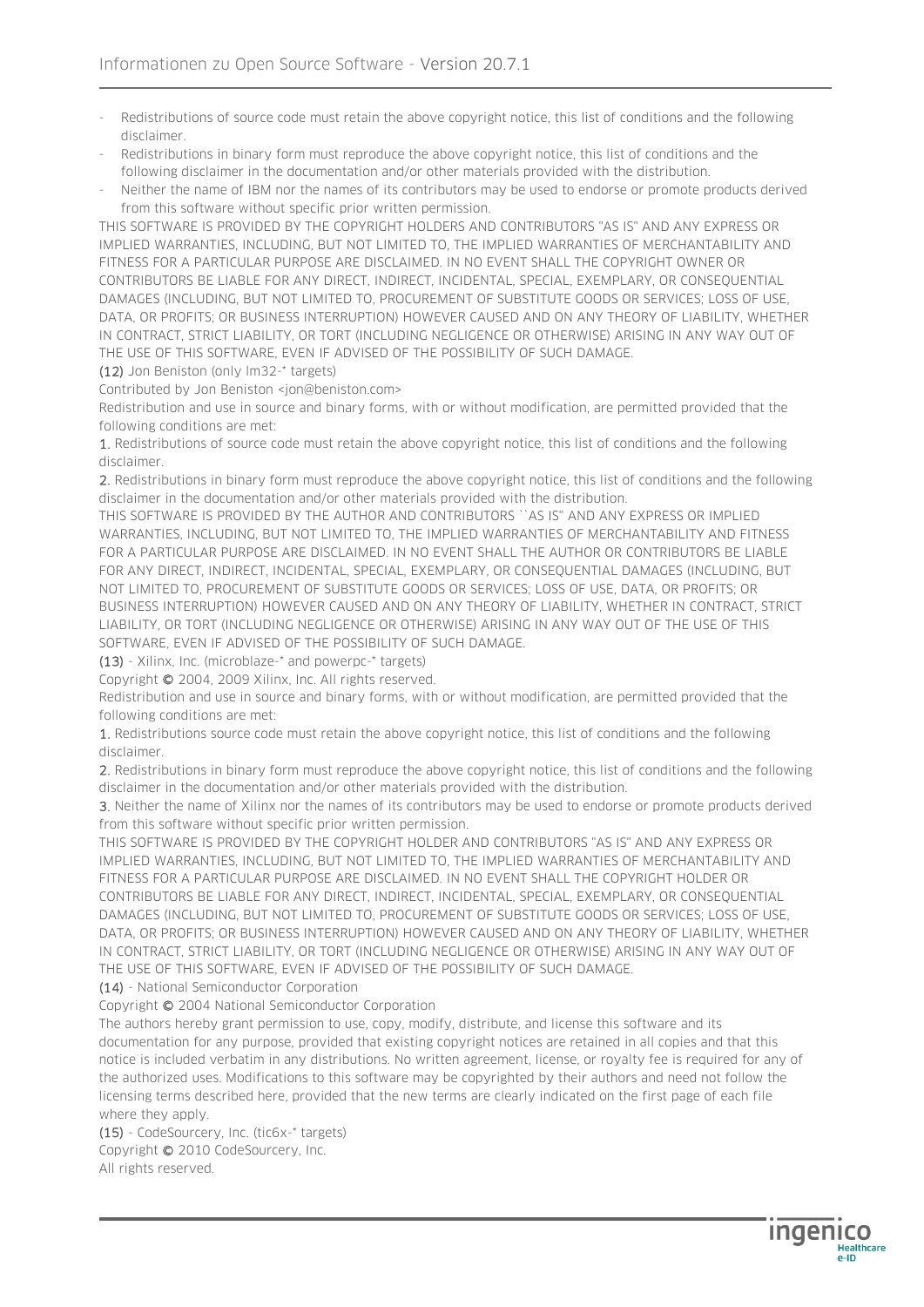Redistribution and use in source and binary forms, with or without modification, are permitted provided that the following conditions are met:

- Redistributions of source code must retain the above copyright notice, this list of conditions and the following disclaimer.
- Redistributions in binary form must reproduce the above copyright notice, this list of conditions and the following disclaimer in the documentation and/or other materials provided with the distribution.
- Neither the name of CodeSourcery nor the names of its contributors may be used to endorse or promote products derived from this software without specific prior written permission.

THIS SOFTWARE IS PROVIDED BY CODESOURCERY, INC. ``AS IS'' AND ANY EXPRESS OR IMPLIED WARRANTIES, INCLUDING, BUT NOT LIMITED TO, THE IMPLIED WARRANTIES OF MERCHANTABILITY AND FITNESS FOR A PARTICULAR PURPOSE ARE DISCLAIMED. IN NO EVENT SHALL CODESOURCERY BE LIABLE FOR ANY DIRECT, INDIRECT, INCIDENTAL, SPECIAL, EXEMPLARY, OR CONSEQUENTIAL DAMAGES (INCLUDING, BUT NOT LIMITED TO, PROCUREMENT OF SUBSTITUTE GOODS OR SERVICES; LOSS OF USE, DATA, OR PROFITS; OR BUSINESS INTERRUPTION) HOWEVER CAUSED AND ON ANY THEORY OF LIABILITY, WHETHER IN CONTRACT, STRICT LIABILITY, OR TORT (INCLUDING NEGLIGENCE OR OTHERWISE) ARISING IN ANY WAY OUT OF THE USE OF THIS SOFTWARE, EVEN IF ADVISED OF THE POSSIBILITY OF SUCH DAMAGE.

#### Part 9)

The newlib subdirectory is a collection of software from several sources.

Each file may have its own copyright/license that is embedded in the source file. Unless otherwise noted in the body of the source file(s), the following copyright notices will apply to the contents of the newlib subdirectory: (1) Red Hat Incorporated

Copyright © 1994-2009 Red Hat, Inc. All rights reserved.

This copyrighted material is made available to anyone wishing to use, modify, copy, or redistribute it subject to the terms and conditions of the BSD License. This program is distributed in the hope that it will be useful, but WITHOUT ANY WARRANTY expressed or implied, including the implied warranties of MERCHANTABILITY or FITNESS FOR A PARTICULAR PURPOSE. A copy of this license is available at http://www.opensource.org/licenses. Any Red Hat trademarks that are incorporated in the source code or documentation are not subject to the BSD License and may only be used or replicated with the express permission of Red Hat, Inc.

(2) University of California, Berkeley

Copyright © 1981-2000 The Regents of the University of California.

All rights reserved.

Redistribution and use in source and binary forms, with or without modification, are permitted provided that the following conditions are met:

- Redistributions of source code must retain the above copyright notice, this list of conditions and the following disclaimer.
- Redistributions in binary form must reproduce the above copyright notice, this list of conditions and the following disclaimer in the documentation and/or other materials provided with the distribution.
- Neither the name of the University nor the names of its contributors may be used to endorse or promote products derived from this software without specific prior written permission.

THIS SOFTWARE IS PROVIDED BY THE COPYRIGHT HOLDERS AND CONTRIBUTORS "AS IS" AND ANY EXPRESS OR IMPLIED WARRANTIES, INCLUDING, BUT NOT LIMITED TO, THE IMPLIED WARRANTIES OF MERCHANTABILITY AND FITNESS FOR A PARTICULAR PURPOSE ARE DISCLAIMED. IN NO EVENT SHALL THE COPYRIGHT OWNER OR CONTRIBUTORS BE LIABLE FOR ANY DIRECT, INDIRECT, INCIDENTAL, SPECIAL, EXEMPLARY, OR CONSEQUENTIAL DAMAGES (INCLUDING, BUT NOT LIMITED TO, PROCUREMENT OF SUBSTITUTE GOODS OR SERVICES; LOSS OF USE, DATA, OR PROFITS; OR BUSINESS INTERRUPTION) HOWEVER CAUSED AND ON ANY THEORY OF LIABILITY, WHETHER IN CONTRACT, STRICT LIABILITY, OR TORT (INCLUDING NEGLIGENCE OR OTHERWISE) ARISING IN ANY WAY OUT OF THE USE OF THIS SOFTWARE, EVEN IF ADVISED OF THE POSSIBILITY OF SUCH DAMAGE.

(3) David M. Gay (AT&T 1991, Lucent 1998)

The author of this software is David M. Gay.

## Copyright © 1991 by AT&T.

Permission to use, copy, modify, and distribute this software for any purpose without fee is hereby granted, provided that this entire notice is included in all copies of any software which is or includes a copy or modification of this software and in all copies of the supporting documentation for such software.

THIS SOFTWARE IS BEING PROVIDED "AS IS", WITHOUT ANY EXPRESS OR IMPLIED WARRANTY. IN PARTICULAR, NEITHER THE AUTHOR NOR AT&T MAKES ANY REPRESENTATION OR WARRANTY OF ANY KIND CONCERNING THE MERCHANTABILITY OF THIS SOFTWARE OR ITS FITNESS FOR ANY PARTICULAR PURPOSE.

The author of this software is David M. Gay.

Copyright © 1998-2001 by Lucent Technologies

All Rights Reserved

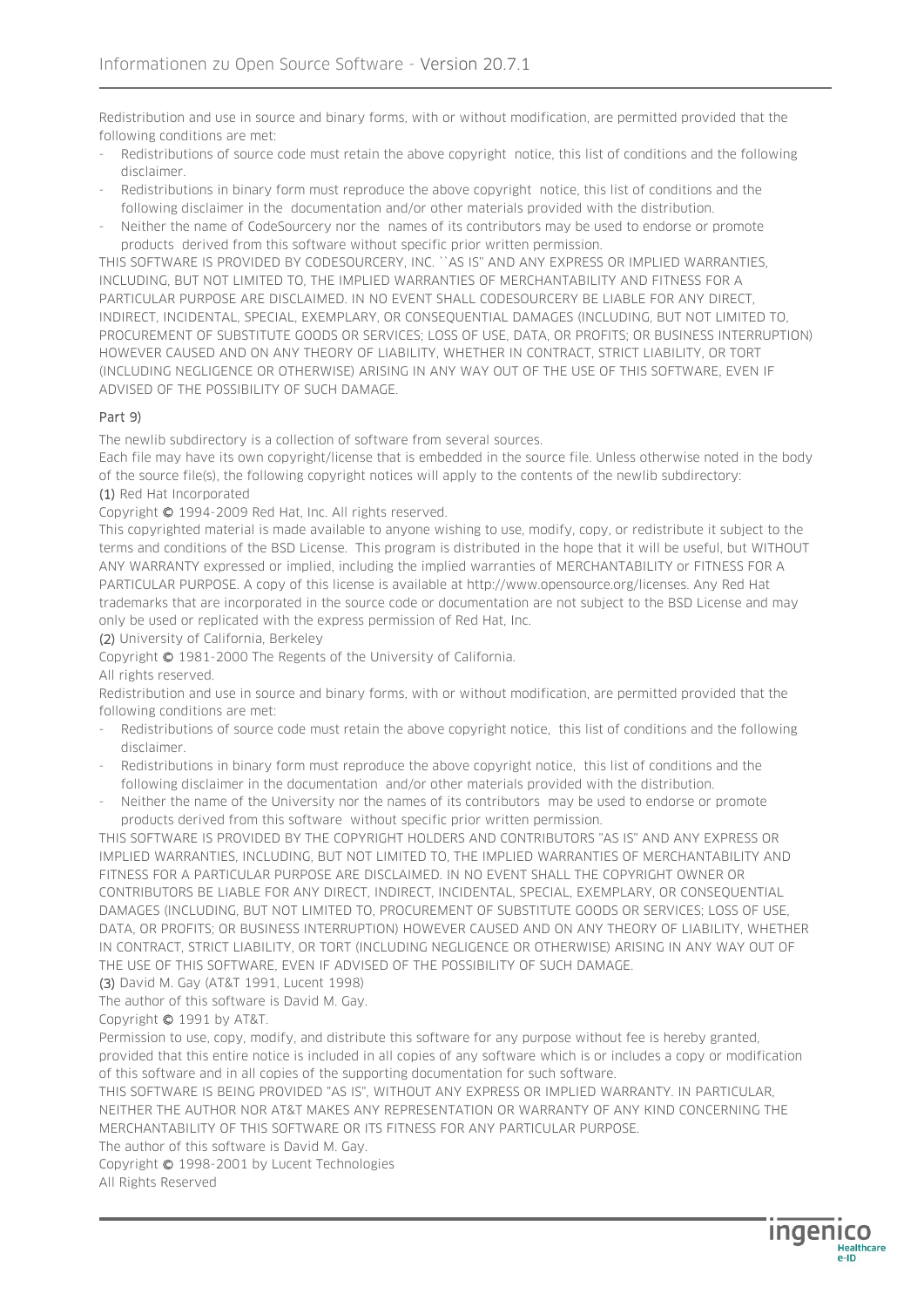Permission to use, copy, modify, and distribute this software and its documentation for any purpose and without fee is hereby granted, provided that the above copyright notice appear in all copies and that both that the copyright notice and this permission notice and warranty disclaimer appear in supporting documentation, and that the name of Lucent or any of its entities not be used in advertising or publicity pertaining to distribution of the software without specific, written prior permission.

LUCENT DISCLAIMS ALL WARRANTIES WITH REGARD TO THIS SOFTWARE, INCLUDING ALL IMPLIED WARRANTIES OF MERCHANTABILITY AND FITNESS. IN NO EVENT SHALL LUCENT OR ANY OF ITS ENTITIES BE LIABLE FOR ANY SPECIAL, INDIRECT OR CONSEQUENTIAL DAMAGES OR ANY DAMAGES WHATSOEVER RESULTING FROM LOSS OF USE, DATA OR PROFITS, WHETHER IN AN ACTION OF CONTRACT, NEGLIGENCE OR OTHER TORTIOUS ACTION, ARISING OUT OF OR IN CONNECTION WITH THE USE OR PERFORMANCE OF THIS SOFTWARE.

(4) Advanced Micro Devices

Copyright 1989, 1990 Advanced Micro Devices, Inc.

This software is the property of Advanced Micro Devices, Inc (AMD) which specifically grants the user the right to modify, use and distribute this software provided this notice is not removed or altered. All other rights are reserved by AMD.

AMD MAKES NO WARRANTY OF ANY KIND, EXPRESS OR IMPLIED, WITH REGARD TO THIS SOFTWARE. IN NO EVENT SHALL AMD BE LIABLE FOR INCIDENTAL OR CONSEQUENTIAL DAMAGES IN CONNECTION WITH OR ARISING FROM THE FURNISHING, PERFORMANCE, OR USE OF THIS SOFTWARE.

So that all may benefit from your experience, please report any problems or suggestions about this software to the 29K Technical Support Center at 800-29-29-AMD (800-292-9263) in the USA, or 0800-89-1131 in the UK, or 0031- 11-1129 in Japan, toll free. The direct dial number is 512-462-4118.

Advanced Micro Devices, Inc.

29K Support Products Mail Stop 573 5900 E. Ben White Blvd. Austin, TX 78741

800-292-9263

(5) C.W. Sandmann

Copyright © 1993 C.W. Sandmann

This file may be freely distributed as long as the author's name remains.

(6) Eric Backus

© Copyright 1992 Eric Backus

This software may be used freely so long as this copyright notice is left intact. There is no warrantee on this software.

#### (7) Sun Microsystems

Copyright © 1993 by Sun Microsystems, Inc. All rights reserved.

Developed at SunPro, a Sun Microsystems, Inc. business. Permission to use, copy, modify, and distribute this software is freely granted, provided that this notice is preserved.

(8) Hewlett Packard

© Copyright 1986 HEWLETT-PACKARD COMPANY

To anyone who acknowledges that this file is provided "AS IS" without any express or implied warranty: permission to use, copy, modify, and distribute this file for any purpose is hereby granted without fee, provided that the above copyright notice and this notice appears in all copies, and that the name of Hewlett-Packard Company not be used in advertising or publicity pertaining to distribution of the software without specific, written prior permission. Hewlett-Packard Company makes no representations about the suitability of this software for any purpose.

(9) Hans-Peter Nilsson

Copyright © 2001 Hans-Peter Nilsson

Permission to use, copy, modify, and distribute this software is freely granted, provided that the above copyright notice, this notice and the following disclaimer are preserved with no changes.

THIS SOFTWARE IS PROVIDED ``AS IS'' AND WITHOUT ANY EXPRESS OR IMPLIED WARRANTIES, INCLUDING, WITHOUT LIMITATION, THE IMPLIED WARRANTIES OF MERCHANTABILITY AND FITNESS FOR A PARTICULAR PURPOSE.

(10) Stephane Carrez (m68hc11-elf/m68hc12-elf targets only)

Copyright © 1999, 2000, 2001, 2002 Stephane Carrez (stcarrez@nerim.fr)

The authors hereby grant permission to use, copy, modify, distribute, and license this software and its documentation for any purpose, provided that existing copyright notices are retained in all copies and that this notice is included verbatim in any distributions. No written agreement, license, or royalty fee is required for any of the authorized uses. Modifications to this software may be copyrighted by their authors and need not follow the

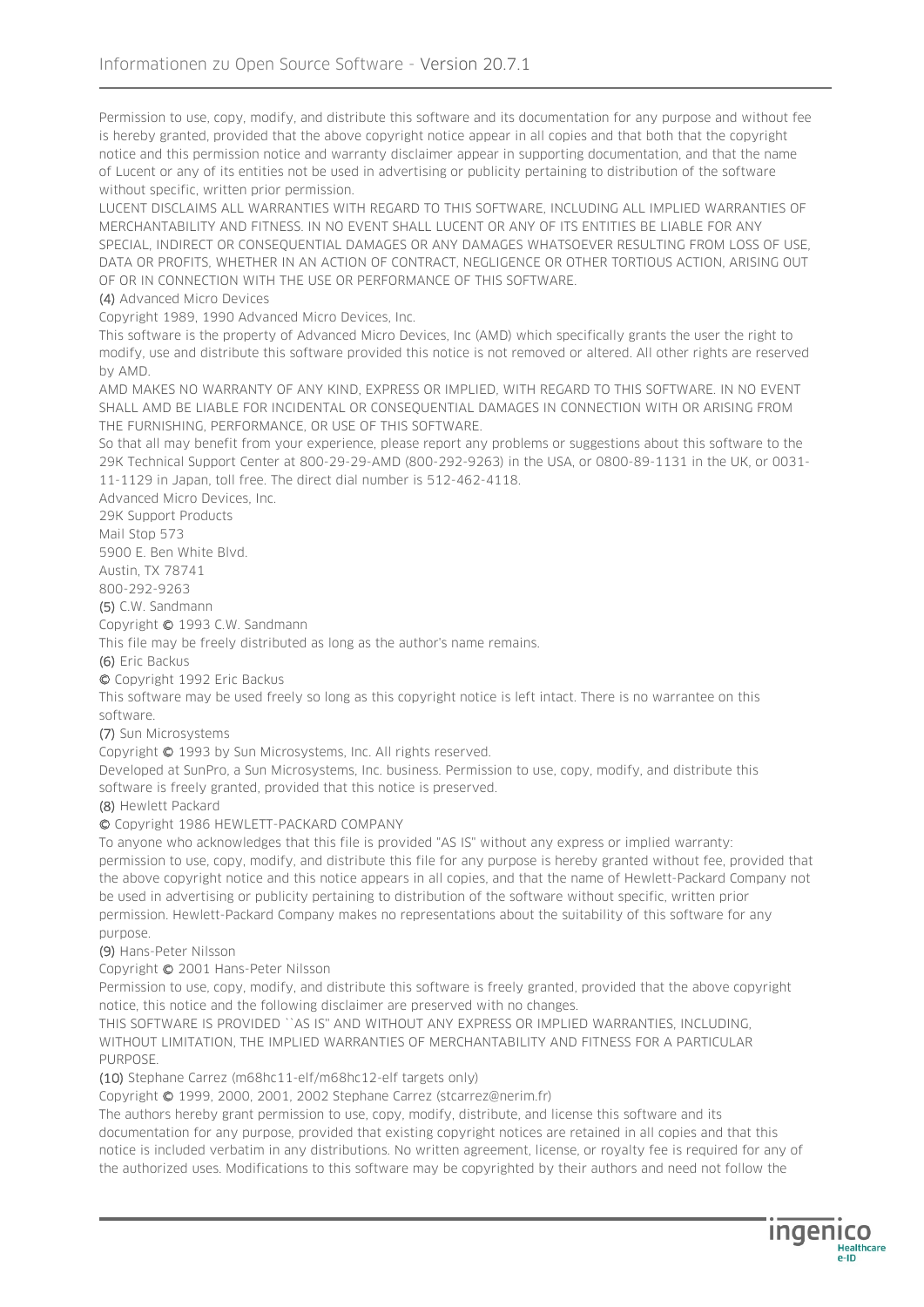licensing terms described here, provided that the new terms are clearly indicated on the first page of each file where they apply.

(11) Christopher G. Demetriou

Copyright © 2001 Christopher G. Demetriou

All rights reserved.

Redistribution and use in source and binary forms, with or without modification, are permitted provided that the following conditions are met:

1. Redistributions of source code must retain the above copyright notice, this list of conditions and the following disclaimer.

2. Redistributions in binary form must reproduce the above copyright notice, this list of conditions and the following disclaimer in the documentation and/or other materials provided with the distribution.

3. The name of the author may not be used to endorse or promote products derived from this software without specific prior written permission.

THIS SOFTWARE IS PROVIDED BY THE AUTHOR ``AS IS'' AND ANY EXPRESS OR IMPLIED WARRANTIES, INCLUDING, BUT NOT LIMITED TO, THE IMPLIED WARRANTIES OF MERCHANTABILITY AND FITNESS FOR A PARTICULAR PURPOSE ARE DISCLAIMED. IN NO EVENT SHALL THE AUTHOR BE LIABLE FOR ANY DIRECT, INDIRECT, INCIDENTAL, SPECIAL, EXEMPLARY, OR CONSEQUENTIAL DAMAGES (INCLUDING, BUT NOT LIMITED TO, PROCUREMENT OF SUBSTITUTE GOODS OR SERVICES; LOSS OF USE, DATA, OR PROFITS; OR BUSINESS INTERRUPTION) HOWEVER CAUSED AND ON ANY THEORY OF LIABILITY, WHETHER IN CONTRACT, STRICT LIABILITY, OR TORT (INCLUDING NEGLIGENCE OR OTHERWISE) ARISING IN ANY WAY OUT OF THE USE OF THIS SOFTWARE, EVEN IF ADVISED OF THE POSSIBILITY OF SUCH DAMAGE.

(12) SuperH, Inc.

Copyright 2002 SuperH, Inc. All rights reserved

This software is the property of SuperH, Inc (SuperH) which specifically grants the user the right to modify, use and distribute this software provided this notice is not removed or altered. All other rights are reserved by SuperH. SUPERH MAKES NO WARRANTY OF ANY KIND, EXPRESS OR IMPLIED, WITH REGARD TO THIS SOFTWARE. IN NO EVENT SHALL SUPERH BE LIABLE FOR INDIRECT, SPECIAL, INCIDENTAL OR CONSEQUENTIAL DAMAGES IN CONNECTION WITH OR ARISING FROM THE FURNISHING, PERFORMANCE, OR USE OF THIS SOFTWARE. So that all may benefit from your experience, please report any problems or suggestions about this software to the SuperH Support Center via e-mail at softwaresupport@superh.com .

SuperH, Inc. 405 River Oaks Parkway

San Jose

CA 95134

USA

(13) Royal Institute of Technology

Copyright © 1999 Kungliga Tekniska HĶgskolan

(Royal Institute of Technology, Stockholm, Sweden).

All rights reserved.

Redistribution and use in source and binary forms, with or without modification, are permitted provided that the following conditions are met:

1. Redistributions of source code must retain the above copyright notice, this list of conditions and the following disclaimer.

2. Redistributions in binary form must reproduce the above copyright notice, this list of conditions and the following disclaimer in the documentation and/or other materials provided with the distribution.

3. Neither the name of KTH nor the names of its contributors may be used to endorse or promote products derived from this software without specific prior written permission.

THIS SOFTWARE IS PROVIDED BY KTH AND ITS CONTRIBUTORS "AS IS" AND ANY EXPRESS OR IMPLIED WARRANTIES, INCLUDING, BUT NOT LIMITED TO, THE IMPLIED WARRANTIES OF MERCHANTABILITY AND FITNESS FOR A PARTICULAR PURPOSE ARE DISCLAIMED. IN NO EVENT SHALL KTH OR ITS CONTRIBUTORS BE LIABLE FOR ANY DIRECT, INDIRECT, INCIDENTAL, SPECIAL, EXEMPLARY, OR CONSEQUENTIAL DAMAGES (INCLUDING, BUT NOT LIMITED TO, PROCUREMENT OF SUBSTITUTE GOODS OR SERVICES; LOSS OF USE, DATA, OR PROFITS; OR BUSINESS INTERRUPTION) HOWEVER CAUSED AND ON ANY THEORY OF LIABILITY, WHETHER IN CONTRACT, STRICT LIABILITY, OR TORT (INCLUDING NEGLIGENCE OR OTHERWISE) ARISING IN ANY WAY OUT OF THE USE OF THIS SOFTWARE, EVEN IF ADVISED OF THE POSSIBILITY OF SUCH DAMAGE.

#### (14) Alexey Zelkin

Copyright © 2000, 2001 Alexey Zelkin <phantom@FreeBSD.org> All rights reserved.

Redistribution and use in source and binary forms, with or without modification, are permitted provided that the following conditions are met:

**Ingenico**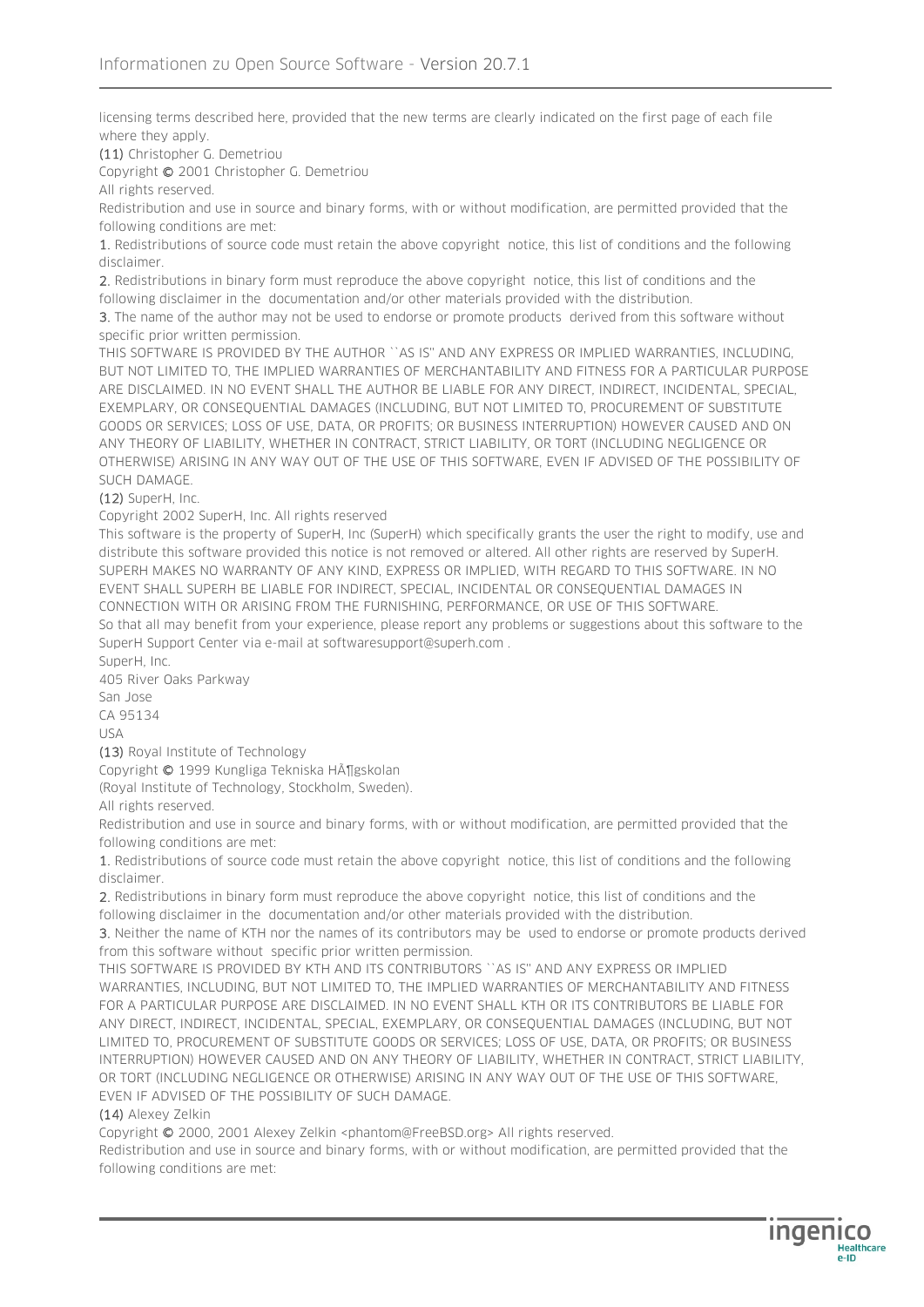1. Redistributions of source code must retain the above copyright notice, this list of conditions and the following disclaimer.

2. Redistributions in binary form must reproduce the above copyright notice, this list of conditions and the following disclaimer in the documentation and/or other materials provided with the distribution.

THIS SOFTWARE IS PROVIDED BY THE AUTHOR AND CONTRIBUTORS "AS IS" AND ANY EXPRESS OR IMPLIED WARRANTIES, INCLUDING, BUT NOT LIMITED TO, THE IMPLIED WARRANTIES OF MERCHANTABILITY AND FITNESS FOR A PARTICULAR PURPOSE ARE DISCLAIMED. IN NO EVENT SHALL THE AUTHOR OR CONTRIBUTORS BE LIABLE FOR ANY DIRECT, INDIRECT, INCIDENTAL, SPECIAL, EXEMPLARY, OR CONSEQUENTIAL DAMAGES (INCLUDING, BUT NOT LIMITED TO, PROCUREMENT OF SUBSTITUTE GOODS OR SERVICES; LOSS OF USE, DATA, OR PROFITS; OR BUSINESS INTERRUPTION) HOWEVER CAUSED AND ON ANY THEORY OF LIABILITY, WHETHER IN CONTRACT, STRICT LIABILITY, OR TORT (INCLUDING NEGLIGENCE OR OTHERWISE) ARISING IN ANY WAY OUT OF THE USE OF THIS SOFTWARE, EVEN IF ADVISED OF THE POSSIBILITY OF SUCH DAMAGE.

(15) Andrey A. Chernov

Copyright © 1997 by Andrey A. Chernov, Moscow, Russia. All rights reserved.

Redistribution and use in source and binary forms, with or without modification, are permitted provided that the following conditions are met:

1. Redistributions of source code must retain the above copyright notice, this list of conditions and the following disclaimer.

2. Redistributions in binary form must reproduce the above copyright notice, this list of conditions and the following disclaimer in the documentation and/or other materials provided with the distribution.

THIS SOFTWARE IS PROVIDED BY THE AUTHOR ``AS IS'' AND ANY EXPRESS OR IMPLIED WARRANTIES, INCLUDING, BUT NOT LIMITED TO, THE IMPLIED WARRANTIES OF MERCHANTABILITY AND FITNESS FOR A PARTICULAR PURPOSE ARE DISCLAIMED. IN NO EVENT SHALL THE REGENTS OR CONTRIBUTORS BE LIABLE FOR ANY DIRECT, INDIRECT, INCIDENTAL, SPECIAL, EXEMPLARY, OR CONSEQUENTIAL DAMAGES (INCLUDING, BUT NOT LIMITED TO, PROCUREMENT OF SUBSTITUTE GOODS OR SERVICES; LOSS OF USE, DATA, OR PROFITS; OR BUSINESS INTERRUPTION) HOWEVER CAUSED AND ON ANY THEORY OF LIABILITY, WHETHER IN CONTRACT, STRICT LIABILITY, OR TORT (INCLUDING NEGLIGENCE OR OTHERWISE) ARISING IN ANY WAY OUT OF THE USE OF THIS SOFTWARE, EVEN IF ADVISED OF THE POSSIBILITY OF SUCH DAMAGE.

#### (16) FreeBSD

Copyright © 1997-2002 FreeBSD Project. All rights reserved.

Redistribution and use in source and binary forms, with or without modification, are permitted provided that the following conditions are met:

1. Redistributions of source code must retain the above copyright notice, this list of conditions and the following disclaimer.

2. Redistributions in binary form must reproduce the above copyright notice, this list of conditions and the following disclaimer in the documentation and/or other materials provided with the distribution. THIS SOFTWARE IS PROVIDED BY THE AUTHOR AND CONTRIBUTORS ``AS IS'' AND ANY EXPRESS OR IMPLIED WARRANTIES, INCLUDING, BUT NOT LIMITED TO, THE IMPLIED WARRANTIES OF MERCHANTABILITY AND FITNESS FOR A PARTICULAR PURPOSE ARE DISCLAIMED. IN NO EVENT SHALL THE AUTHOR OR CONTRIBUTORS BE LIABLE FOR ANY DIRECT, INDIRECT, INCIDENTAL, SPECIAL, EXEMPLARY, OR CONSEQUENTIAL DAMAGES (INCLUDING, BUT NOT LIMITED TO, PROCUREMENT OF SUBSTITUTE GOODS OR SERVICES; LOSS OF USE, DATA, OR PROFITS; OR BUSINESS INTERRUPTION) HOWEVER CAUSED AND ON ANY THEORY OF LIABILITY, WHETHER IN CONTRACT, STRICT LIABILITY, OR TORT (INCLUDING NEGLIGENCE OR OTHERWISE) ARISING IN ANY WAY OUT OF THE USE OF THIS SOFTWARE, EVEN IF ADVISED OF THE POSSIBILITY OF SUCH DAMAGE.

#### (17) S. L. Moshier

Author: S. L. Moshier.

Copyright © 1984,2000 S.L. Moshier

Permission to use, copy, modify, and distribute this software for any purpose without fee is hereby granted, provided that this entire notice is included in all copies of any software which is or includes a copy or modification of this software and in all copies of the supporting documentation for such software.

THIS SOFTWARE IS BEING PROVIDED "AS IS", WITHOUT ANY EXPRESS OR IMPLIED WARRANTY. IN PARTICULAR, THE AUTHOR MAKES NO REPRESENTATION OR WARRANTY OF ANY KIND CONCERNING THE MERCHANTABILITY OF THIS SOFTWARE OR ITS FITNESS FOR ANY PARTICULAR PURPOSE.

#### (18) Citrus Project

Copyright © 1999 Citrus Project, All rights reserved.

Redistribution and use in source and binary forms, with or without modification, are permitted provided that the following conditions are met:

1. Redistributions of source code must retain the above copyright notice, this list of conditions and the following disclaimer.

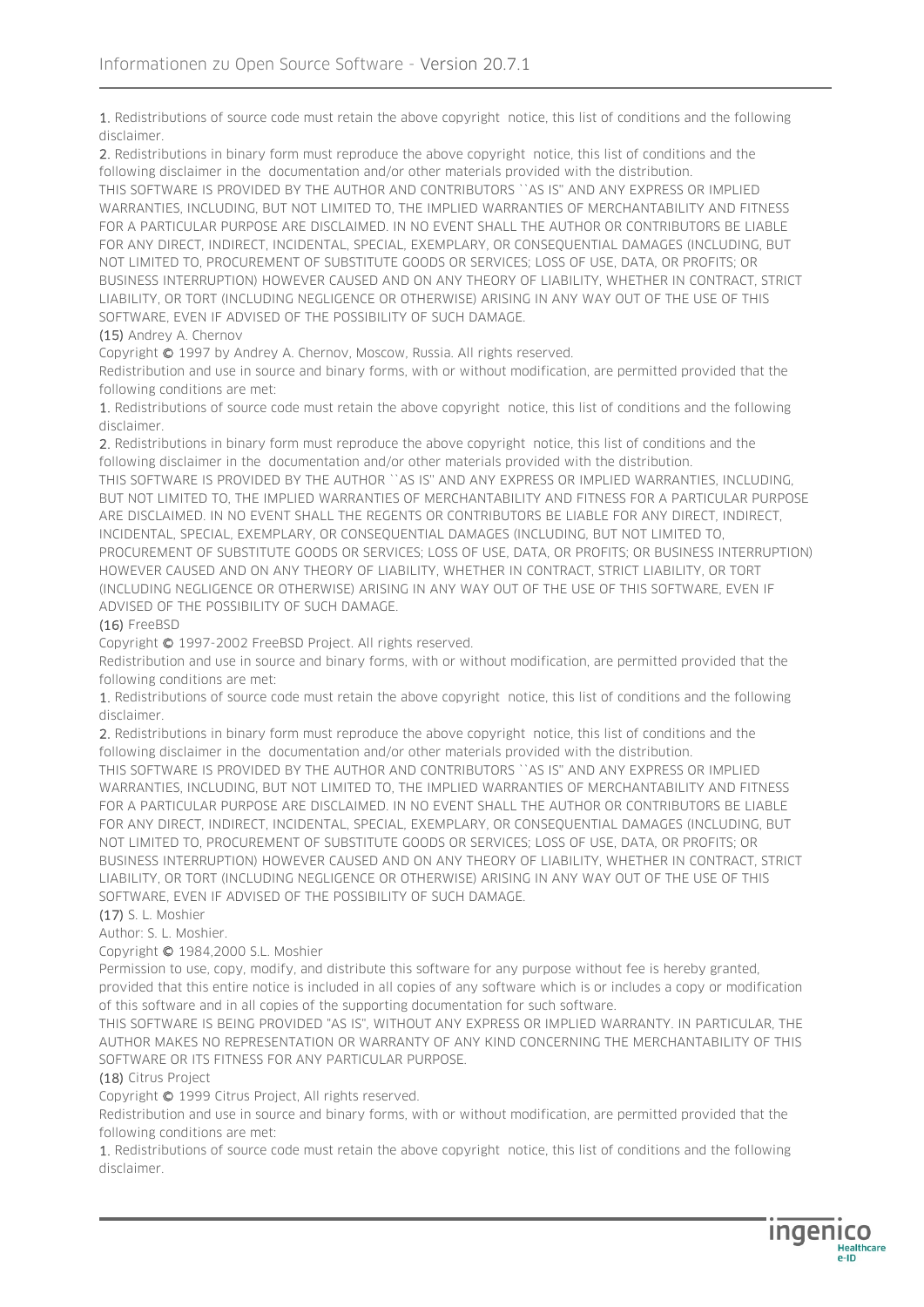2. Redistributions in binary form must reproduce the above copyright notice, this list of conditions and the following disclaimer in the documentation and/or other materials provided with the distribution. THIS SOFTWARE IS PROVIDED BY THE AUTHOR AND CONTRIBUTORS ``AS IS'' AND ANY EXPRESS OR IMPLIED WARRANTIES, INCLUDING, BUT NOT LIMITED TO, THE IMPLIED WARRANTIES OF MERCHANTABILITY AND FITNESS FOR A PARTICULAR PURPOSE ARE DISCLAIMED. IN NO EVENT SHALL THE AUTHOR OR CONTRIBUTORS BE LIABLE FOR ANY DIRECT, INDIRECT, INCIDENTAL, SPECIAL, EXEMPLARY, OR CONSEQUENTIAL DAMAGES (INCLUDING, BUT NOT LIMITED TO, PROCUREMENT OF SUBSTITUTE GOODS OR SERVICES; LOSS OF USE, DATA, OR PROFITS; OR BUSINESS INTERRUPTION) HOWEVER CAUSED AND ON ANY THEORY OF LIABILITY, WHETHER IN CONTRACT, STRICT LIABILITY, OR TORT (INCLUDING NEGLIGENCE OR OTHERWISE) ARISING IN ANY WAY OUT OF THE USE OF THIS SOFTWARE, EVEN IF ADVISED OF THE POSSIBILITY OF SUCH DAMAGE.

(19) Todd C. Miller

Copyright © 1998 Todd C. Miller <Todd.Miller@courtesan.com> All rights reserved.

Redistribution and use in source and binary forms, with or without modification, are permitted provided that the following conditions are met:

1. Redistributions of source code must retain the above copyright notice, this list of conditions and the following disclaimer.

2. Redistributions in binary form must reproduce the above copyright notice, this list of conditions and the following disclaimer in the documentation and/or other materials provided with the distribution.

3. The name of the author may not be used to endorse or promote products derived from this software without specific prior written permission.

THIS SOFTWARE IS PROVIDED ``AS IS'' AND ANY EXPRESS OR IMPLIED WARRANTIES, INCLUDING, BUT NOT LIMITED TO, THE IMPLIED WARRANTIES OF MERCHANTABILITY AND FITNESS FOR A PARTICULAR PURPOSE ARE DISCLAIMED. IN NO EVENT SHALL THE AUTHOR BE LIABLE FOR ANY DIRECT, INDIRECT, INCIDENTAL, SPECIAL, EXEMPLARY, OR CONSEQUENTIAL DAMAGES (INCLUDING, BUT NOT LIMITED TO, PROCUREMENT OF SUBSTITUTE GOODS OR SERVICES; LOSS OF USE, DATA, OR PROFITS; OR BUSINESS INTERRUPTION) HOWEVER CAUSED AND ON ANY THEORY OF LIABILITY, WHETHER IN CONTRACT, STRICT LIABILITY, OR TORT (INCLUDING NEGLIGENCE OR OTHERWISE) ARISING IN ANY WAY OUT OF THE USE OF THIS SOFTWARE, EVEN IF ADVISED OF THE POSSIBILITY OF SUCH DAMAGE.

#### (20) DJ Delorie (i386)

Copyright © 1991 DJ Delorie. All rights reserved.

Redistribution and use in source and binary forms is permitted provided that the above copyright notice and following paragraph are duplicated in all such forms.

This file is distributed WITHOUT ANY WARRANTY; without even the implied warranty of MERCHANTABILITY or FITNESS FOR A PARTICULAR PURPOSE.

(21) Free Software Foundation LGPL License (\*-linux\* targets only)

Copyright © 1990-1999, 2000, 2001 Free Software Foundation, Inc.

This file is part of the GNU C Library.

Contributed by Mark Kettenis <kettenis@phys.uva.nl>, 1997.

The GNU C Library is free software; you can redistribute it and/or modify it under the terms of the GNU Lesser General Public License as published by the Free Software Foundation; either version 2.1 of the License, or (at your option) any later version.

The GNU C Library is distributed in the hope that it will be useful, but WITHOUT ANY WARRANTY; without even the implied warranty of MERCHANTABILITY or FITNESS FOR A PARTICULAR PURPOSE. See the GNU Lesser General Public License for more details.

You should have received a copy of the GNU Lesser General Public License along with the GNU C Library; if not, write to the Free Software Foundation, Inc., 51 Franklin Street, Fifth Floor, Boston, MA 02110-1301 USA.

(22) Xavier Leroy LGPL License (i[3456]86-\*-linux\* targets only)

Copyright © 1996 Xavier Leroy (Xavier.Leroy@inria.fr)

This program is free software; you can redistribute it and/or modify it under the terms of the GNU Library General Public License as published by the Free Software Foundation; either version 2 of the License, or (at your option) any later version.

This program is distributed in the hope that it will be useful, but WITHOUT ANY WARRANTY; without even the implied warranty of MERCHANTABILITY or FITNESS FOR A PARTICULAR PURPOSE. See the GNU Library General Public License for more details.

#### (23) Intel (i960)

Copyright © 1993 Intel Corporation

Intel hereby grants you permission to copy, modify, and distribute this software and its documentation. Intel grants this permission provided that the above copyright notice appears in all copies and that both the copyright notice and this permission notice appear in supporting documentation. In addition, Intel grants this permission provided that you prominently mark as "not part of the original" any modifications made to this software or documentation,

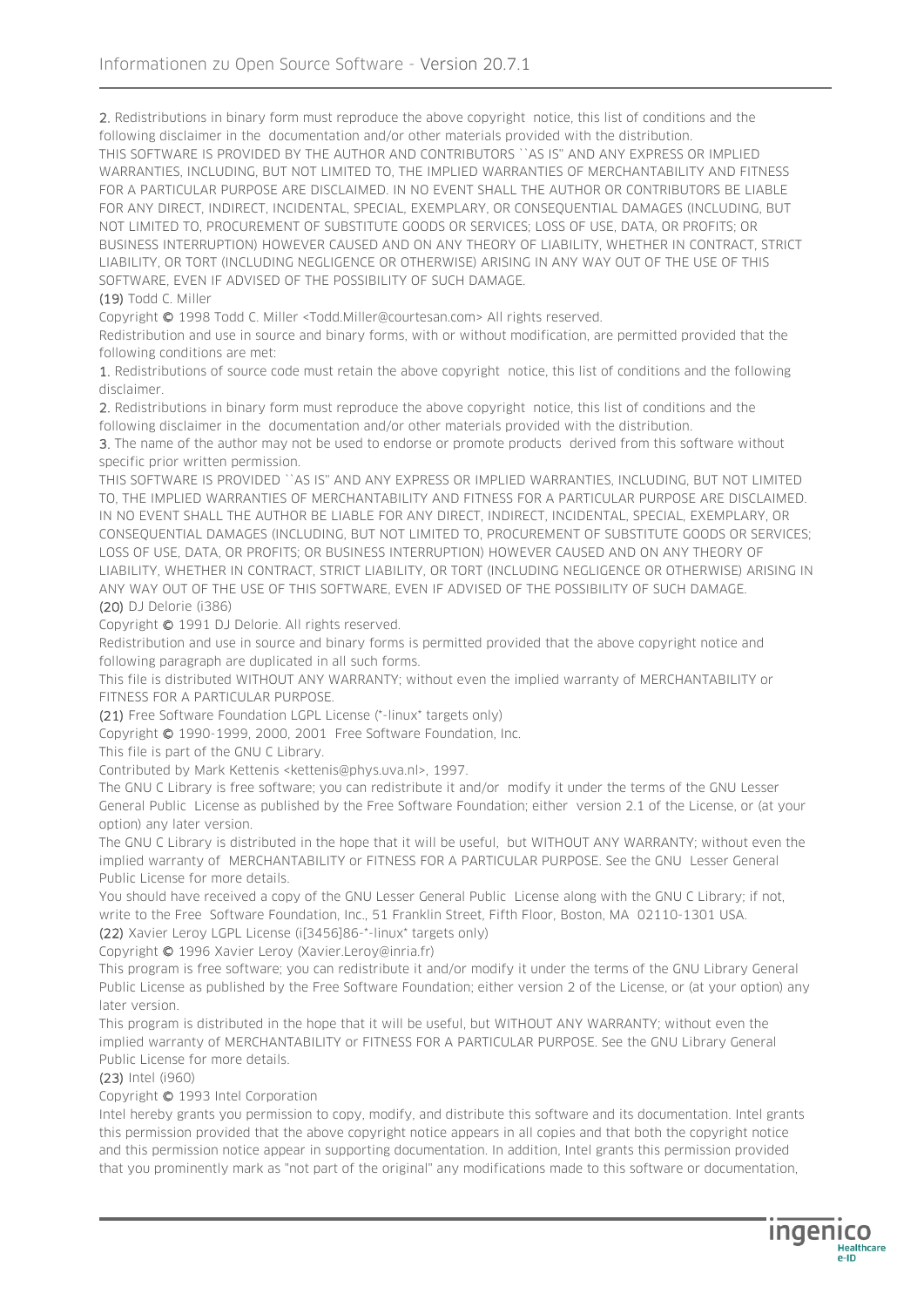and that the name of Intel Corporation not be used in advertising or publicity pertaining to distribution of the software or the documentation without specific, written prior permission.

Intel Corporation provides this AS IS, WITHOUT ANY WARRANTY, EXPRESS OR IMPLIED, INCLUDING, WITHOUT LIMITATION, ANY WARRANTY OF MERCHANTABILITY OR FITNESS FOR A PARTICULAR PURPOSE. Intel makes no guarantee or representations regarding the use of, or the results of the use of, the software and documentation in terms of correctness, accuracy, reliability, currentness, or otherwise; and you rely on the software, documentation and results solely at your own risk.

IN NO EVENT SHALL INTEL BE LIABLE FOR ANY LOSS OF USE, LOSS OF BUSINESS, LOSS OF PROFITS, INDIRECT, INCIDENTAL, SPECIAL OR CONSEQUENTIAL DAMAGES OF ANY KIND. IN NO EVENT SHALL INTEL'S TOTAL LIABILITY EXCEED THE SUM PAID TO INTEL FOR THE PRODUCT LICENSED HEREUNDER.

(24) Hewlett-Packard (hppa targets only)

© Copyright 1986 HEWLETT-PACKARD COMPANY

To anyone who acknowledges that this file is provided "AS IS" without any express or implied warranty: permission to use, copy, modify, and distribute this file for any purpose is hereby granted without fee, provided that the above copyright notice and this notice appears in all copies, and that the name of Hewlett-Packard Company not be used in advertising or publicity pertaining to distribution of the software without specific, written prior permission. Hewlett-Packard Company makes no representations about the suitability of this software for any purpose.

(25) Henry Spencer (only \*-linux targets)

Copyright 1992, 1993, 1994 Henry Spencer. All rights reserved.

This software is not subject to any license of the American Telephone and Telegraph Company or of the Regents of the University of California.

Permission is granted to anyone to use this software for any purpose on any computer system, and to alter it and redistribute it, subject to the following restrictions:

1. The author is not responsible for the consequences of use of this software, no matter how awful, even if they arise from flaws in it.

2. The origin of this software must not be misrepresented, either by explicit claim or by omission. Since few users ever read sources, credits must appear in the documentation.

3. Altered versions must be plainly marked as such, and must not be misrepresented as being the original software. Since few users ever read sources, credits must appear in the documentation.

4. This notice may not be removed or altered.

(26) Mike Barcroft

Copyright © 2001 Mike Barcroft <mike@FreeBSD.org> All rights reserved.

Redistribution and use in source and binary forms, with or without modification, are permitted provided that the following conditions are met:

1. Redistributions of source code must retain the above copyright notice, this list of conditions and the following disclaimer.

2. Redistributions in binary form must reproduce the above copyright notice, this list of conditions and the following disclaimer in the documentation and/or other materials provided with the distribution.

THIS SOFTWARE IS PROVIDED BY THE AUTHOR AND CONTRIBUTORS ``AS IS'' AND ANY EXPRESS OR IMPLIED WARRANTIES, INCLUDING, BUT NOT LIMITED TO, THE IMPLIED WARRANTIES OF MERCHANTABILITY AND FITNESS FOR A PARTICULAR PURPOSE ARE DISCLAIMED. IN NO EVENT SHALL THE AUTHOR OR CONTRIBUTORS BE LIABLE FOR ANY DIRECT, INDIRECT, INCIDENTAL, SPECIAL, EXEMPLARY, OR CONSEQUENTIAL DAMAGES (INCLUDING, BUT NOT LIMITED TO, PROCUREMENT OF SUBSTITUTE GOODS OR SERVICES; LOSS OF USE, DATA, OR PROFITS; OR BUSINESS INTERRUPTION) HOWEVER CAUSED AND ON ANY THEORY OF LIABILITY, WHETHER IN CONTRACT, STRICT LIABILITY, OR TORT (INCLUDING NEGLIGENCE OR OTHERWISE) ARISING IN ANY WAY OUT OF THE USE OF THIS SOFTWARE, EVEN IF ADVISED OF THE POSSIBILITY OF SUCH DAMAGE.

(27) Konstantin Chuguev (--enable-newlib-iconv)

Copyright © 1999, 2000

Konstantin Chuguev. All rights reserved.

Redistribution and use in source and binary forms, with or without modification, are permitted provided that the following conditions are met:

1. Redistributions of source code must retain the above copyright notice, this list of conditions and the following disclaimer.

2. Redistributions in binary form must reproduce the above copyright notice, this list of conditions and the following disclaimer in the documentation and/or other materials provided with the distribution.

THIS SOFTWARE IS PROVIDED BY THE AUTHOR AND CONTRIBUTORS ``AS IS'' AND ANY EXPRESS OR IMPLIED WARRANTIES, INCLUDING, BUT NOT LIMITED TO, THE IMPLIED WARRANTIES OF MERCHANTABILITY AND FITNESS FOR A PARTICULAR PURPOSE ARE DISCLAIMED. IN NO EVENT SHALL THE AUTHOR OR CONTRIBUTORS BE LIABLE FOR ANY DIRECT, INDIRECT, INCIDENTAL, SPECIAL, EXEMPLARY, OR CONSEQUENTIAL DAMAGES (INCLUDING, BUT NOT LIMITED TO, PROCUREMENT OF SUBSTITUTE GOODS OR SERVICES; LOSS OF USE, DATA, OR PROFITS; OR

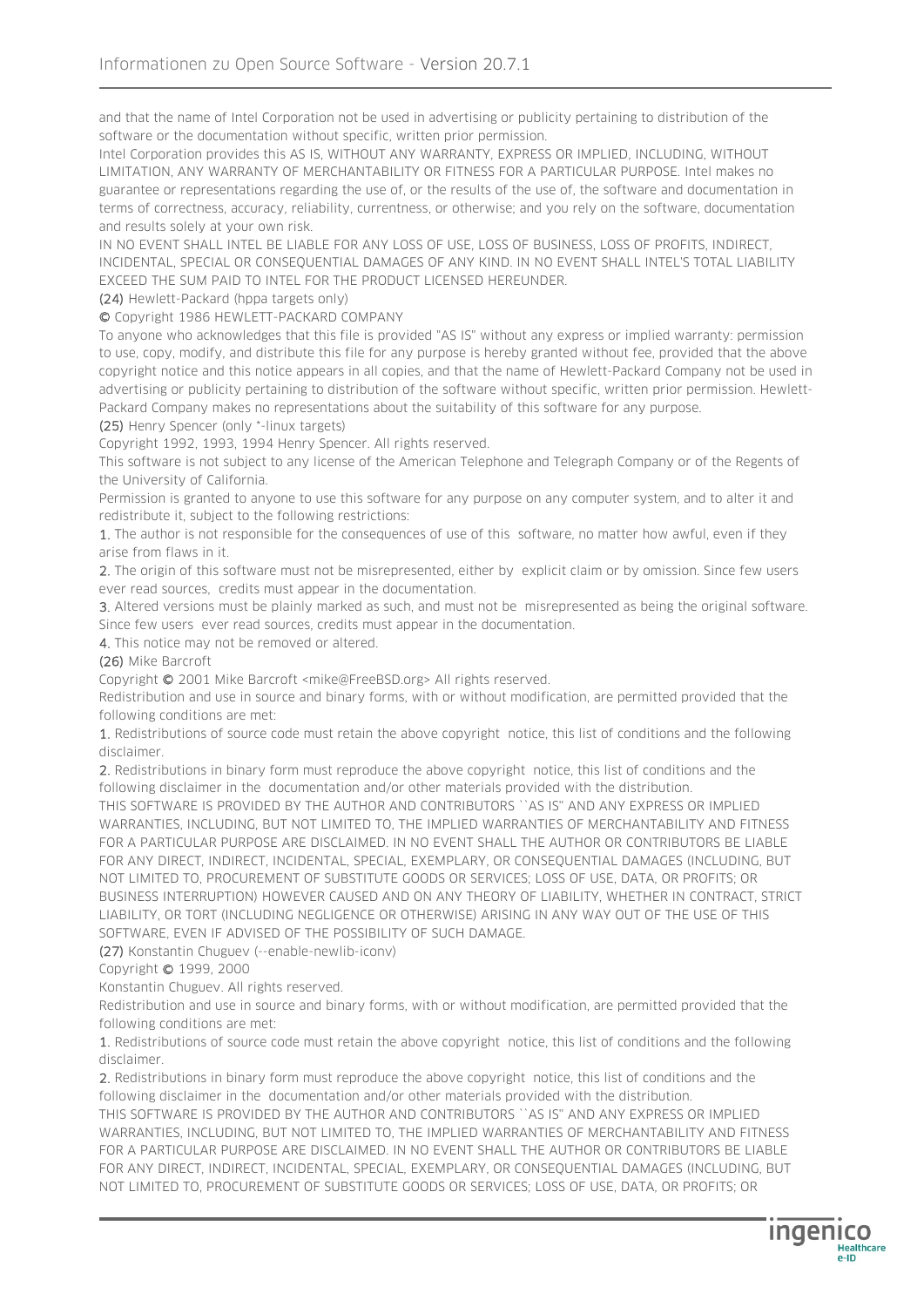BUSINESS INTERRUPTION) HOWEVER CAUSED AND ON ANY THEORY OF LIABILITY, WHETHER IN CONTRACT, STRICT LIABILITY, OR TORT (INCLUDING NEGLIGENCE OR OTHERWISE) ARISING IN ANY WAY OUT OF THE USE OF THIS SOFTWARE, EVEN IF ADVISED OF THE POSSIBILITY OF SUCH DAMAGE.

iconv (Charset Conversion Library) v2.0

(28) Artem Bityuckiy (--enable-newlib-iconv)

Copyright © 2003, Artem B. Bityuckiy, SoftMine Corporation.

Rights transferred to Franklin Electronic Publishers.

Redistribution and use in source and binary forms, with or without modification, are permitted provided that the following conditions are met:

1. Redistributions of source code must retain the above copyright notice, this list of conditions and the following disclaimer.

2. Redistributions in binary form must reproduce the above copyright notice, this list of conditions and the following disclaimer in the documentation and/or other materials provided with the distribution.

THIS SOFTWARE IS PROVIDED BY THE AUTHOR AND CONTRIBUTORS ``AS IS'' AND ANY EXPRESS OR IMPLIED WARRANTIES, INCLUDING, BUT NOT LIMITED TO, THE IMPLIED WARRANTIES OF MERCHANTABILITY AND FITNESS FOR A PARTICULAR PURPOSE ARE DISCLAIMED. IN NO EVENT SHALL THE AUTHOR OR CONTRIBUTORS BE LIABLE FOR ANY DIRECT, INDIRECT, INCIDENTAL, SPECIAL, EXEMPLARY, OR CONSEQUENTIAL DAMAGES (INCLUDING, BUT NOT LIMITED TO, PROCUREMENT OF SUBSTITUTE GOODS OR SERVICES; LOSS OF USE, DATA, OR PROFITS; OR BUSINESS INTERRUPTION) HOWEVER CAUSED AND ON ANY THEORY OF LIABILITY, WHETHER IN CONTRACT, STRICT LIABILITY, OR TORT (INCLUDING NEGLIGENCE OR OTHERWISE) ARISING IN ANY WAY OUT OF THE USE OF THIS SOFTWARE, EVEN IF ADVISED OF THE POSSIBILITY OF SUCH DAMAGE.

(29) IBM, Sony, Toshiba (only spu-\* targets)

© Copyright 2001,2006,

International Business Machines Corporation,

Sony Computer Entertainment, Incorporated,

Toshiba Corporation,

All rights reserved.

Redistribution and use in source and binary forms, with or without modification, are permitted provided that the following conditions are met:

- Redistributions of source code must retain the above copyright notice, this list of conditions and the following disclaimer.
- Redistributions in binary form must reproduce the above copyright notice, this list of conditions and the following disclaimer in the documentation and/or other materials provided with the distribution.
- Neither the names of the copyright holders nor the names of their contributors may be used to endorse or promote products derived from this software without specific prior written permission.

THIS SOFTWARE IS PROVIDED BY THE COPYRIGHT HOLDERS AND CONTRIBUTORS "AS IS" AND ANY EXPRESS OR IMPLIED WARRANTIES, INCLUDING, BUT NOT LIMITED TO, THE IMPLIED WARRANTIES OF MERCHANTABILITY AND FITNESS FOR A PARTICULAR PURPOSE ARE DISCLAIMED. IN NO EVENT SHALL THE COPYRIGHT OWNER OR CONTRIBUTORS BE LIABLE FOR ANY DIRECT, INDIRECT, INCIDENTAL, SPECIAL, EXEMPLARY, OR CONSEQUENTIAL DAMAGES (INCLUDING, BUT NOT LIMITED TO, PROCUREMENT OF SUBSTITUTE GOODS OR SERVICES; LOSS OF USE, DATA, OR PROFITS; OR BUSINESS INTERRUPTION) HOWEVER CAUSED AND ON ANY THEORY OF LIABILITY, WHETHER IN CONTRACT, STRICT LIABILITY, OR TORT (INCLUDING NEGLIGENCE OR OTHERWISE) ARISING IN ANY WAY OUT OF THE USE OF THIS SOFTWARE, EVEN IF ADVISED OF THE POSSIBILITY OF SUCH DAMAGE.

(30) - Alex Tatmanjants (targets using libc/posix)

Copyright © 1995 Alex Tatmanjants alex@elvisti.kiev.ua at Electronni Visti IA, Kiev, Ukraine. All rights reserved. Redistribution and use in source and binary forms, with or without modification, are permitted provided that the following conditions are met:

1. Redistributions of source code must retain the above copyright notice, this list of conditions and the following disclaimer.

2. Redistributions in binary form must reproduce the above copyright notice, this list of conditions and the following disclaimer in the documentation and/or other materials provided with the distribution.

THIS SOFTWARE IS PROVIDED BY THE AUTHOR ``AS IS'' AND ANY EXPRESS OR IMPLIED WARRANTIES, INCLUDING, BUT NOT LIMITED TO, THE IMPLIED WARRANTIES OF MERCHANTABILITY AND FITNESS FOR A PARTICULAR PURPOSE ARE DISCLAIMED. IN NO EVENT SHALL THE AUTHOR BE LIABLE FOR ANY DIRECT, INDIRECT, INCIDENTAL, SPECIAL, EXEMPLARY, OR CONSEQUENTIAL DAMAGES (INCLUDING, BUT NOT LIMITED TO, PROCUREMENT OF SUBSTITUTE GOODS OR SERVICES; LOSS OF USE, DATA, OR PROFITS; OR BUSINESS INTERRUPTION) HOWEVER CAUSED AND ON ANY THEORY OF LIABILITY, WHETHER IN CONTRACT, STRICT LIABILITY, OR TORT (INCLUDING NEGLIGENCE OR OTHERWISE) ARISING IN ANY WAY OUT OF THE USE OF THIS SOFTWARE, EVEN IF ADVISED OF THE POSSIBILITY OF SUCH DAMAGE.

(31) - M. Warner Losh (targets using libc/posix)

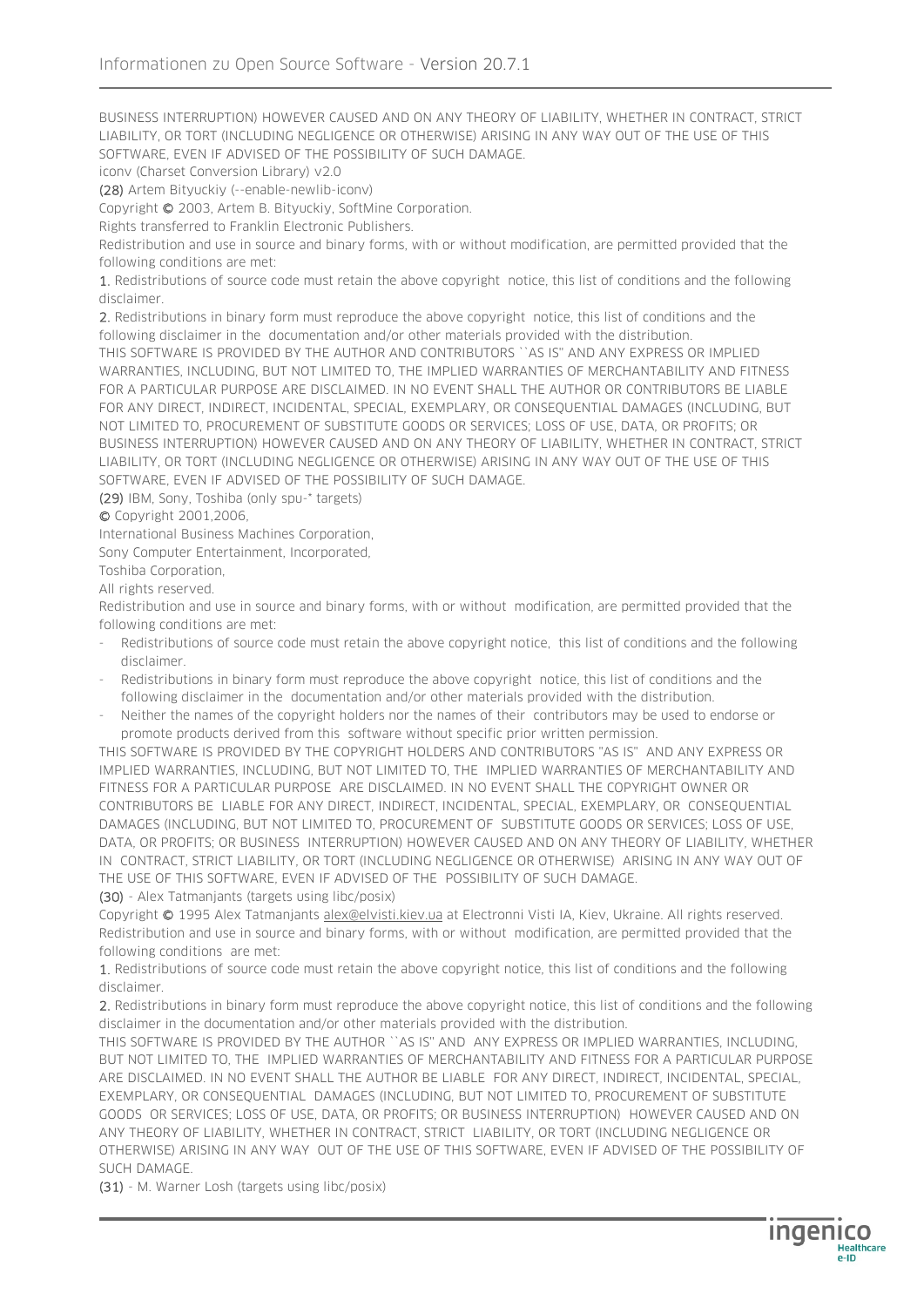Copyright © 1998, M. Warner Losh imp@freebsd.org. All rights reserved.

Redistribution and use in source and binary forms, with or without modification, are permitted provided that the following conditions are met:

1. Redistributions of source code must retain the above copyright notice, this list of conditions and the following disclaimer.

2. Redistributions in binary form must reproduce the above copyright notice, this list of conditions and the following disclaimer in the documentation and/or other materials provided with the distribution.

THIS SOFTWARE IS PROVIDED BY THE AUTHOR AND CONTRIBUTORS ``AS IS'' AND ANY EXPRESS OR IMPLIED WARRANTIES, INCLUDING, BUT NOT LIMITED TO, THE IMPLIED WARRANTIES OF MERCHANTABILITY AND FITNESS FOR A PARTICULAR PURPOSE ARE DISCLAIMED. IN NO EVENT SHALL THE AUTHOR OR CONTRIBUTORS BE LIABLE FOR ANY DIRECT, INDIRECT, INCIDENTAL, SPECIAL, EXEMPLARY, OR CONSEQUENTIAL DAMAGES (INCLUDING, BUT NOT LIMITED TO, PROCUREMENT OF SUBSTITUTE GOODS OR SERVICES; LOSS OF USE, DATA, OR PROFITS; OR BUSINESS INTERRUPTION) HOWEVER CAUSED AND ON ANY THEORY OF LIABILITY, WHETHER IN CONTRACT, STRICT LIABILITY, OR TORT (INCLUDING NEGLIGENCE OR OTHERWISE) ARISING IN ANY WAY OUT OF THE USE OF THIS SOFTWARE, EVEN IF ADVISED OF THE POSSIBILITY OF SUCH DAMAGE.

(32) - Andrey A. Chernov (targets using libc/posix)

Copyright © 1996 by Andrey A. Chernov, Moscow, Russia. All rights reserved.

Redistribution and use in source and binary forms, with or without modification, are permitted provided that the following conditions are met:

1. Redistributions of source code must retain the above copyright notice, this list of conditions and the following disclaimer.

2. Redistributions in binary form must reproduce the above copyright notice, this list of conditions and the following disclaimer in the documentation and/or other materials provided with the distribution.

THIS SOFTWARE IS PROVIDED BY THE AUTHOR "AS IS" AND ANY EXPRESS OR IMPLIED WARRANTIES, INCLUDING, BUT NOT LIMITED TO, THE IMPLIED WARRANTIES OF MERCHANTABILITY AND FITNESS FOR A PARTICULAR PURPOSE ARE DISCLAIMED. IN NO EVENT SHALL THE REGENTS OR CONTRIBUTORS BE LIABLE FOR ANY DIRECT, INDIRECT, INCIDENTAL, SPECIAL, EXEMPLARY, OR CONSEQUENTIAL DAMAGES (INCLUDING, BUT NOT LIMITED TO, PROCUREMENT OF SUBSTITUTE GOODS OR SERVICES; LOSS OF USE, DATA, OR PROFITS; OR BUSINESS INTERRUPTION) HOWEVER CAUSED AND ON ANY THEORY OF LIABILITY, WHETHER IN CONTRACT, STRICT LIABILITY, OR TORT (INCLUDING NEGLIGENCE OR OTHERWISE) ARISING IN ANY WAY OUT OF THE USE OF THIS SOFTWARE,

EVEN IF ADVISED OF THE POSSIBILITY OF SUCH DAMAGE.

(33) - Daniel Eischen (targets using libc/posix)

Copyright © 2001 Daniel Eischen <deischen@FreeBSD.org>. All rights reserved.

Redistribution and use in source and binary forms, with or without modification, are permitted provided that the following conditions are met:

1. Redistributions of source code must retain the above copyright notice, this list of conditions and the following disclaimer.

2. Redistributions in binary form must reproduce the above copyright notice, this list of conditions and the following disclaimer in the documentation and/or other materials provided with the distribution.

THIS SOFTWARE IS PROVIDED BY THE AUTHOR AND CONTRIBUTORS ``AS IS'' AND ANY EXPRESS OR IMPLIED WARRANTIES, INCLUDING, BUT NOT LIMITED TO, THE IMPLIED WARRANTIES OF MERCHANTABILITY AND FITNESS FOR A PARTICULAR PURPOSE ARE DISCLAIMED. IN NO EVENT SHALL THE REGENTS OR CONTRIBUTORS BE LIABLE FOR ANY DIRECT, INDIRECT, INCIDENTAL, SPECIAL, EXEMPLARY, OR CONSEQUENTIAL DAMAGES (INCLUDING, BUT NOT LIMITED TO, PROCUREMENT OF SUBSTITUTE GOODS OR SERVICES; LOSS OF USE, DATA, OR PROFITS; OR BUSINESS INTERRUPTION) HOWEVER CAUSED AND ON ANY THEORY OF LIABILITY, WHETHER IN CONTRACT, STRICT LIABILITY, OR TORT (INCLUDING NEGLIGENCE OR OTHERWISE) ARISING IN ANY WAY OUT OF THE USE OF THIS SOFTWARE, EVEN IF ADVISED OF THE POSSIBILITY OF SUCH DAMAGE.

(34) - Jon Beniston (only lm32-\* targets)

Contributed by Jon Beniston <jon@beniston.com>

Redistribution and use in source and binary forms, with or without modification, are permitted provided that the following conditions are met:

1. Redistributions of source code must retain the above copyright notice, this list of conditions and the following disclaimer.

2. Redistributions in binary form must reproduce the above copyright notice, this list of conditions and the following disclaimer in the documentation and/or other materials provided with the distribution.

THIS SOFTWARE IS PROVIDED BY THE AUTHOR AND CONTRIBUTORS ``AS IS'' AND ANY EXPRESS OR IMPLIED WARRANTIES, INCLUDING, BUT NOT LIMITED TO, THE IMPLIED WARRANTIES OF MERCHANTABILITY AND FITNESS FOR A PARTICULAR PURPOSE ARE DISCLAIMED. IN NO EVENT SHALL THE AUTHOR OR CONTRIBUTORS BE LIABLE FOR ANY DIRECT, INDIRECT, INCIDENTAL, SPECIAL, EXEMPLARY, OR CONSEQUENTIAL DAMAGES (INCLUDING, BUT NOT LIMITED TO, PROCUREMENT OF SUBSTITUTE GOODS OR SERVICES; LOSS OF USE, DATA, OR PROFITS; OR

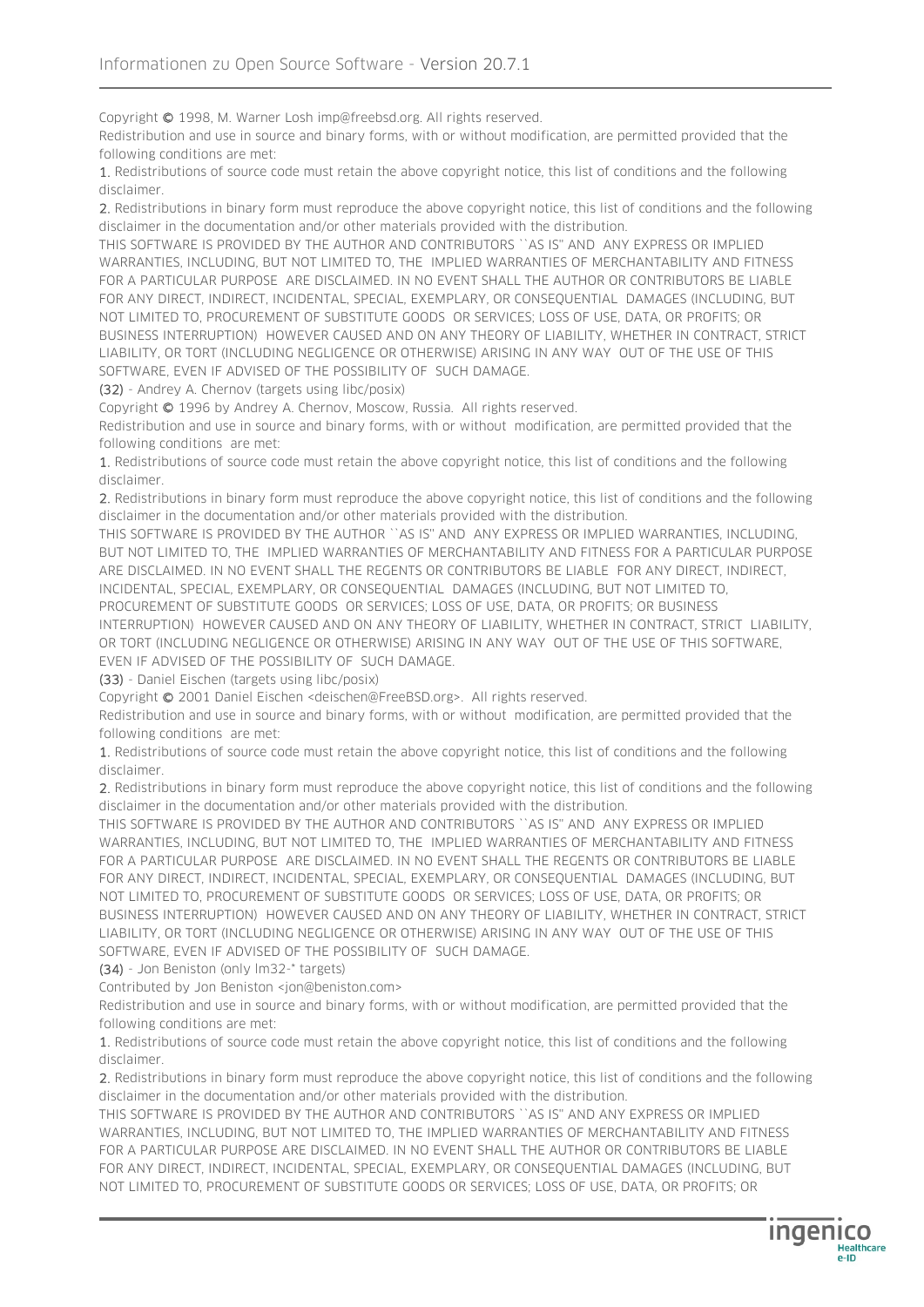BUSINESS INTERRUPTION) HOWEVER CAUSED AND ON ANY THEORY OF LIABILITY, WHETHER IN CONTRACT, STRICT LIABILITY, OR TORT (INCLUDING NEGLIGENCE OR OTHERWISE) ARISING IN ANY WAY OUT OF THE USE OF THIS SOFTWARE, EVEN IF ADVISED OF THE POSSIBILITY OF SUCH DAMAGE.

(35) - ARM Ltd (arm and thumb variant targets only)

Copyright © 2009 ARM Ltd

All rights reserved.

Redistribution and use in source and binary forms, with or without modification, are permitted provided that the following conditions are met:

1. Redistributions of source code must retain the above copyright notice, this list of conditions and the following disclaimer.

2. Redistributions in binary form must reproduce the above copyright notice, this list of conditions and the following disclaimer in the documentation and/or other materials provided with the distribution.

3. The name of the company may not be used to endorse or promote products derived from this software without specific prior written permission.

THIS SOFTWARE IS PROVIDED BY ARM LTD ``AS IS'' AND ANY EXPRESS OR IMPLIED WARRANTIES, INCLUDING, BUT NOT LIMITED TO, THE IMPLIED WARRANTIES OF MERCHANTABILITY AND FITNESS FOR A PARTICULAR PURPOSE ARE DISCLAIMED. IN NO EVENT SHALL ARM LTD BE LIABLE FOR ANY DIRECT, INDIRECT, INCIDENTAL, SPECIAL, EXEMPLARY, OR CONSEQUENTIAL DAMAGES (INCLUDING, BUT NOT LIMITED TO, PROCUREMENT OF SUBSTITUTE GOODS OR SERVICES; LOSS OF USE, DATA, OR PROFITS; OR BUSINESS INTERRUPTION) HOWEVER CAUSED AND ON ANY THEORY OF LIABILITY, WHETHER IN CONTRACT, STRICT LIABILITY, OR TORT (INCLUDING NEGLIGENCE OR OTHERWISE) ARISING IN ANY WAY OUT OF THE USE OF THIS SOFTWARE, EVEN IF ADVISED OF THE POSSIBILITY OF SUCH DAMAGE.

(36) - Xilinx, Inc. (microblaze-\* and powerpc-\* targets)

Copyright © 2004, 2009 Xilinx, Inc. All rights reserved.

Redistribution and use in source and binary forms, with or without modification, are permitted provided that the following conditions are met:

1. Redistributions source code must retain the above copyright notice, this list of conditions and the following disclaimer.

2. Redistributions in binary form must reproduce the above copyright notice, this list of conditions and the following disclaimer in the documentation and/or other materials provided with the distribution.

3. Neither the name of Xilinx nor the names of its contributors may be used to endorse or promote products derived from this software without specific prior written permission.

THIS SOFTWARE IS PROVIDED BY THE COPYRIGHT HOLDER AND CONTRIBUTORS "AS IS" AND ANY EXPRESS OR IMPLIED WARRANTIES, INCLUDING, BUT NOT LIMITED TO, THE IMPLIED WARRANTIES OF MERCHANTABILITY AND FITNESS FOR A PARTICULAR PURPOSE ARE DISCLAIMED. IN NO EVENT SHALL THE COPYRIGHT HOLDER OR CONTRIBUTORS BE LIABLE FOR ANY DIRECT, INDIRECT, INCIDENTAL, SPECIAL, EXEMPLARY, OR CONSEQUENTIAL DAMAGES (INCLUDING, BUT NOT LIMITED TO, PROCUREMENT OF SUBSTITUTE GOODS OR SERVICES; LOSS OF USE, DATA, OR PROFITS; OR BUSINESS INTERRUPTION) HOWEVER CAUSED AND ON ANY THEORY OF LIABILITY, WHETHER IN CONTRACT, STRICT LIABILITY, OR TORT (INCLUDING NEGLIGENCE OR OTHERWISE) ARISING IN ANY WAY OUT OF THE USE OF THIS SOFTWARE, EVEN IF ADVISED OF THE POSSIBILITY OF SUCH DAMAGE.

(37) Texas Instruments Incorporated (tic6x-\* targets)

Copyright © 1996-2010 Texas Instruments Incorporated

http://www.ti.com/

Redistribution and use in source and binary forms, with or without modification, are permitted provided that the following conditions are met:

Redistributions of source code must retain the above copyright notice, this list of conditions and the following disclaimer.

Redistributions in binary form must reproduce the above copyright notice, this list of conditions and the following disclaimer in the documentation and/or other materials provided with the distribution.

Neither the name of Texas Instruments Incorporated nor the names of its contributors may be used to endorse or promote products derived from this software without specific prior written permission.

THIS SOFTWARE IS PROVIDED BY THE COPYRIGHT HOLDERS AND CONTRIBUTORS "AS IS" AND ANY EXPRESS OR IMPLIED WARRANTIES, INCLUDING, BUT NOT LIMITED TO, THE IMPLIED WARRANTIES OF MERCHANTABILITY AND FITNESS FOR A PARTICULAR PURPOSE ARE DISCLAIMED. IN NO EVENT SHALL THE COPYRIGHT OWNER OR CONTRIBUTORS BE LIABLE FOR ANY DIRECT, INDIRECT, INCIDENTAL, SPECIAL, EXEMPLARY, OR CONSEQUENTIAL DAMAGES (INCLUDING, BUT NOT LIMITED TO, PROCUREMENT OF SUBSTITUTE GOODS OR SERVICES; LOSS OF USE, DATA, OR PROFITS; OR BUSINESS INTERRUPTION) HOWEVER CAUSED AND ON ANY THEORY OF LIABILITY, WHETHER IN CONTRACT, STRICT LIABILITY, OR TORT (INCLUDING NEGLIGENCE OR OTHERWISE) ARISING IN ANY WAY OUT OF THE USE OF THIS SOFTWARE, EVEN IF ADVISED OF THE POSSIBILITY OF SUCH DAMAGE.

(38) National Semiconductor (cr16-\* and crx-\* targets)

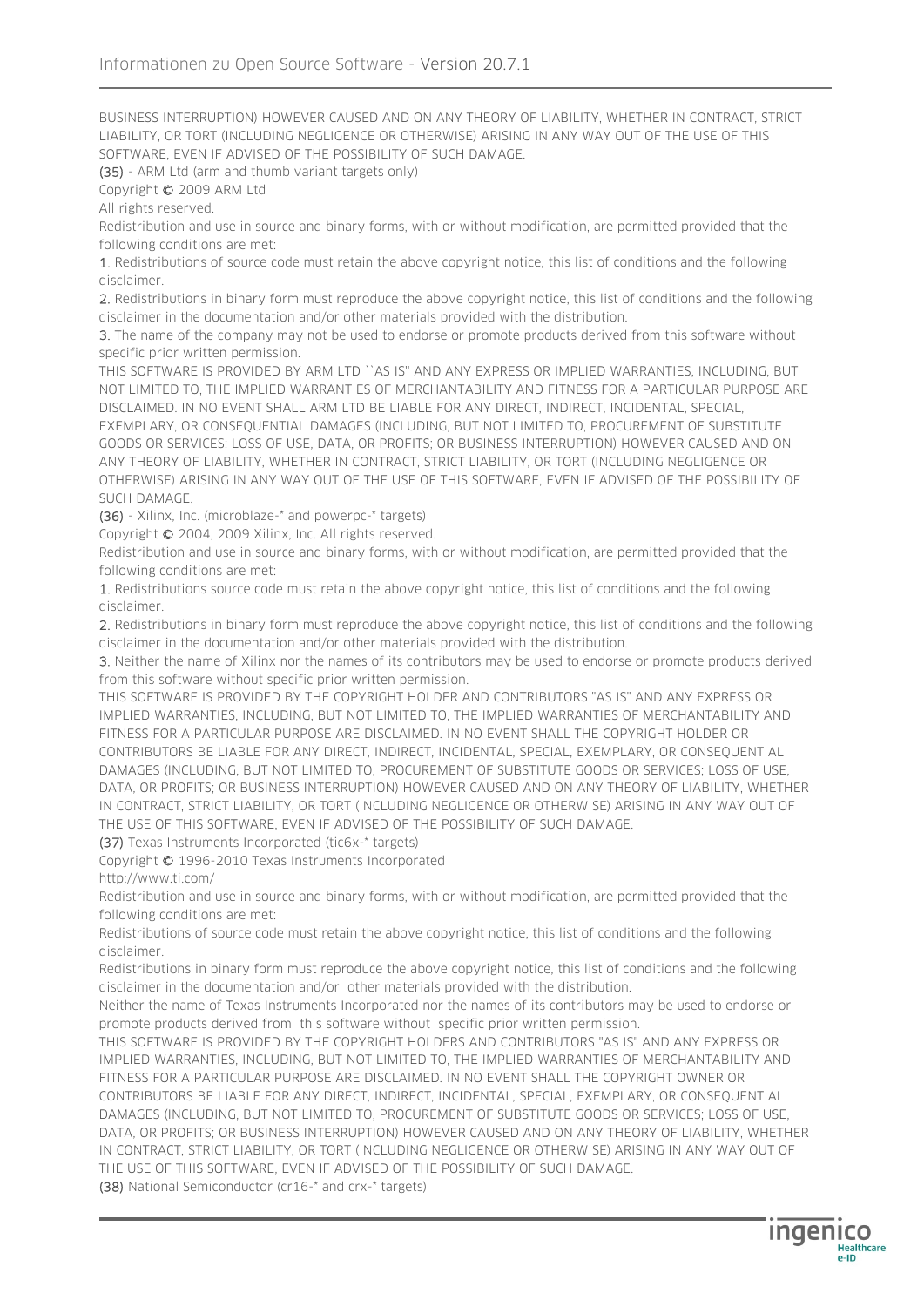Copyright © 2004 National Semiconductor Corporation

The authors hereby grant permission to use, copy, modify, distribute, and license this software and its documentation for any purpose, provided that existing copyright notices are retained in all copies and that this notice is included verbatim in any distributions. No written agreement, license, or royalty fee is required for any of the authorized uses. Modifications to this software may be copyrighted by their authors and need not follow the licensing terms described here, provided that the new terms are clearly indicated on the first page of each file where they apply.

#### Part 10)

This license applies to files under directories zlib.

Copyright notice: © 1995-2010 Jean-loup Gailly and Mark Adler

This software is provided 'as-is', without any express or implied warranty. In no event will the authors be held liable for any damages arising from the use of this software.

Permission is granted to anyone to use this software for any purpose, including commercial applications, and to alter it and redistribute it freely, subject to the following restrictions:

1. The origin of this software must not be misrepresented; you must not claim that you wrote the original software. If you use this software in a product, an acknowledgment in the product documentation would be appreciated but is not required.

2. Altered source versions must be plainly marked as such, and must not be misrepresented as being the original software.

3. This notice may not be removed or altered from any source distribution.

Jean-loup Gailly Mark Adler

jloup@gzip.org madler@alumni.caltech.edu

If you use the zlib library in a product, we would appreciate \*not\* receiving lengthy legal documents to sign. The sources are provided for free but without warranty of any kind. The library has been entirely written by Jean-loup Gailly and Mark Adler; it does not include third-party code.

If you redistribute modified sources, we would appreciate that you include in the file ChangeLog history information documenting your changes. Please read the FAQ for more information on the distribution of modified source versions.

# Part 11)

Copyright © 2011, ARM Limited

All rights reserved.

Redistribution and use in source and binary forms, with or without modification, are permitted provided that the following conditions are met:

- Redistributions of source code must retain the above copyright notice, this list of conditions and the following disclaimer.
- Redistributions in binary form must reproduce the above copyright notice, this list of conditions and the following disclaimer in the documentation and/or other materials provided with the distribution.
- Neither the name of ARM nor the names of its contributors may be used to endorse or promote products derived from this software without specific prior written permission.

THIS SOFTWARE IS PROVIDED BY THE COPYRIGHT HOLDERS AND CONTRIBUTORS "AS IS" AND ANY EXPRESS OR IMPLIED WARRANTIES, INCLUDING, BUT NOT LIMITED TO, THE IMPLIED WARRANTIES OF MERCHANTABILITY AND FITNESS FOR A PARTICULAR PURPOSE ARE DISCLAIMED. IN NO EVENT SHALL THE COPYRIGHT HOLDER OR CONTRIBUTORS BE LIABLE FOR ANY DIRECT, INDIRECT, INCIDENTAL, SPECIAL, EXEMPLARY, OR CONSEQUENTIAL DAMAGES (INCLUDING, BUT NOT LIMITED TO, PROCUREMENT OF SUBSTITUTE GOODS OR SERVICES; LOSS OF USE, DATA, OR PROFITS; OR BUSINESS INTERRUPTION) HOWEVER CAUSED AND ON ANY THEORY OF LIABILITY, WHETHER IN CONTRACT, STRICT LIABILITY, OR TORT (INCLUDING NEGLIGENCE OR OTHERWISE) ARISING IN ANY WAY OUT OF THE USE OF THIS SOFTWARE, EVEN IF ADVISED OF THE POSSIBILITY OF SUCH DAMAGE.

# Part 12)

This license applies to files in newlib and newlib-nano packages. This work is licensed to you under the following terms:

- Files under newlib directory is under a collection of copyright/license listed at Part 9)

- Files under libgloss directory is under a collection of copyright/license listed at Part 8).

- Other files not covered by the above licenses are available under the GNU General Public License (GPL), v2, at Part 1).

# Part 13)

This license applies to files under directory isl. MIT License (MIT)

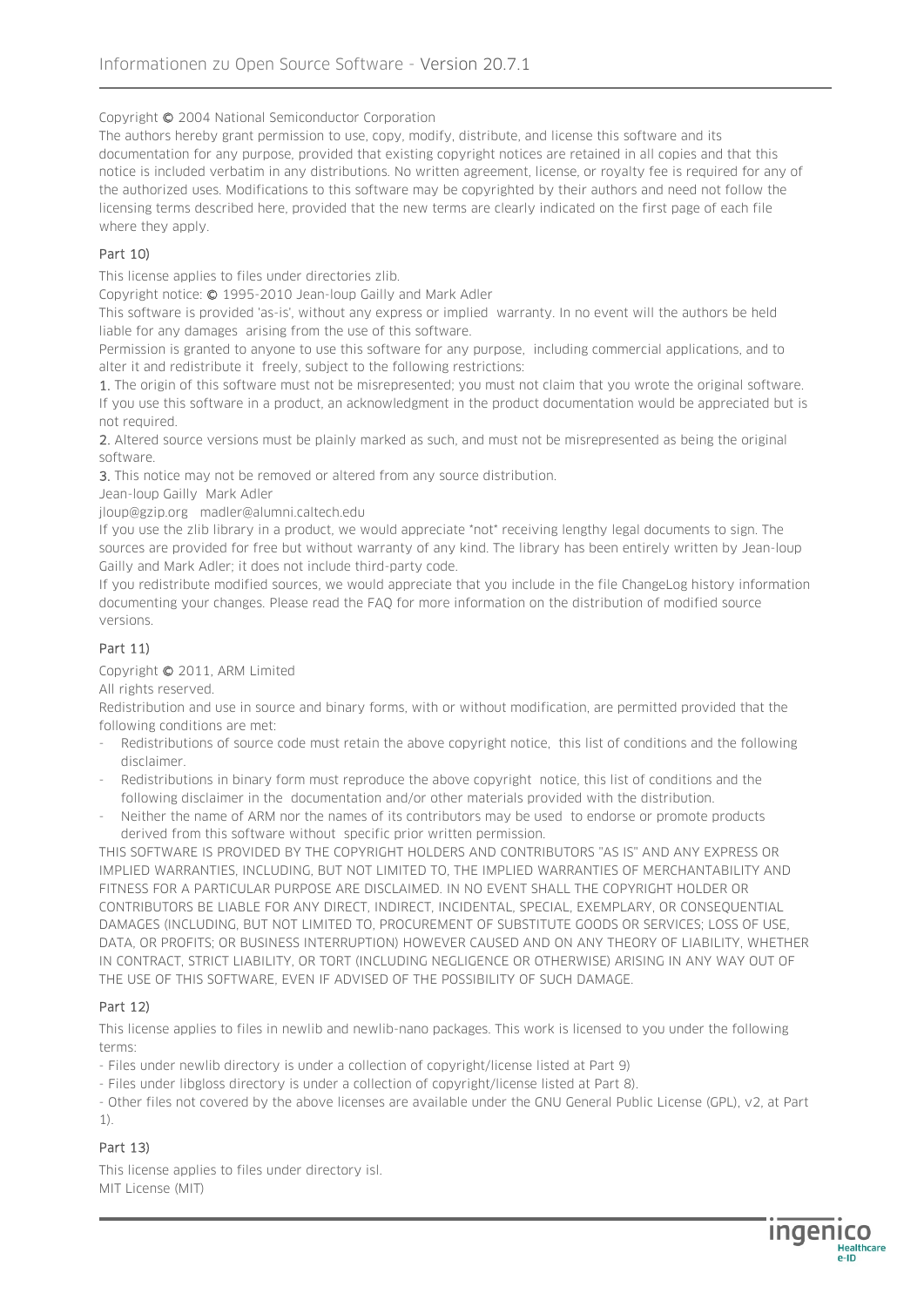Permission is hereby granted, free of charge, to any person obtaining a copy of this software and associated documentation files (the "Software"), to deal in the Software without restriction, including without limitation the rights to use, copy, modify, merge, publish, distribute, sublicense, and/or sell copies of the Software, and to permit persons to whom the Software is furnished to do so, subject to the following conditions:

The above copyright notice and this permission notice shall be included in all copies or substantial portions of the Software.

THE SOFTWARE IS PROVIDED "AS IS", WITHOUT WARRANTY OF ANY KIND, EXPRESS OR IMPLIED, INCLUDING BUT NOT LIMITED TO THE WARRANTIES OF MERCHANTABILITY, FITNESS FOR A PARTICULAR PURPOSE AND NONINFRINGEMENT. IN NO EVENT SHALL THE AUTHORS OR COPYRIGHT HOLDERS BE LIABLE FOR ANY CLAIM, DAMAGES OR OTHER LIABILITY, WHETHER IN AN ACTION OF CONTRACT, TORT OR OTHERWISE, ARISING FROM, OUT R OF OIN CONNECTION WITH THE SOFTWARE OR THE USE OR OTHER DEALINGS IN THE SOFTWARE.